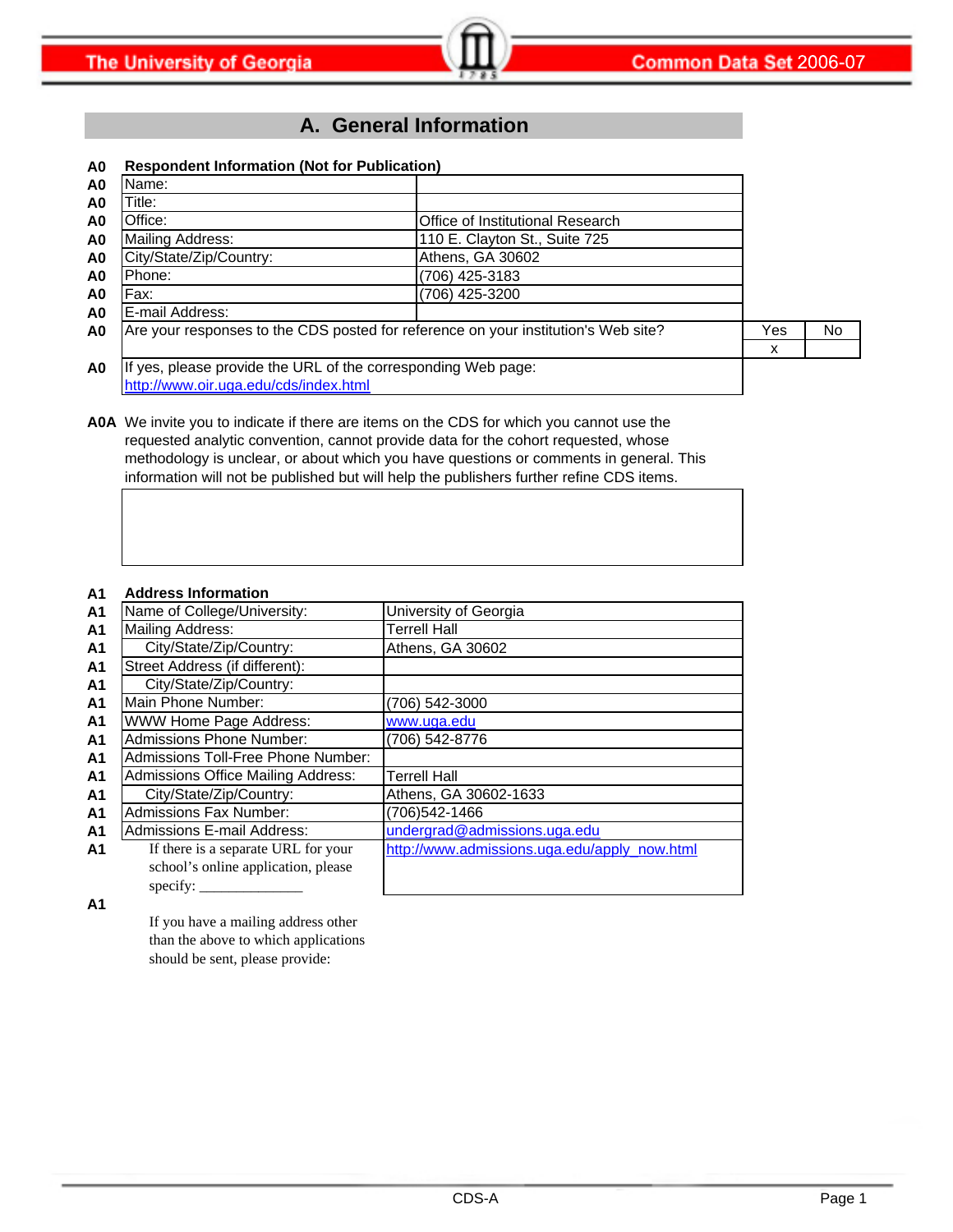**A2 Source of institutional control** (Check only one)**:**

| A <sub>2</sub> | <b>IPublic</b>      |  |
|----------------|---------------------|--|
| А2             | Private (nonprofit) |  |
| А2             | Proprietary         |  |

#### **A3 Classify your undergraduate institution:**

- A3 Coeducational college x **A3** Men's college
- **A3** Women's college

#### **A4 Academic year calendar:**

| A <sub>4</sub> | Semester                       | х |
|----------------|--------------------------------|---|
| A <sub>4</sub> | Quarter                        |   |
| A <sub>4</sub> | Trimester                      |   |
| A <sub>4</sub> | $4 - 1 - 4$                    |   |
| A <sub>4</sub> | Continuous                     |   |
| A <sub>4</sub> | Differs by program (describe): |   |
|                |                                |   |
| A <sub>4</sub> | Other (describe):              |   |
|                |                                |   |

#### **A5 Degrees offered by your institution:**

| A <sub>5</sub> | Certificate                    | X |
|----------------|--------------------------------|---|
| A <sub>5</sub> | Diploma                        |   |
| A <sub>5</sub> | Associate                      |   |
| A <sub>5</sub> | <b>Transfer Associate</b>      |   |
| A <sub>5</sub> | <b>Terminal Associate</b>      |   |
| A <sub>5</sub> | Bachelor's                     | X |
| A <sub>5</sub> | Postbachelor's certificate     | X |
| A <sub>5</sub> | Master's                       | X |
| A5             | Post-master's certificate      | x |
| A <sub>5</sub> | Doctoral                       | x |
| A <sub>5</sub> | First professional             | x |
| A <sub>5</sub> | First professional certificate | x |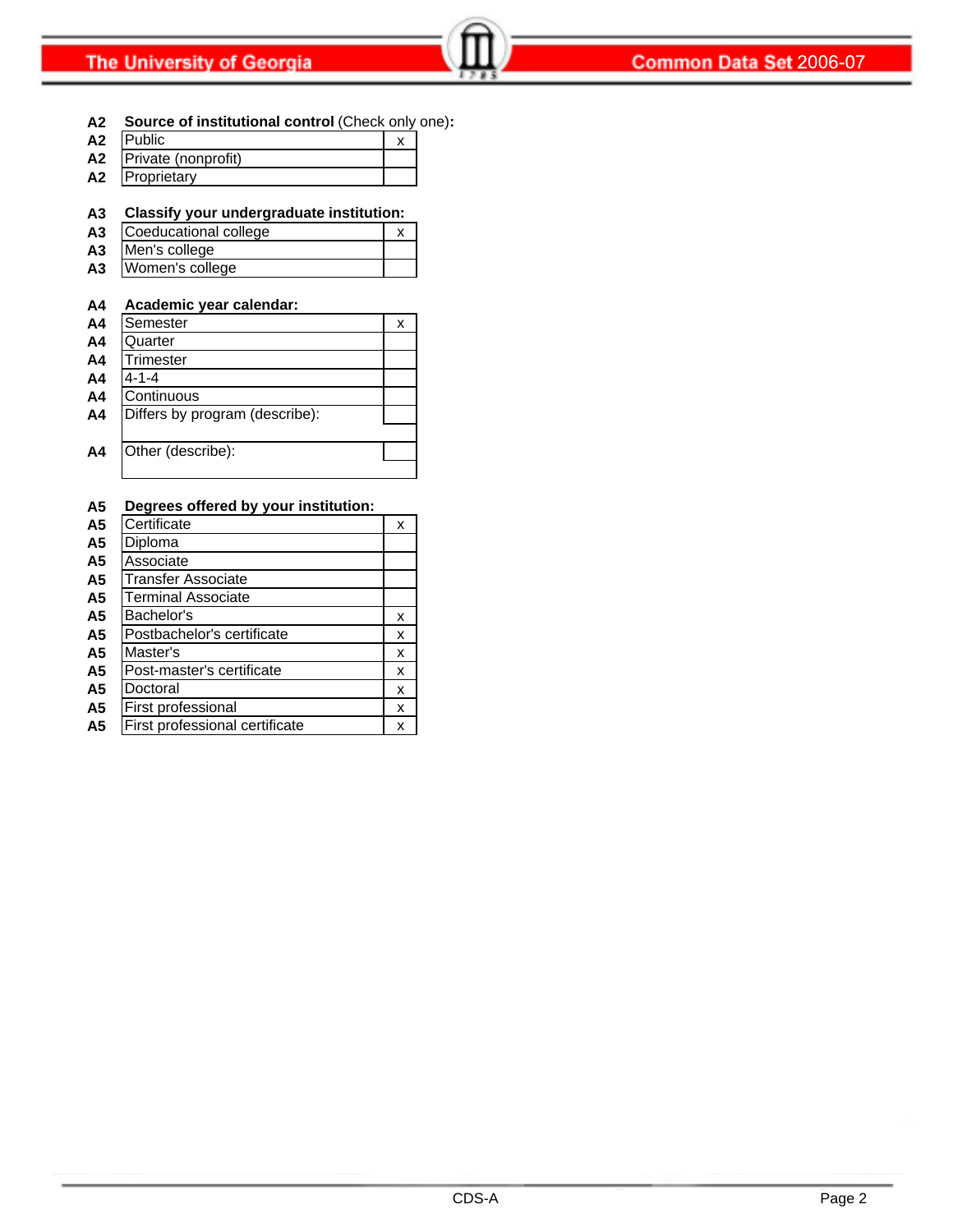# **B. ENROLLMENT AND PERSISTENCE**

**B1 Institutional Enrollment - Men and Women** Provide numbers of students for each of the following categories as of the institution's official fall reporting date or as of October 15, 2006.

| <b>B1</b> |                                              |       | <b>FULL-TIME</b> | <b>PART-TIME</b> |                 |
|-----------|----------------------------------------------|-------|------------------|------------------|-----------------|
| <b>B1</b> |                                              | Men   | Women            | Men              | <b>Women</b>    |
| <b>B1</b> | <b>Undergraduates</b>                        |       |                  |                  |                 |
| <b>B1</b> | Degree-seeking, first-time                   |       |                  |                  |                 |
|           | freshmen                                     | 1,896 | 3,159            | 5                | 4               |
| <b>B1</b> | Other first-year, degree-seeking             | 369   | 426              | 14               | 22              |
| <b>B1</b> | All other degree-seeking                     | 7,623 | 9,702            | 903              | 932             |
| <b>B1</b> | Total degree-seeking                         | 9,888 | 13,287           | 922              | 958             |
| <b>B1</b> | All other undergraduates enrolled            |       |                  |                  |                 |
|           | in credit courses                            | 37    | 84               | 29               | 232             |
| <b>B1</b> | Total undergraduates                         | 9,925 | 13,371           | 951              | 1,190           |
| <b>B1</b> | <b>First-Professional</b>                    |       |                  |                  |                 |
| <b>B1</b> | First-time, first-professional               |       |                  |                  |                 |
|           | students                                     | 208   | 255              | 0                | 0               |
| <b>B1</b> | All other first-professionals                | 403   | 693              | 8                | $\overline{37}$ |
| <b>B1</b> | Total first-professional                     | 611   | 948              | 8                | 37              |
| <b>B1</b> | <b>Graduate</b>                              |       |                  |                  |                 |
| <b>B1</b> | Degree-seeking, first-time                   | 603   | 854              | 132              | 242             |
| <b>B1</b> | All other degree-seeking                     | 1350  | 1578             | 614              | 971             |
| <b>B1</b> | All other graduates enrolled in              |       |                  |                  |                 |
|           | credit courses                               | 36    | 78               | 128              | 332             |
| <b>B1</b> | Total graduate                               | 1989  | 2510             | 874              | 1545            |
| <b>B1</b> | Total all undergraduates                     |       |                  |                  | 25,437          |
| <b>B1</b> | Total all graduate and professional students |       |                  |                  | 8,522           |
| <b>B1</b> | <b>GRAND TOTAL ALL STUDENTS</b>              |       |                  |                  | 33,959          |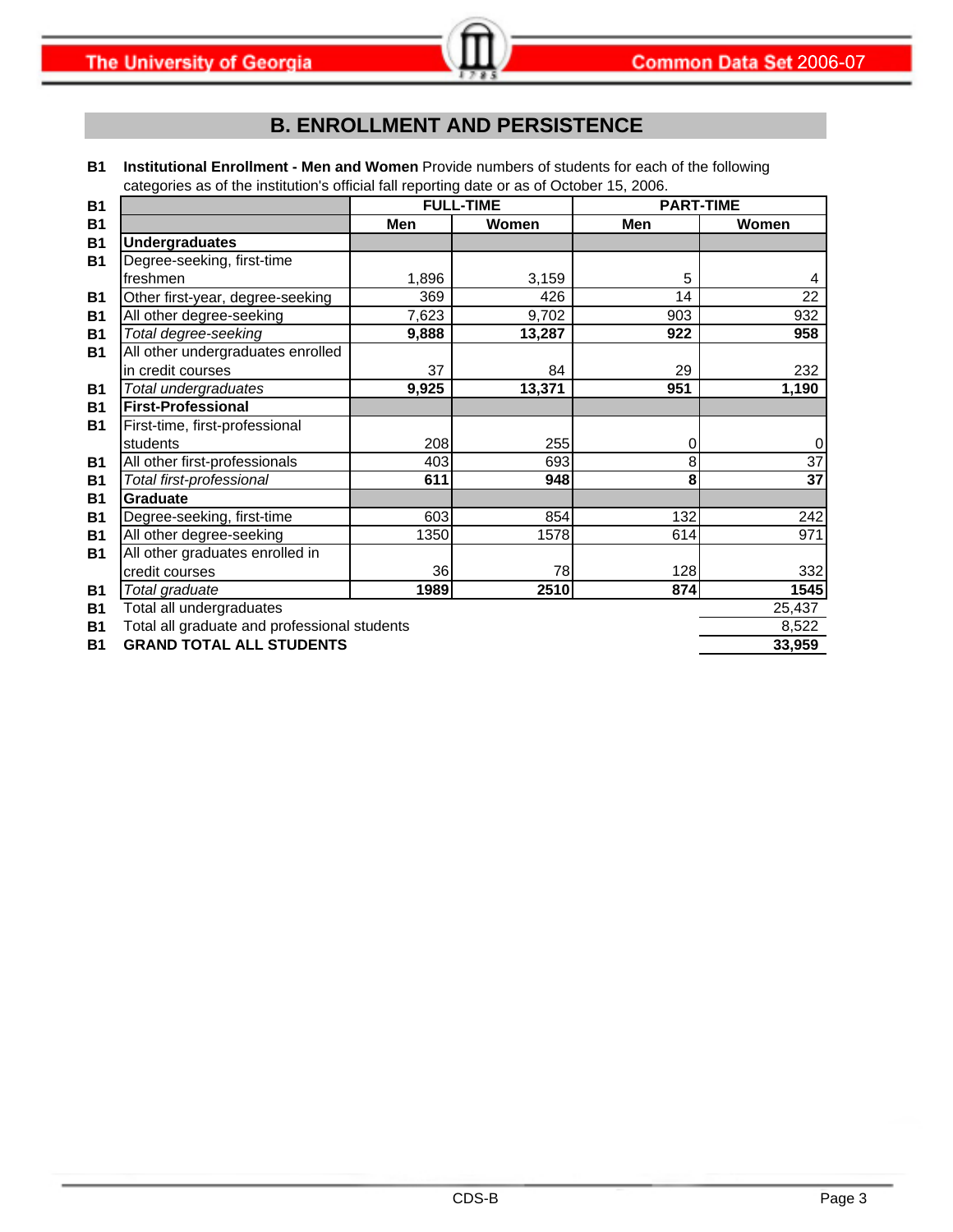**The University of Georgia** 

**B2 Enrollment by Racial/Ethnic Category.** Provide numbers of undergraduate students for each of the following categories as of the institution's official fall reporting date or as of October 15, 2006. Include international students only in the category "Nonresident aliens." Complete the "Total Undergraduates" column only if you cannot provide data for the first two columns.

| <b>B2</b> |                                  | Degree-Seeking<br>First-Time<br><b>First Year</b> | Degree-Seeking<br>Undergraduates<br>(include first-time<br>first-year) | Total<br>Undergraduates<br>(both degree- and<br>non-degree-seeking) |
|-----------|----------------------------------|---------------------------------------------------|------------------------------------------------------------------------|---------------------------------------------------------------------|
| <b>B2</b> | Nonresident aliens               | 37                                                | 186                                                                    |                                                                     |
| <b>B2</b> | Black, non-Hispanic              | 384                                               | 1,464                                                                  |                                                                     |
| <b>B2</b> | American Indian or Alaska Native | 17                                                | 68                                                                     |                                                                     |
| <b>B2</b> | Asian or Pacific Islander        | 353                                               | 1,473                                                                  |                                                                     |
| <b>B2</b> | Hispanic                         | 124                                               | 516                                                                    |                                                                     |
| <b>B2</b> | White, non-Hispanic              | 4,127                                             | 20,866                                                                 |                                                                     |
| <b>B2</b> | Race/ethnicity unknown           | 22                                                | 482                                                                    |                                                                     |
| <b>B2</b> | TOTAL                            | 5,064                                             | 25,055                                                                 | 0                                                                   |

#### **Persistence**

**B3 Number of degrees awarded from July 1, 2005 to June 30, 2006**

| <b>B3</b> | Certificate/diploma             |      |
|-----------|---------------------------------|------|
| <b>B3</b> | Associate degrees               |      |
| <b>B3</b> | Bachelor's degrees              | 6060 |
| <b>B3</b> | Postbachelor's certificates     |      |
| <b>B3</b> | Master's degrees                | 1658 |
| <b>B3</b> | Post-Master's certificates      |      |
| <b>B3</b> | Doctoral degrees                | 374  |
| <b>B3</b> | First professional degrees      | 454  |
| <b>B3</b> | First professional certificates |      |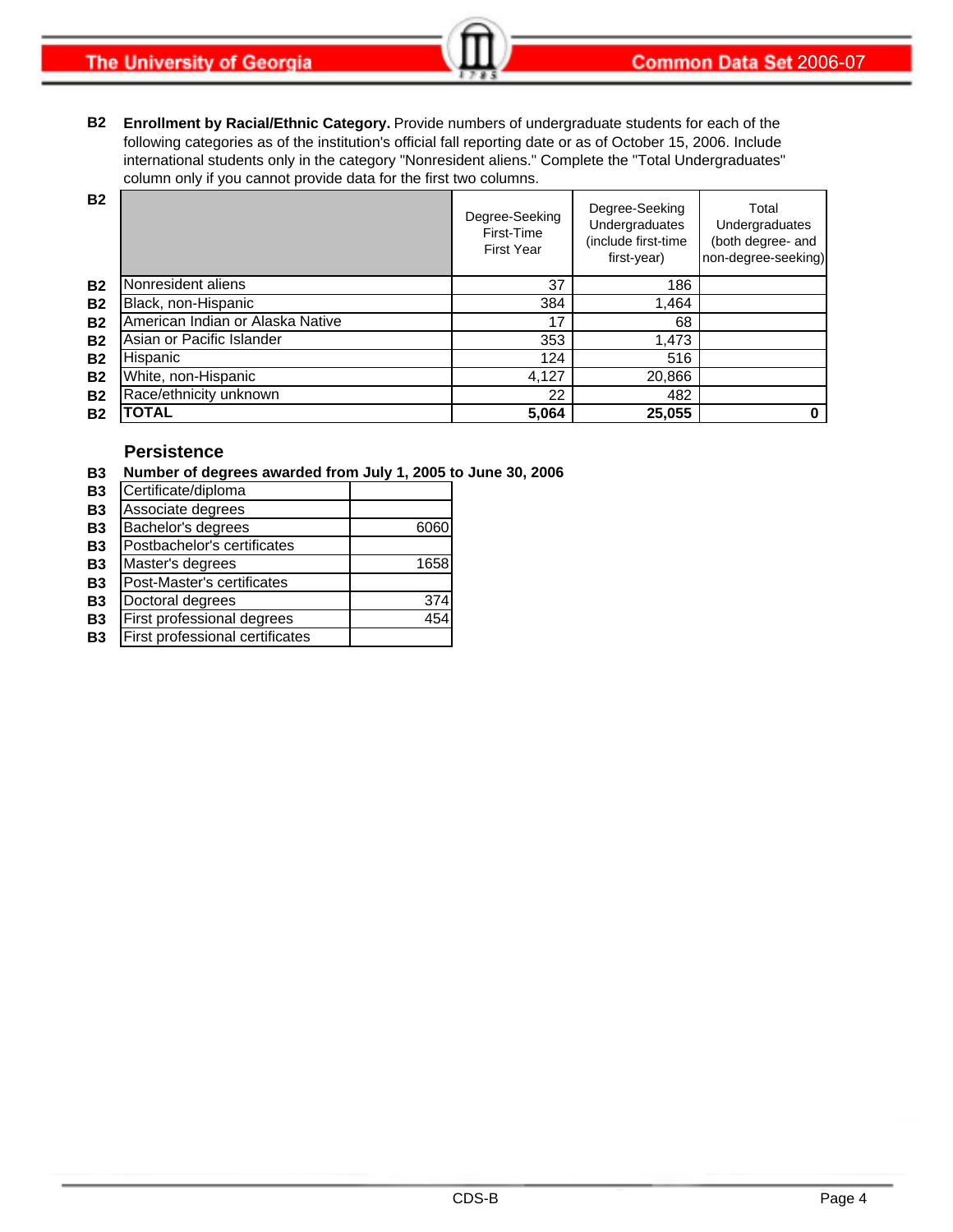#### **Graduation Rates**

The items in this section correspond to data elements collected by the IPEDS Web-based Data Collection System's Graduation Rate Survey (GRS). For complete instructions and definitions of data elements, see the IPEDS GRS instructions and glossary on the 2006 Web-based survey.

#### **For Bachelor's or Equivalent Programs**

Please provide data for the fall 2000 cohort if available. If fall 2000 cohort data are not available, provide data for the fall 1999 cohort.

#### *Fall 2000 Cohort*

Report for the cohort of full-time first-time bachelor's (or equivalent) degree-seeking undergraduate students who entered in fall 2000. Include in the cohort those who entered your institution during the summer term preceding fall 2000.

| <b>B4</b>  | Initial 2000 cohort of first-time, full-time bachelor's (or equivalent) degree-seeking                                                                                                                                                                           |       |
|------------|------------------------------------------------------------------------------------------------------------------------------------------------------------------------------------------------------------------------------------------------------------------|-------|
|            | undergraduate students; total all students:                                                                                                                                                                                                                      | 4,203 |
| <b>B5</b>  | Of the initial 2000 cohort, how many did not persist and did not graduate for the<br>following reasons: death, permanent disability, service in the armed forces, foreign aid<br>service of the federal government, or official church missions; total allowable |       |
|            | exclusions:                                                                                                                                                                                                                                                      |       |
| <b>B6</b>  | Final 2000 cohort, after adjusting for allowable exclusions: (subtract question B5 from<br>question B4)                                                                                                                                                          | 4,203 |
| <b>B7</b>  | Of the initial 2000 cohort, how many completed the program in four years or less (by<br>August 31, 2004):                                                                                                                                                        | 1,929 |
| <b>B8</b>  | Of the initial 2000 cohort, how many completed the program in more than four years but<br>in five years or less (after August 31, 2004 and by August 31, 2005):                                                                                                  | 1,109 |
| <b>B9</b>  | Of the initial 2000 cohort, how many completed the program in more than five years but<br>in six years or less (after August 31, 2005 and by August 31, 2006):                                                                                                   | 194   |
| <b>B10</b> | Total graduating within six years (sum of questions B7, B8, and B9):                                                                                                                                                                                             | 3,232 |
| <b>B11</b> | Six-year graduation rate for 2000 cohort (question B10 divided by question B6):                                                                                                                                                                                  | 76.9% |

#### *Fall 1999 Cohort*

Report for the cohort of full-time first-time bachelor's (or equivalent) degree-seeking undergraduate students who entered in fall 1999. Include in the cohort those who entered your institution during the summer term preceding fall 1999.

| <b>B4</b>  | Initial 1999 cohort of first-time, full-time bachelor's (or equivalent) degree-seeking                                                                                                                                                                                          |       |
|------------|---------------------------------------------------------------------------------------------------------------------------------------------------------------------------------------------------------------------------------------------------------------------------------|-------|
|            | undergraduate students; total all students:                                                                                                                                                                                                                                     | 4,375 |
| <b>B5</b>  | Of the initial 1999 cohort, how many did not persist and did not graduate for the<br>following reasons: death, permanent disability, service in the armed forces, foreign aid<br>service of the federal government, or official church missions; total allowable<br>exclusions: |       |
| <b>B6</b>  | Final 1999 cohort, after adjusting for allowable exclusions: (subtract question B5 from<br>question B4)                                                                                                                                                                         | 4,375 |
| <b>B7</b>  | Of the initial 1999 cohort, how many completed the program in four years or less (by<br>August 31, 2003):                                                                                                                                                                       | 1,881 |
| <b>B8</b>  | Of the initial 1999 cohort, how many completed the program in more than four years but<br>in five years or less (after August 31, 2003 and by August 31, 2004):                                                                                                                 | 1,140 |
| <b>B9</b>  | Of the initial 1999 cohort, how many completed the program in more than five years but<br>in six years or less (after August 31, 2004 and by August 31, 2005):                                                                                                                  | 240   |
| <b>B10</b> | Total graduating within six years (sum of questions B7, B8, and B9):                                                                                                                                                                                                            | 3,261 |
| <b>B11</b> | Six-year graduation rate for 1999 cohort (question B10 divided by question B6):                                                                                                                                                                                                 | 74.5% |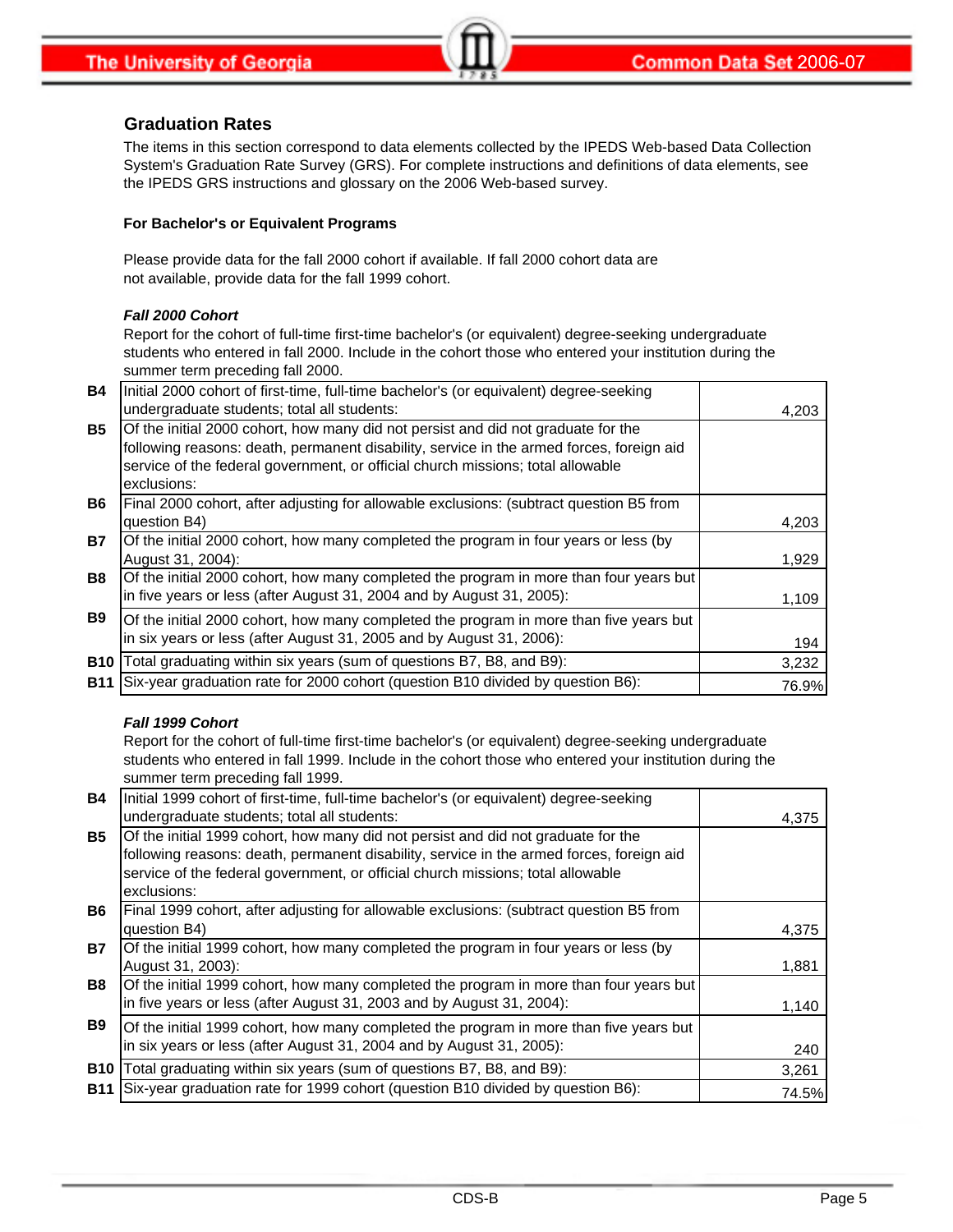#### **For Two-Year Institutions**

Please provide data for the 2003 cohort if available. If 2003 cohort data are not available, provide data for the 2002 cohort.

#### *2003 Cohort*

|            | B12   Initial 2003 cohort, total of first-time, full-time degree/certificate-seeking students:   |  |
|------------|--------------------------------------------------------------------------------------------------|--|
|            | <b>B13</b> Of the initial 2003 cohort, how many did not persist and did not graduate for the     |  |
|            | following reasons: death, permanent disability, service in the armed forces, foreign aid         |  |
|            | service of the federal government, or official church missions; total allowable                  |  |
|            | exclusions:                                                                                      |  |
|            | B14 Final 2003 cohort, after adjusting for allowable exclusions (Subtract question B13 from      |  |
|            | question B12):                                                                                   |  |
|            | <b>B15</b> Completers of programs of less than two years duration (total):                       |  |
|            | <b>B16</b> Completers of programs of less than two years within 150 percent of normal time:      |  |
|            | <b>B17</b> Completers of programs of at least two but less than four years (total):              |  |
|            | <b>B18</b> Completers of programs of at least two but less than four-years within 150 percent of |  |
|            | normal time:                                                                                     |  |
|            | <b>B19</b> Total transfers-out (within three years) to other institutions:                       |  |
| <b>B20</b> | Total transfers to two-year institutions:                                                        |  |
| <b>B21</b> | Total transfers to four-year institutions:                                                       |  |

#### *2002 Cohort*

|            | B12  Initial 2002 cohort, total of first-time, full-time degree/certificate-seeking students:    |  |
|------------|--------------------------------------------------------------------------------------------------|--|
|            | <b>B13</b> Of the initial 2002 cohort, how many did not persist and did not graduate for the     |  |
|            | following reasons: death, permanent disability, service in the armed forces, foreign aid         |  |
|            | service of the federal government, or official church missions; total allowable                  |  |
|            | exclusions:                                                                                      |  |
|            | B14 Final 2002 cohort, after adjusting for allowable exclusions (Subtract question B13 from      |  |
|            | question B12):                                                                                   |  |
|            | <b>B15</b> Completers of programs of less than two years duration (total):                       |  |
|            | <b>B16</b> Completers of programs of less than two years within 150 percent of normal time:      |  |
|            | <b>B17</b> Completers of programs of at least two but less than four years (total):              |  |
|            | <b>B18</b> Completers of programs of at least two but less than four-years within 150 percent of |  |
|            | normal time:                                                                                     |  |
| <b>B19</b> | Total transfers-out (within three years) to other institutions:                                  |  |
| <b>B20</b> | Total transfers to two-year institutions:                                                        |  |
|            | <b>B21</b> Total transfers to four-year institutions:                                            |  |

#### **Retention Rates**

Report for the cohort of all full-time, first-time bachelor's (or equivalent) degree-seeking undergraduate students who entered in fall 2005 (or the preceding summer term). The initial cohort may be adjusted for students who departed for the following reasons: death, permanent disability, service in the armed forces, foreign aid service of the federal government or official church missions. No other adjustments to the initial cohort should be made.

| <b>B22</b> For the cohort of all full-time bachelor's (or equivalent) degree-seeking undergraduate |       |
|----------------------------------------------------------------------------------------------------|-------|
| students who entered your institution as freshmen in fall 2005 (or the preceding                   |       |
| summer term), what percentage was enrolled at your institution as of the date your                 |       |
| linstitution calculates its official enrollment in fall 2006?                                      | 93.9% |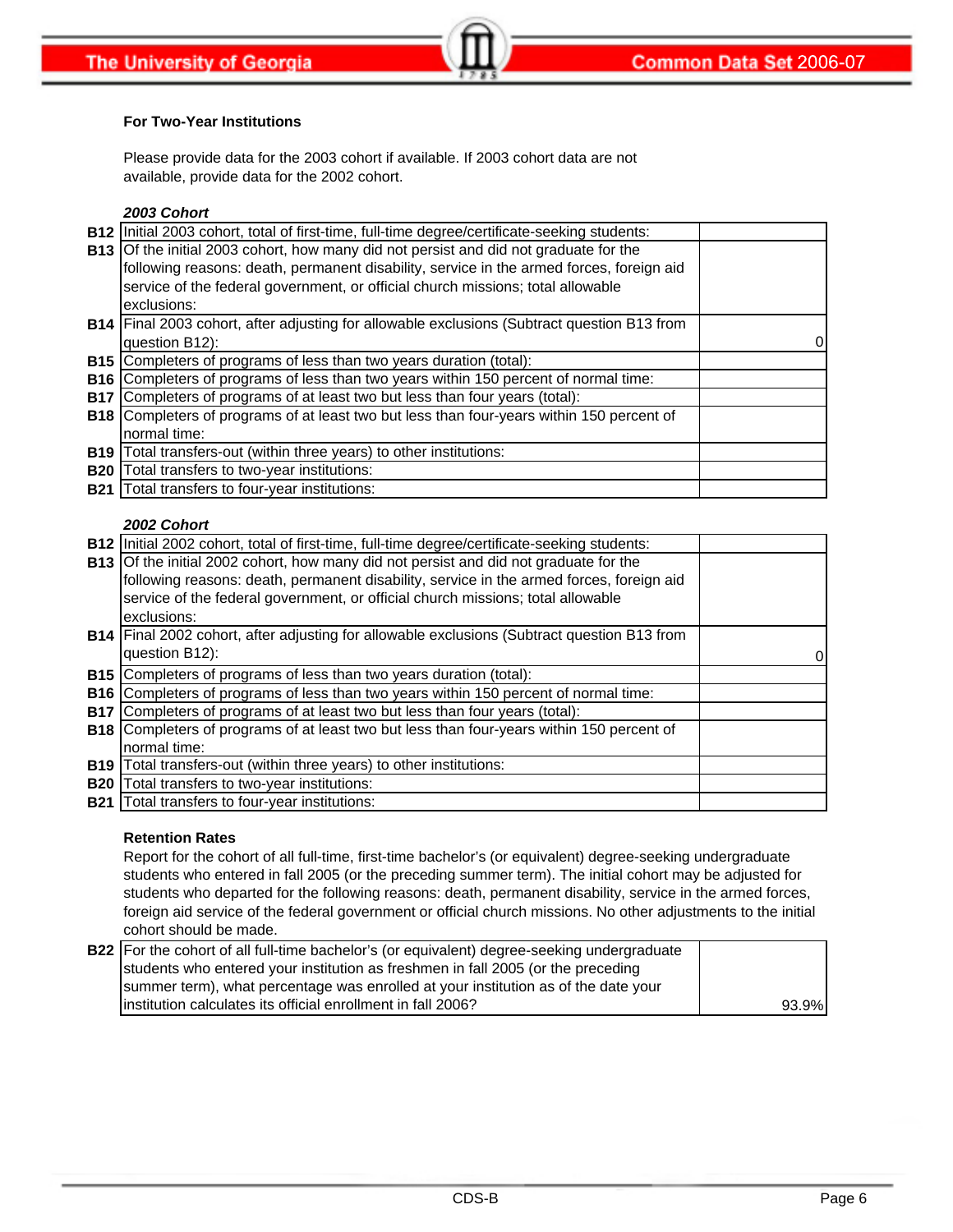# **C. FIRST-TIME, FIRST-YEAR (FRESHMAN) ADMISSION**

#### **Applications**

**C1 First-time, first-year, (freshmen) students:** Provide the number of degree-seeking, first-time, first-year students who applied, were admitted, and enrolled (full- or part-time) in fall 2006. Include early decision, early action, and students who began studies during summer in this cohort. Applicants should include only those students who fulfilled the requirements for consideration for admission (i.e., who completed actionable applications) and who have been notified of one of the following actions: admission, nonadmission, placement on waiting list, or application withdrawn (by applicant or institution). Admitted applicants should include wait-listed students who were subsequently offered admission.

| C <sub>1</sub> | Total first-time, first-year (freshman) men who applied               | 6410 |
|----------------|-----------------------------------------------------------------------|------|
| C <sub>1</sub> | Total first-time, first-year (freshman) women who applied             | 9514 |
|                |                                                                       |      |
| C <sub>1</sub> | Total first-time, first-year (freshman) men who were admitted         | 3428 |
| C <sub>1</sub> | Total first-time, first-year (freshman) women who were admitted       | 5786 |
|                |                                                                       |      |
| C <sub>1</sub> | Total full-time, first-time, first-year (freshman) men who enrolled   | 1896 |
| C <sub>1</sub> | Total part-time, first-time, first-year (freshman) men who enrolled   | 5    |
|                |                                                                       |      |
| C <sub>1</sub> | Total full-time, first-time, first-year (freshman) women who enrolled | 3159 |
| C <sub>1</sub> | Total part-time, first-time, first-year (freshman) women who enrolled |      |

#### **C2 Freshman wait-listed students (students who met admission requirements but whose final admission was contingent on space availability)**

|                |                                                                  | Yes | No |
|----------------|------------------------------------------------------------------|-----|----|
| C <sub>2</sub> | Do you have a policy of placing students on a waiting list?      |     |    |
| C <sub>2</sub> | yes, please answer the questions below for fall 2006 admissions: |     |    |
| C <sub>2</sub> | Number of qualified applicants offered a placed on waiting list  | 624 |    |
| C <sub>2</sub> | Number accepting a place on the waiting list                     | 421 |    |
| C <sub>2</sub> | Number of wait-listed students admitted                          | 372 |    |
| C <sub>2</sub> | Is your waiting list ranked?                                     | No. |    |

**C2** If yes, do you release that information to students?

**C2** Do you release that information to school counselors?

#### **Admission Requirements**

#### **C3 High school completion requirement**

| C <sub>3</sub> | High school diploma is required and GED is        |  |
|----------------|---------------------------------------------------|--|
|                | accepted                                          |  |
| C <sub>3</sub> | High school diploma is required and GED is not    |  |
|                | accepted                                          |  |
| C <sub>3</sub> | High school diploma or equivalent is not required |  |

#### **C4 Does your institution require or recommend a general college-preparatory program for degreeseeking students?**

| C <sub>4</sub> | Require                       |  |
|----------------|-------------------------------|--|
| C <sub>4</sub> | Recommend                     |  |
| C <sub>4</sub> | Neither require nor recommend |  |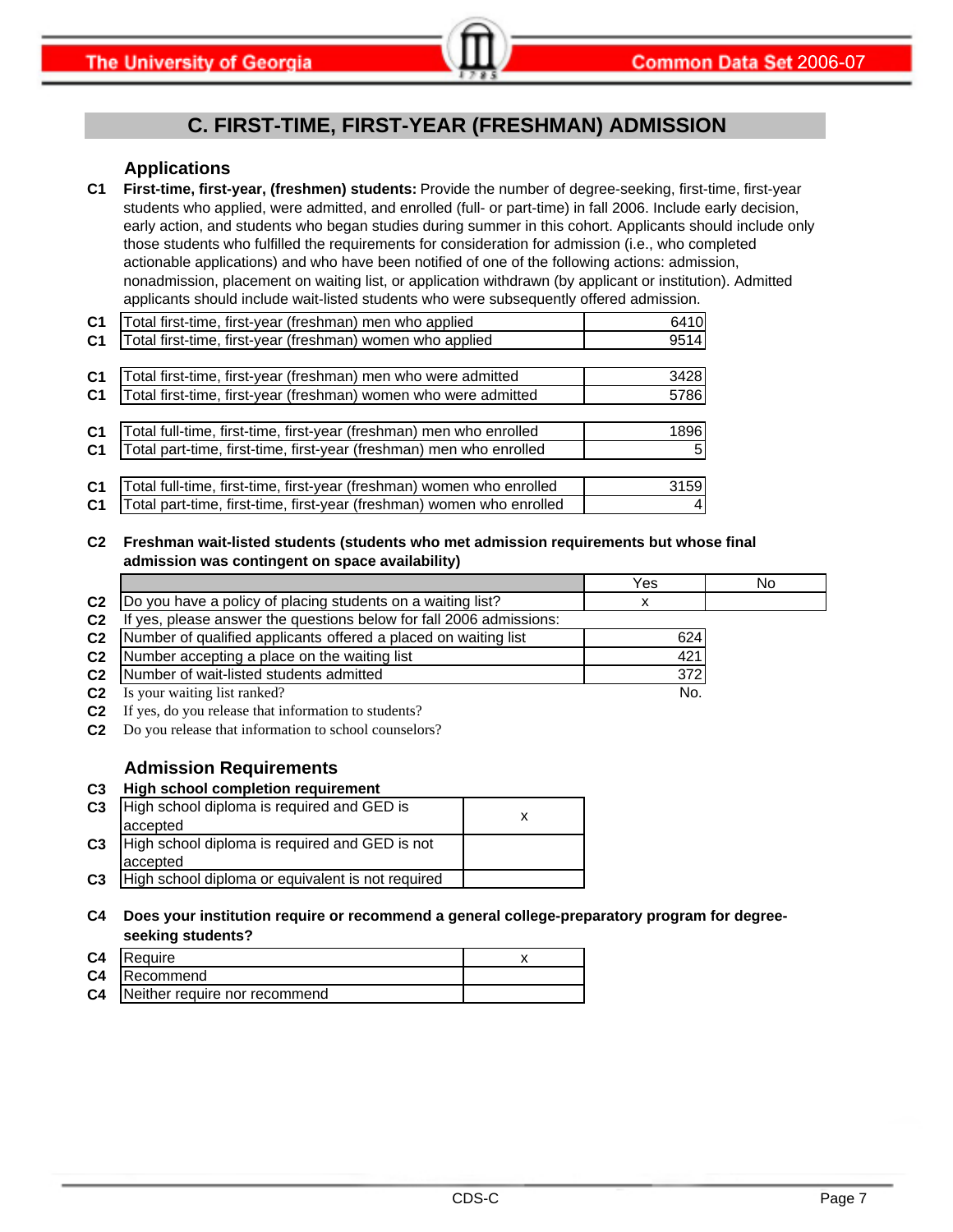**The University of Georgia** 

**C5 Distribution of high school units required and/or recommended.** Specify the distribution of academic high school course units required and/or recommended of all or most degree-seeking students using Carnegie units (one unit equals one year of study or its equivalent). If you use a different system for calculating units, please convert.

| C <sub>5</sub> |                                     | <b>Units</b>    | <b>Units</b> |
|----------------|-------------------------------------|-----------------|--------------|
|                |                                     | <b>Required</b> | Recommended  |
| C <sub>5</sub> | Total academic units                | 16              | 18           |
| C <sub>5</sub> | English                             |                 |              |
| C <sub>5</sub> | <b>Mathematics</b>                  |                 |              |
| C <sub>5</sub> | Science                             | 3               | 3            |
| C <sub>5</sub> | Of these, units that must be<br>lab | $\mathfrak{p}$  | 2            |
| C <sub>5</sub> | Foreign language                    | $\mathfrak{p}$  | 3            |
| C <sub>5</sub> | Social studies                      | 3               |              |
| C <sub>5</sub> | History                             |                 | 2            |
| C <sub>5</sub> | Academic electives                  |                 |              |
| C <sub>5</sub> | Other (specify)                     |                 |              |

#### **Basis for Selection**

**C6** Do you have an open admission policy, under which virtually all secondary school graduates or students with GED equivalency diplomas are admitted without regard to academic record, test scores, or other qualifications? If so, check which applies:

| C <sub>6</sub> | Open admission policy as described above for all students         |  |
|----------------|-------------------------------------------------------------------|--|
| C6             | Open admission policy as described above for most students, but-- |  |
| C <sub>6</sub> | selective admission for out-of-state students                     |  |
| C <sub>6</sub> | selective admission to some programs                              |  |
| C <sub>6</sub> | other (explain)                                                   |  |
|                |                                                                   |  |

#### **C7 Relative importance of each of the following academic and nonacademic factors in first-time, firstyear, degree-seeking (freshman) admission decisions.**

| C7             |                                     | <b>Very Important</b> | Important | <b>Considered</b> | <b>Not Considered</b> |
|----------------|-------------------------------------|-----------------------|-----------|-------------------|-----------------------|
| C7             | <b>Academic</b>                     |                       |           |                   |                       |
| C7             | Rigor of secondary school<br>record | X                     |           |                   |                       |
| C <sub>7</sub> | Class rank                          |                       |           |                   | X                     |
| C <sub>7</sub> | Academic GPA                        | X                     |           |                   |                       |
| C <sub>7</sub> | Standardized test scores            |                       | X         |                   |                       |
| C <sub>7</sub> | <b>Application Essay</b>            |                       |           | X                 |                       |
| C7             | Recommendation(s)                   |                       |           | X                 |                       |
| C7             | Nonacademic                         |                       |           |                   |                       |
| C <sub>7</sub> | Interview                           |                       |           |                   | X                     |
| C <sub>7</sub> | <b>Extracurricular activities</b>   |                       |           | X                 |                       |
| C <sub>7</sub> | Talent/ability                      |                       |           | X                 |                       |
| C <sub>7</sub> | Character/personal qualities        |                       |           | X                 |                       |
| C <sub>7</sub> | First generation                    |                       |           |                   | X                     |
| C <sub>7</sub> | Alumni/ae relation                  |                       |           |                   | X                     |
| C7             | Geographical residence              |                       |           |                   | X                     |
| C <sub>7</sub> | State residency                     |                       |           |                   | X                     |
| C7             | Religious                           |                       |           |                   | X                     |
|                | affiliation/commitment              |                       |           |                   |                       |
| C <sub>7</sub> | Racial/ethnic status                |                       |           |                   | X                     |
| C <sub>7</sub> | Volunteer work                      |                       |           | X                 |                       |
| C7             | Work experience                     |                       |           | X                 |                       |
| C <sub>7</sub> | Level of applicant's interest       |                       |           |                   | X                     |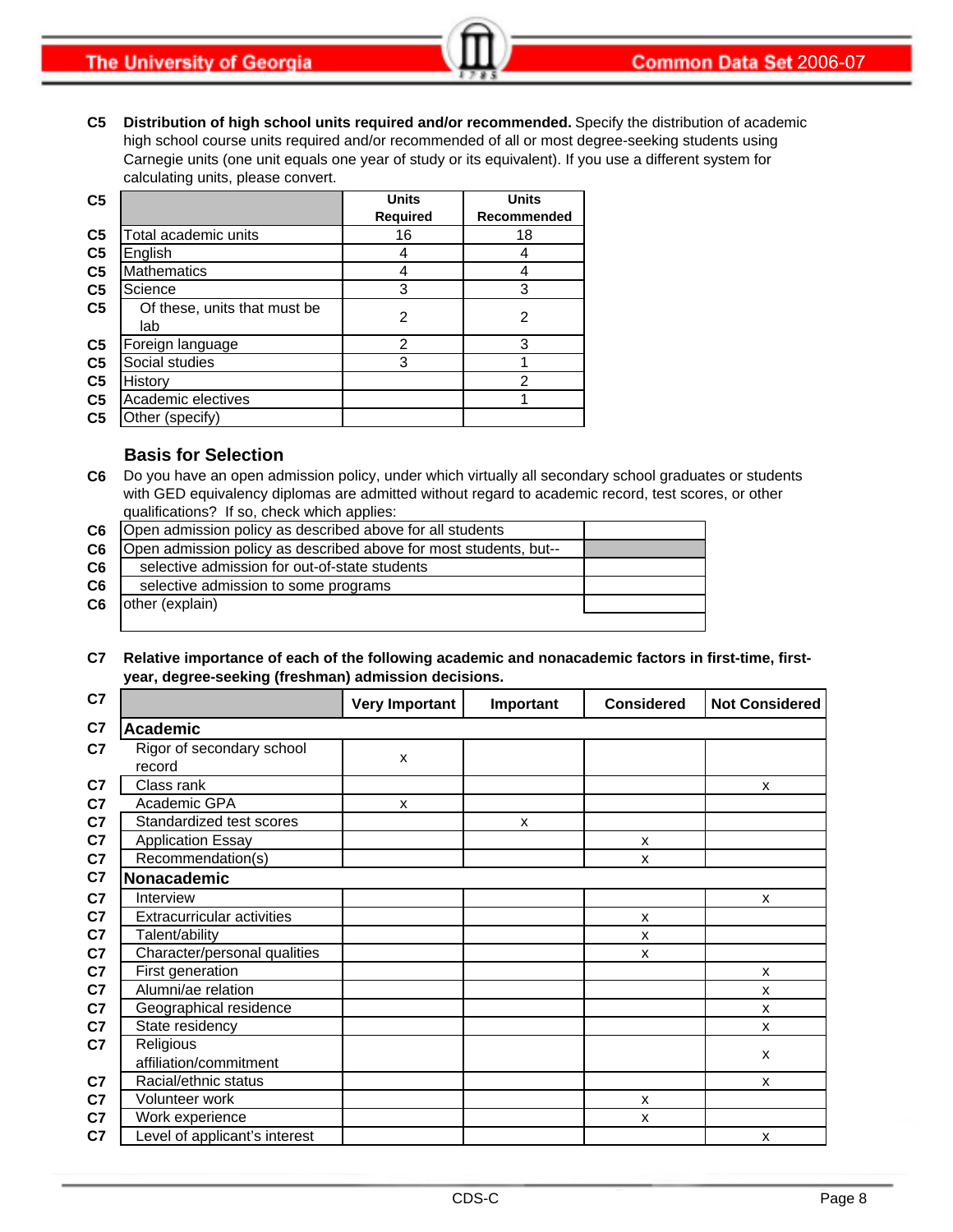### **SAT and ACT Policies**

#### **C8 Entrance exams**

|                                                                            | Yes | No |
|----------------------------------------------------------------------------|-----|----|
| <b>C8A Does your institution make use of SAT, ACT, or SAT Subject Test</b> |     |    |
| scores in admission decisions for first-time, first-year, degree-seeking   |     |    |
| applicants?                                                                |     |    |

**C8A** If yes, place check marks in the appropriate boxes below to reflect your institution's policies for use in admission for **Fall 2008**.

| C8A<br><b>ADMISSION</b> |                                         |                |           |                         |                    |          |
|-------------------------|-----------------------------------------|----------------|-----------|-------------------------|--------------------|----------|
| C8A                     |                                         | <b>Require</b> | Recommend | <b>Require for Some</b> | <b>Consider if</b> | Not Used |
|                         |                                         |                |           |                         | <b>Submitted</b>   |          |
|                         | C8A SAT or ACT                          |                |           |                         |                    |          |
|                         | C8A ACT only                            |                |           |                         |                    |          |
|                         | C8A SAT only                            |                |           |                         |                    |          |
|                         | <b>C8A SAT and SAT Subject Tests or</b> |                |           |                         |                    |          |
|                         | <b>ACT</b>                              |                |           |                         |                    |          |
|                         | <b>C8A SAT Subject Tests only</b>       |                |           |                         |                    |          |

**C8B** If your institution will make use of the ACT in **admission** decisions for first-time, first-year, degree-seeking applicants for **Fall 2008**, please indicate which ONE of the following applies: (regardless of whether the writing score will be used in the admissions process):

**C8B** ACT with Writing Component required **ACT 100 AM** 2 AM

**C8B** ACT with Writing component recommended

**C8B** ACT with or without Writing component accepted

|  | X |  |
|--|---|--|
|  |   |  |
|  |   |  |
|  |   |  |

**C8C** Please indicate how your institution will use the SAT or ACT writing component; check all that apply:

**C8C** For admission

**C8C** For placement

**C8C** For advising

**C8C** In place of an application essay

**C8C** As a validity check on the application essay

**C8C** No college policy as of now

**C8C** Not using essay component

| X |  |
|---|--|
|   |  |

**C8D In addition**, does your institution use applicants' test scores for academic advising?

| <b>C<sub>8</sub>D</b> | ~~<br>55 |  |
|-----------------------|----------|--|
|                       |          |  |
|                       |          |  |

| <b>C8E</b> Latest date by which SAT or ACT scores must be received for fall- | 1/15 |
|------------------------------------------------------------------------------|------|
| C8E Latest date by which SAT Subject Test scores must be received for        |      |
| Ifall-term admission                                                         |      |

**C8F** If necessary, use this space to clarify your test policies (e.g., if tests are recommended for some students, or if tests are not required of some students):

**C8F**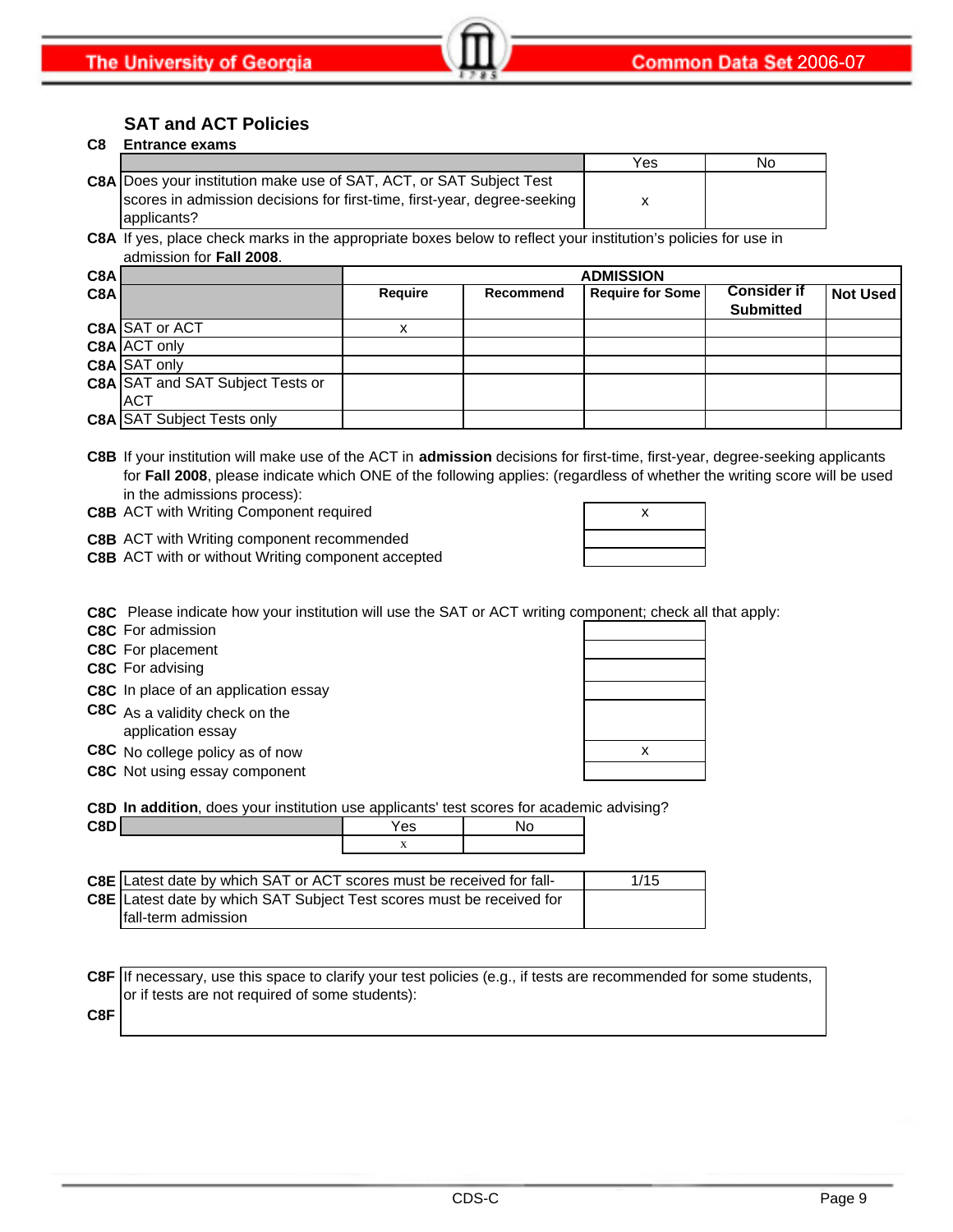**C8G** Please indicate which tests your institution uses for placement (e.g., state tests):

| C8G SAT  |                                  |   |  |
|----------|----------------------------------|---|--|
| C8G ACT  |                                  |   |  |
|          | <b>C8G</b> SAT Subject Tests     | x |  |
| $C8G$ AP |                                  |   |  |
|          | C8G CLEP                         | х |  |
|          | <b>C8G</b> Institutional Exam    |   |  |
|          | <b>C8G</b> State Exam (specify): |   |  |

#### **Freshman Profile**

Provide percentages for **ALL enrolled, degree-seeking, full-time and part-time, first-time, first-year (freshman) students** enrolled in fall 2006, including students who began studies during summer, international students/nonresident aliens, and students admitted under special arrangements.

**C9 Percent and number of first-time, first-year (freshman) students enrolled in fall 2006 who submitted national standardized (SAT/ACT) test scores.** Include information for **ALL enrolled, degree-seeking, first-time, first-year (freshman) students who submitted test scores**. Do not include partial test scores (e.g., mathematics scores but not critical reading for a category of students) or combine other standardized test results (such as TOEFL) in this item. Do not convert SAT scores to ACT scores and vice versa. The 25th percentile is the score that 25 percent scored at or below; the 75th percentile score is the one that 25 percent scored at or above.

| C9 | <b>Percent submitting SAT scores</b> | 96% Number submitting SAT scores | 18631 |
|----|--------------------------------------|----------------------------------|-------|
| C9 | <b>Percent submitting ACT scores</b> | 41% Number submitting ACT scores | 20951 |

| C9             |                             | 25th Percentile | 75th Percentile |
|----------------|-----------------------------|-----------------|-----------------|
| C <sub>9</sub> | <b>SAT Critical Reading</b> | 560             | 660             |
| C <sub>9</sub> | <b>SAT Math</b>             | 570             | 660             |
|                | <b>SAT Writing</b>          | 550             | 650             |
|                | <b>SAT Essay</b>            |                 |                 |
| C <sub>9</sub> | <b>ACT Composite</b>        | 24              | 29              |
| C <sub>9</sub> | <b>ACT Math</b>             | 24              | 29              |
| C <sub>9</sub> | <b>ACT English</b>          | 25              | 30              |
| C <sub>9</sub> | <b>ACT</b> Writing          |                 |                 |
|                |                             |                 |                 |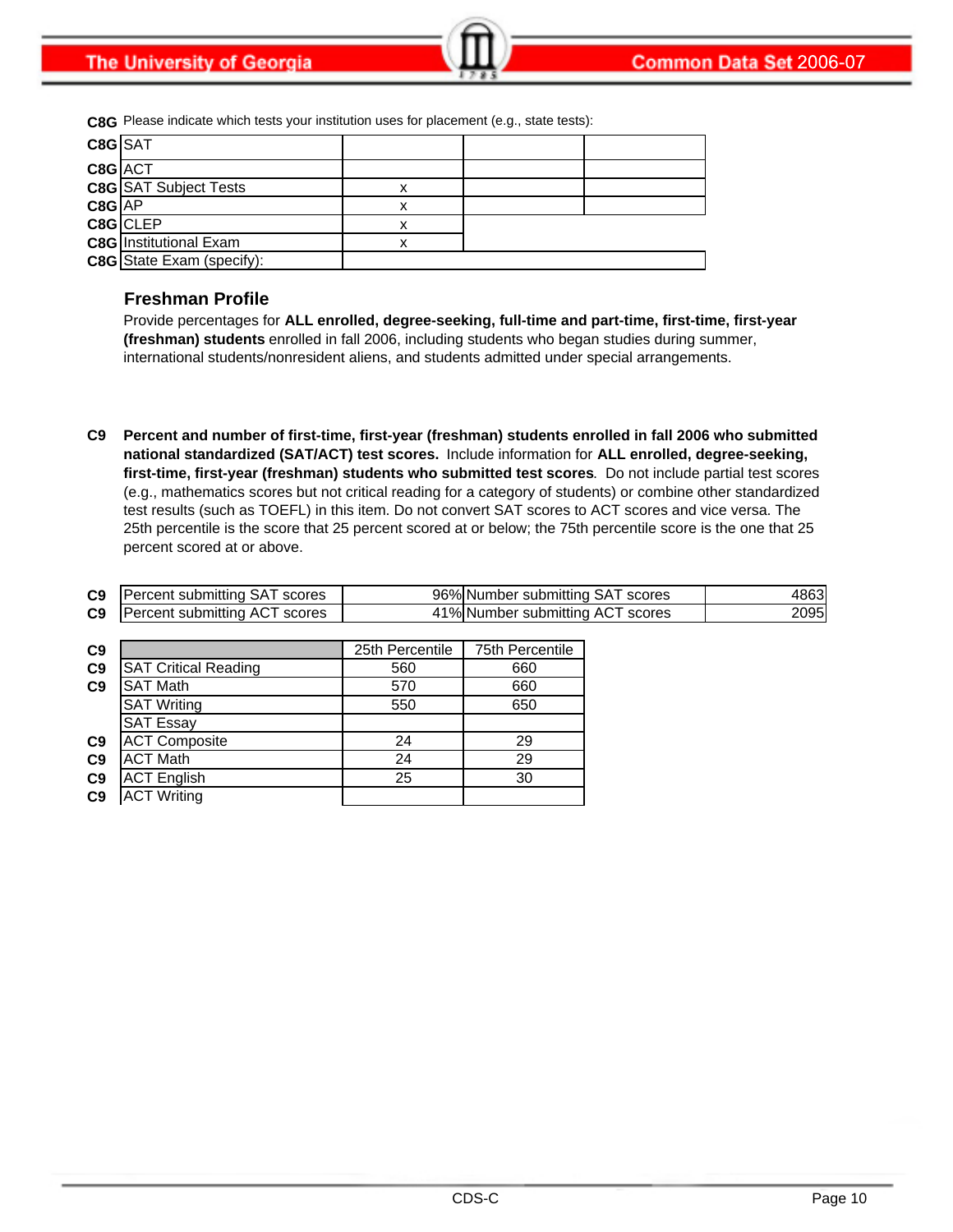**The University of Georgia** 

| CJ.             | Percent of inst-time, inst-year (ilesimian) students with scores in each range.                              |                      |                    |                    |                          |
|-----------------|--------------------------------------------------------------------------------------------------------------|----------------------|--------------------|--------------------|--------------------------|
| C9              |                                                                                                              | <b>SAT Critical</b>  |                    |                    |                          |
|                 |                                                                                                              | Reading              | <b>SAT Math</b>    | <b>SAT Writing</b> |                          |
| C9              | 700-800                                                                                                      | 12.62%               | 14.38%             | 9.74%              |                          |
| C9              | 600-699                                                                                                      | 45.90%               | 47.12%             | 42.53%             |                          |
| C9              | 500-599                                                                                                      | 35.85%               | 33.39%             | 39.91%             |                          |
| C9              | 400-499                                                                                                      | 5.43%                | 5.01%              | 7.47%              |                          |
| C9              | 300-399                                                                                                      | 0.21%                | 0.10%              | 0.35%              |                          |
| C9              | 200-299                                                                                                      |                      |                    |                    |                          |
|                 | Totals should = 100%                                                                                         | 100.00%              | 100.00%            | 100.00%            |                          |
| C9              |                                                                                                              | <b>ACT Composite</b> | <b>ACT English</b> | <b>ACT Math</b>    |                          |
| C9              | 30-36                                                                                                        | 18.38%               | 33.77%             | 19.04%             |                          |
| C9              | 24-29                                                                                                        | 64.24%               | 50.66%             | 58.86%             |                          |
| C9              | 18-23                                                                                                        | 17.14%               | 14.90%             | 20.53%             |                          |
| C9              | $12 - 17$                                                                                                    | 0.25%                | 0.66%              | 1.57%              |                          |
| C9              | $6 - 11$                                                                                                     |                      |                    |                    |                          |
| C <sub>9</sub>  | Below 6                                                                                                      |                      |                    |                    |                          |
|                 | Totals should = $100\%$                                                                                      | 100.00%              | 100.00%            | 100.00%            |                          |
|                 | C10 Percent of all degree-seeking, first-time, first-year (freshman) students who had high school class rank |                      |                    |                    |                          |
|                 | within each of the following ranges (report information for those students from whom you collected high      |                      |                    |                    |                          |
|                 | school rank information).                                                                                    |                      |                    |                    |                          |
| C10             | Percent in top tenth of high school graduating class                                                         |                      |                    | 48%                |                          |
|                 | C10 Percent in top quarter of high school graduating class                                                   |                      |                    | 84%                |                          |
| C <sub>10</sub> | Percent in top half of high school graduating class                                                          |                      |                    |                    | 98% Top half +           |
| C10             | Percent in bottom half of high school graduating class                                                       |                      |                    |                    | 2% bottom half = $100\%$ |
|                 | C10 Percent in bottom quarter of high school graduating class                                                |                      |                    |                    |                          |
| C <sub>10</sub> | Percent of total first-time, first-year (freshmen) students who submitted high school class                  |                      |                    |                    |                          |
|                 | rank:                                                                                                        |                      |                    |                    | 81%                      |

 $\overline{\phantom{a}}$ time, first-year (freshman) students with scores in ea

**C11** Percentage of all enrolled, degree-seeking, first-time, first-year (freshman) students who had high school grade-point averages within each of the following ranges (using 4.0 scale). Report information only for those students from whom you collected high school GPA.

|                 | C11   Percent who had GPA of 3.75 and higher         | 59%     |
|-----------------|------------------------------------------------------|---------|
|                 | C11 Percent who had GPA between 3.50 and 3.74        | 23%     |
|                 | C11 Percent who had GPA between 3.25 and 3.49        | 11%     |
|                 | C11 Percent who had GPA between 3.00 and 3.24        | 5%      |
|                 | C11 Percent who had GPA between 2.50 and 2.99        | 2%      |
|                 | <b>C11</b> IPercent who had GPA between 2.0 and 2.49 |         |
| C <sub>11</sub> | <b>Percent who had GPA between 1.0 and 1.99</b>      |         |
|                 | C <sub>11</sub> IPercent who had GPA below 1.0       |         |
|                 | Totals should = 100%                                 | 100.00% |
|                 |                                                      |         |

| C12 Average high school GPA of all degree-seeking, first-time, first-year |        |
|---------------------------------------------------------------------------|--------|
| (freshman) students who submitted GPA:                                    | 3.76   |
| C12   Percent of total first-time, first-year (freshman) students who     |        |
| submitted high school GPA:                                                | 98.00% |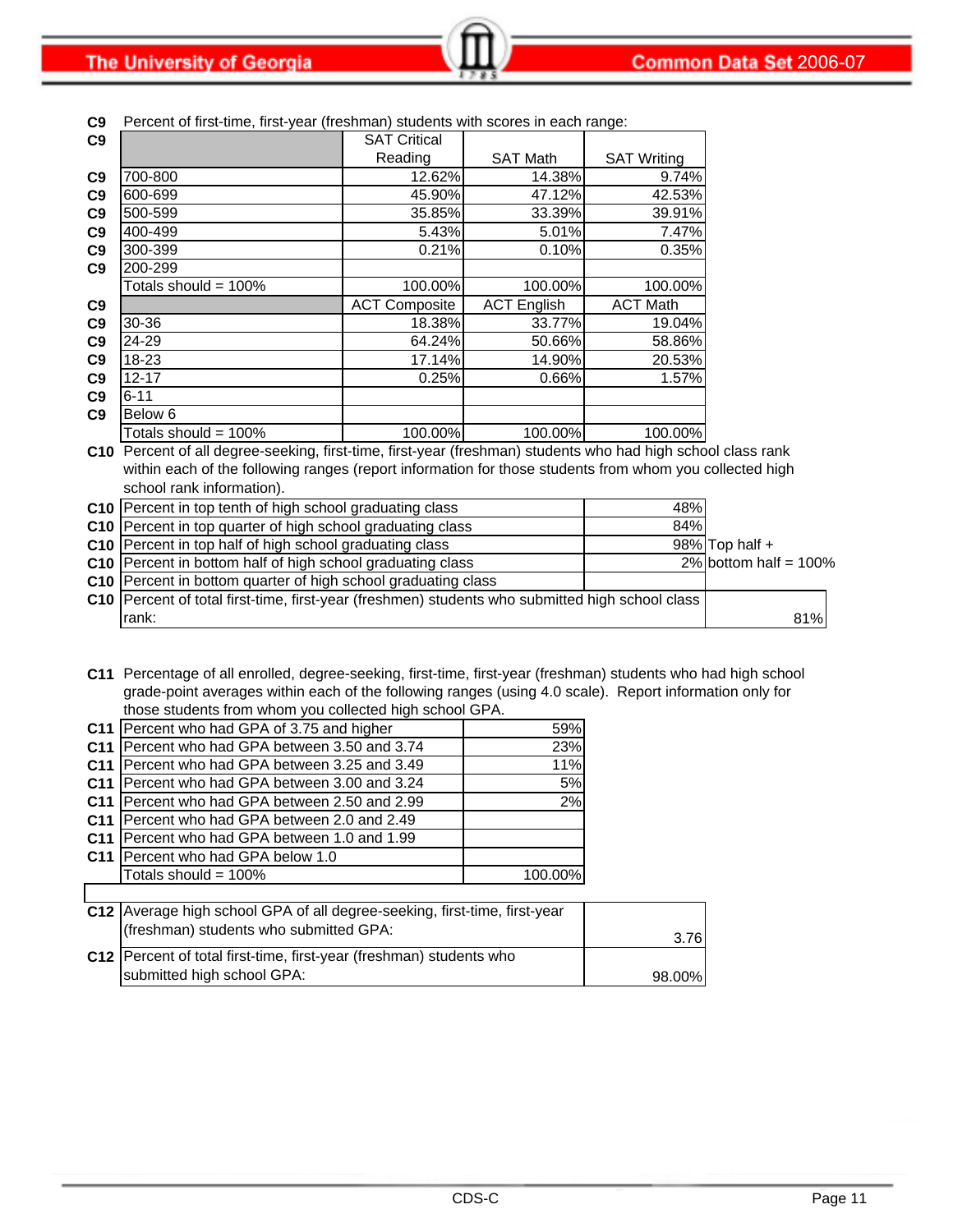### **Admission Policies**

|                 | C13 Application Fee                                         |         |    |
|-----------------|-------------------------------------------------------------|---------|----|
| C <sub>13</sub> |                                                             | Yes     | No |
|                 | C13  Does your institution have an<br>application fee?      |         |    |
|                 | C13 Amount of application fee:                              | \$50.00 |    |
| C <sub>13</sub> |                                                             | Yes     | No |
|                 | C13 Can it be waived for applicants<br>with financial need? |         |    |
|                 |                                                             |         |    |

**C13** If you have an application fee and an on-line application option,

| C13 Same fee: |  |
|---------------|--|
|               |  |

| x |  |
|---|--|
|   |  |
|   |  |

**C13** Free: **C13** Reduced:

| C <sub>13</sub> |                                                                                            | Yes | חצ |
|-----------------|--------------------------------------------------------------------------------------------|-----|----|
|                 | <b>C13</b> Can on-line application fee be<br>waived for applicants with<br>financial need? |     |    |

#### **C14 Application closing date**

| C <sub>14</sub> |                                      | Yes   | No |
|-----------------|--------------------------------------|-------|----|
|                 | C14 Does your institution have an    |       |    |
|                 | application closing date?            |       |    |
|                 | C14 Application closing date (fall): | 1/15  |    |
|                 | <b>C14</b> Priority date:            | 10/15 |    |

| C <sub>15</sub> |                                                                       | Yes | Nc |
|-----------------|-----------------------------------------------------------------------|-----|----|
|                 | C15 Are first-time, first-year students accepted for terms other than |     |    |
|                 | the fall?                                                             |     |    |

#### **C16 Notification to applicants of admission decision sent** *(fill in one only)*

| C16 On a rolling basis beginning |         |
|----------------------------------|---------|
| (data):                          | 15-Decl |
| $C16$ By (date):                 |         |
| C <sub>16</sub> Other:           |         |
|                                  |         |

#### **C17 Reply policy for admitted applicants** *(fill in one only)*

|                 | C17 Must reply by (date):                          | 5/1 |      |
|-----------------|----------------------------------------------------|-----|------|
| C <sub>17</sub> | No set date:                                       |     |      |
|                 | C17 Must reply by May 1 or within                  |     |      |
|                 | weeks if notified                                  |     |      |
|                 | thereafter                                         |     |      |
| C <sub>17</sub> | Other:                                             |     |      |
|                 |                                                    |     |      |
|                 | <b>C17</b>   Deadline for housing deposit (MM/DD): |     | 5/15 |
| C <sub>17</sub> | Amount of housing deposit:                         |     | 275  |
| C <sub>17</sub> | Refundable if student does not enroll?             |     |      |
| C <sub>17</sub> | Yes, in full                                       |     |      |
| C <sub>17</sub> | Yes, in part                                       |     |      |
| C <sub>17</sub> | No                                                 | x   |      |
|                 |                                                    |     |      |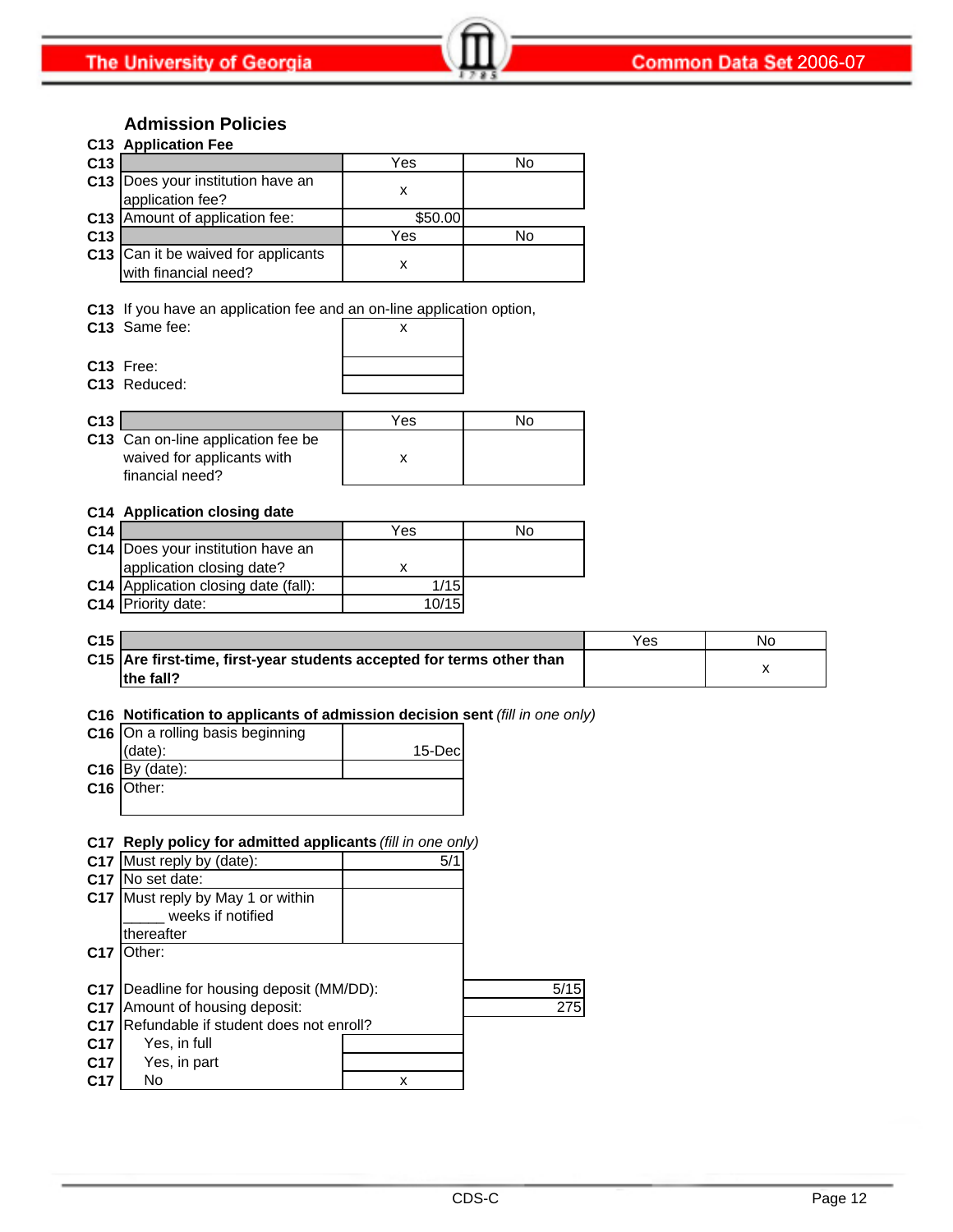#### **C18 Deferred admission**

| C <sub>18</sub> |                                                                                              | Yes | No |
|-----------------|----------------------------------------------------------------------------------------------|-----|----|
|                 | <b>C18</b> IDoes your institution allow students to postpone enrollment after<br>ladmission? |     |    |
|                 | <b>C18</b> If yes, maximum period of postponement:<br>vr                                     |     |    |

#### **C19 Early admission of high school students**

| C <sub>19</sub> |                                                                                                                                                                                      | Yes | No |
|-----------------|--------------------------------------------------------------------------------------------------------------------------------------------------------------------------------------|-----|----|
|                 | <b>C19</b> Does your institution allow high school students to enroll as full-time,<br>first-time, first-year (freshman) students one year or more before high<br>school graduation? |     |    |

**C20 Common Application** Question removed from CDS.

### **Early Decision and Early Action Plans**

#### **C21 Early Decision**

| C <sub>21</sub> |                                                                                                                                                                                                                                                                                                                                             | Yes | <b>No</b> |
|-----------------|---------------------------------------------------------------------------------------------------------------------------------------------------------------------------------------------------------------------------------------------------------------------------------------------------------------------------------------------|-----|-----------|
| C <sub>21</sub> | Does your institution offer an early decision plan (an admission plan<br>that permits students to apply and be notified of an admission<br>decision well in advance of the regular notification date and that asks<br>students to commit to attending if accepted) for first-time, first-year<br>(freshman) applicants for fall enrollment? |     | X         |
|                 | C21 If "yes," please complete the following:                                                                                                                                                                                                                                                                                                |     |           |
| C <sub>21</sub> | First or only early decision plan closing date                                                                                                                                                                                                                                                                                              |     |           |
| C <sub>21</sub> | First or only early decision plan notification date                                                                                                                                                                                                                                                                                         |     |           |
| C <sub>21</sub> | Other early decision plan closing date                                                                                                                                                                                                                                                                                                      |     |           |
|                 | C21 Other early decision plan notification date                                                                                                                                                                                                                                                                                             |     |           |
|                 | C21 For the Fall 2006 entering class:                                                                                                                                                                                                                                                                                                       |     |           |
|                 | C21 Number of early decision applications received by your institution                                                                                                                                                                                                                                                                      |     |           |
|                 | C21 Number of applicants admitted under early decision plan                                                                                                                                                                                                                                                                                 |     |           |
| C <sub>21</sub> | Please provide significant details about your early decision plan:                                                                                                                                                                                                                                                                          |     |           |

#### **C22 Early action**

| C22 |                                                                                                                                                                                                                    | Yes   | No |
|-----|--------------------------------------------------------------------------------------------------------------------------------------------------------------------------------------------------------------------|-------|----|
|     | C22  Do you have a nonbinding early action plan whereby students are<br>notified of an admission decision well in advance of the regular<br>notification date but do not have to commit to attending your college? | х     |    |
|     | C22 If "yes," please complete the following:                                                                                                                                                                       |       |    |
|     | C22 Early action closing date                                                                                                                                                                                      | 10/15 |    |
|     | C22 Early action notification date                                                                                                                                                                                 | 12/15 |    |

### **C22** Is your early action plan a "restrictive" plan under which you limit students from applying to other early plans?

| C <sub>22</sub> | 'es |  |
|-----------------|-----|--|
| C <sub>22</sub> |     |  |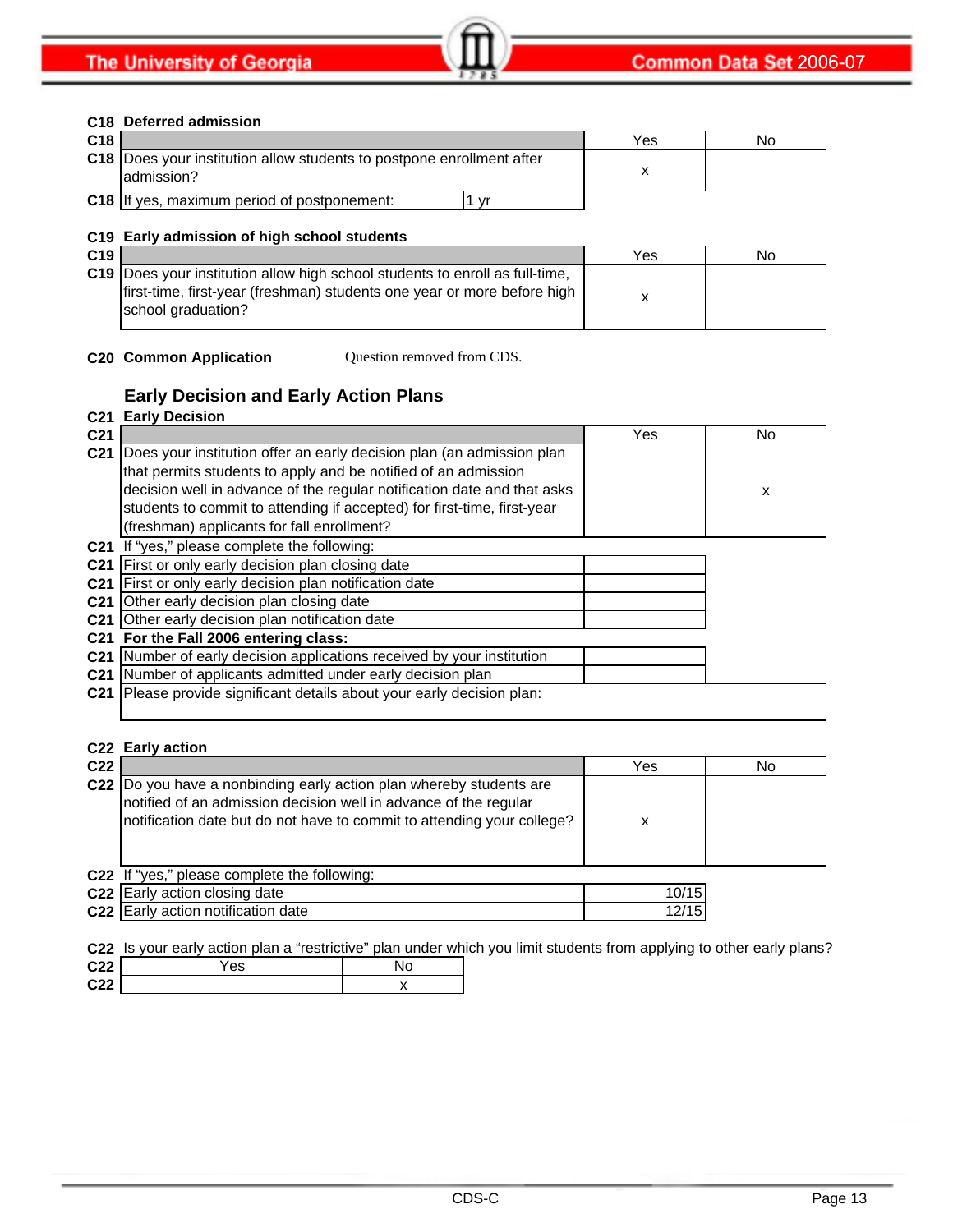# **D. TRANSFER ADMISSION**

#### **Fall Applicants**

| D1 |                                                                                                                                                             | Yes | No |
|----|-------------------------------------------------------------------------------------------------------------------------------------------------------------|-----|----|
| D1 | Does your institution enroll transfer students? (If no, please<br>skip to Section E)                                                                        |     |    |
| D1 | If yes, may transfer students earn advanced standing credit<br>by transferring credits earned from course work completed<br>at other colleges/universities? |     |    |

**D2** Provide the number of students who applied, were admitted, and enrolled as degree-seeking transfer students in fall 2006.

| D <sub>2</sub> |             | Applicants | Admitted   | Enrolled   |  |
|----------------|-------------|------------|------------|------------|--|
|                |             |            | Applicants | Applicants |  |
| D <sub>2</sub> | Men         | 1.493      | 796        | 326        |  |
| D <sub>2</sub> | Women       | 1.272      | 695        | 316        |  |
| D <sub>2</sub> | <b>otal</b> | 2.765      | 1.491      | 642        |  |

#### **Application for Admission**

| D3 | Indicate terms for which transfers may enroll: |  |  |  |
|----|------------------------------------------------|--|--|--|
|    |                                                |  |  |  |

| D <sub>3</sub> | <b>IFall</b> |                         |
|----------------|--------------|-------------------------|
| D <sub>3</sub> | Winter       |                         |
| D <sub>3</sub> | Spring       | $\overline{\mathsf{x}}$ |
| D <sub>3</sub> | Summer       |                         |

| D <sub>4</sub> |                                                                                                                        | Yes | N٥ |
|----------------|------------------------------------------------------------------------------------------------------------------------|-----|----|
| D4             | Must a transfer applicant have a minimum number of<br>credits completed or else must apply as an entering<br>freshman? | х   |    |
| D4             | If yes, what is the minimum number of credits and the unit<br>of measure?                                              |     |    |

**D5** Indicate all items required of transfer students to apply for admission:

| D <sub>5</sub> |                                                         | Required of All | Recommended<br>of All | Recommended<br>of Some | Required of Some | Not Required |
|----------------|---------------------------------------------------------|-----------------|-----------------------|------------------------|------------------|--------------|
| D <sub>5</sub> | High school transcript                                  |                 |                       |                        |                  |              |
| D <sub>5</sub> | College transcript(s)                                   | x               |                       |                        |                  |              |
| D <sub>5</sub> | Essay or personal<br>statement                          |                 |                       |                        |                  |              |
| D <sub>5</sub> | Interview                                               |                 |                       |                        |                  |              |
| D <sub>5</sub> | Standardized test scores                                |                 |                       |                        |                  |              |
| D <sub>5</sub> | Statement of good standing<br>from prior institution(s) |                 |                       |                        | х                |              |

- **D6** If a minimum high school grade point average is required of transfer applicants, specify (on a 4.0 scale):
- **D7** See D8 If a minimum college grade point average is required of transfer applicants, specify (on a 4.0 scale):
- **D8** List any other application requirements specific to transfer applicants:Transfers with less than 30 hrs are not accepted. A transfer GPA of 3.2 is required of all sophonores (30-59 hrs) and 2.5 required with 60 hrs or more. These students are admitted based on space availability.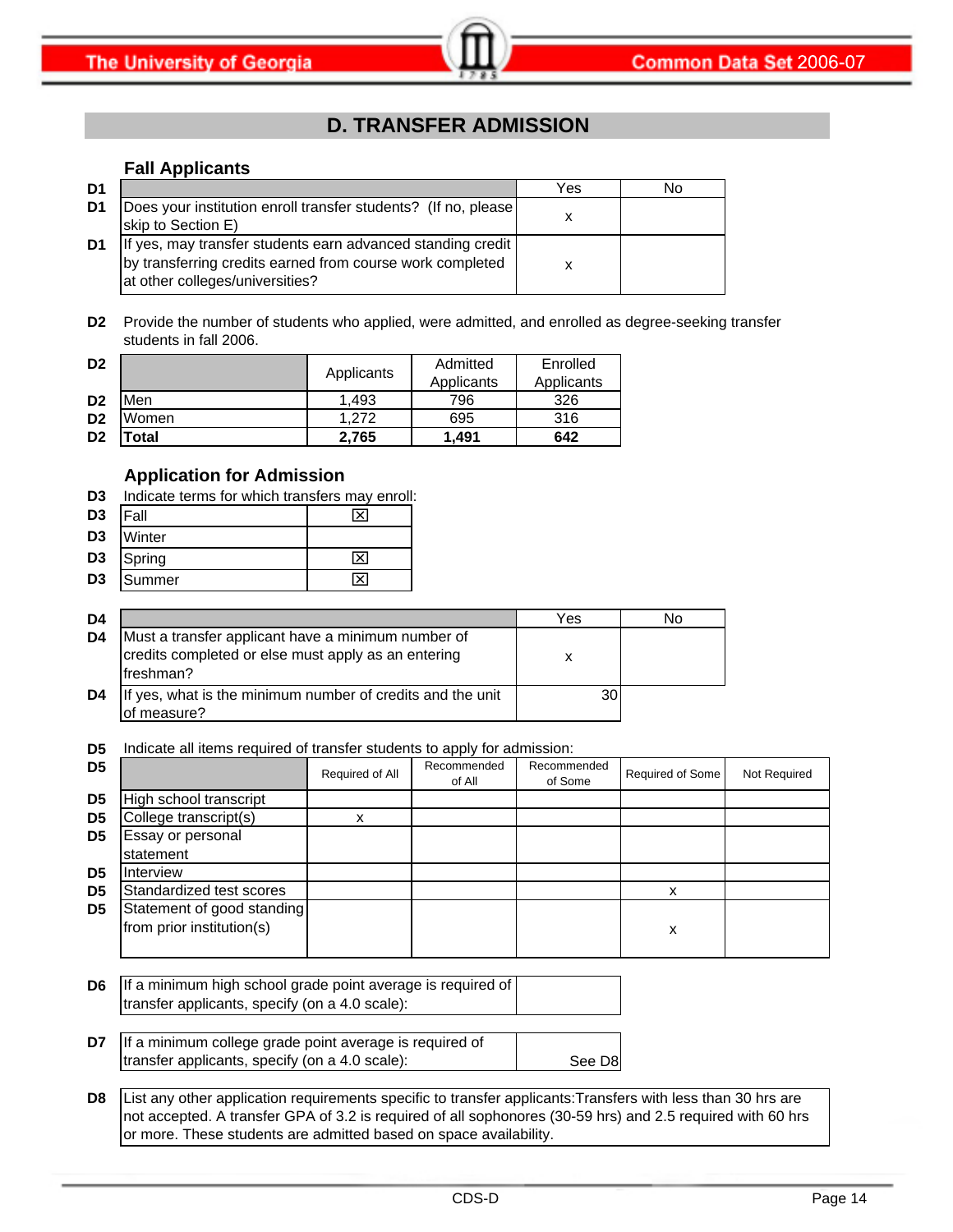**D9** List application priority, closing, notification, and candidate reply dates for transfer students. If applications are reviewed on a continuous or rolling basis, place a check mark in the "Rolling admission" column.

| D <sub>9</sub>  |                                                                            | <b>Priority Date</b> | <b>Closing Date</b> | <b>Notification Date</b> | <b>Reply Date</b> | Rolling<br><b>Admission</b> |
|-----------------|----------------------------------------------------------------------------|----------------------|---------------------|--------------------------|-------------------|-----------------------------|
| D <sub>9</sub>  | Fall                                                                       |                      | 4/1                 |                          |                   | x                           |
| D <sub>9</sub>  | Winter                                                                     |                      |                     |                          |                   |                             |
| D <sub>9</sub>  | Spring                                                                     |                      | 9/15                |                          |                   | X                           |
| D <sub>9</sub>  | Summer                                                                     |                      | 3/1                 |                          |                   | x                           |
|                 |                                                                            |                      |                     |                          |                   |                             |
| D <sub>10</sub> |                                                                            |                      |                     | Yes                      | No                |                             |
| D <sub>10</sub> | Does an open admission policy, if reported, apply to<br>transfer students? |                      |                     |                          |                   |                             |
|                 |                                                                            |                      |                     |                          |                   |                             |
| D <sub>11</sub> | Describe additional requirements for transfer admission, if applicable:    |                      |                     |                          |                   |                             |
|                 |                                                                            |                      |                     |                          |                   |                             |
|                 |                                                                            |                      |                     |                          |                   |                             |
|                 | <b>Transfer Credit Policies</b>                                            |                      |                     |                          |                   |                             |
|                 | D12 Report the lowest grade earned for any course that may be              |                      |                     |                          |                   |                             |
|                 | transferred for credit:                                                    |                      |                     | 2.00                     |                   |                             |
|                 |                                                                            |                      |                     |                          |                   |                             |
| D <sub>13</sub> |                                                                            |                      |                     | Number                   | Unit Type         |                             |
| D <sub>13</sub> | Maximum number of credits or courses that may be                           |                      |                     |                          |                   |                             |
|                 | transferred from a two-year institution:                                   |                      |                     |                          |                   |                             |
| D <sub>14</sub> |                                                                            |                      |                     | Number                   | Unit Type         |                             |
| D <sub>14</sub> | Maximum number of credits or courses that may be                           |                      |                     |                          |                   |                             |
|                 | transferred from a four-year institution:                                  |                      |                     |                          |                   |                             |
|                 |                                                                            |                      |                     |                          |                   |                             |
|                 | D15 Minimum number of credits that transfers must complete at              |                      |                     |                          |                   |                             |
|                 | your institution to earn an associate degree:                              |                      |                     |                          |                   |                             |
|                 |                                                                            |                      |                     |                          |                   |                             |
|                 | D16 Minimum number of credits that transfers must complete at              |                      |                     |                          |                   |                             |
|                 | your institution to earn a bachelor's degree:                              |                      |                     | 45.00                    |                   |                             |
|                 |                                                                            |                      |                     |                          |                   |                             |
|                 | D17 Describe other transfer credit policies:                               |                      |                     |                          |                   |                             |
|                 |                                                                            |                      |                     |                          |                   |                             |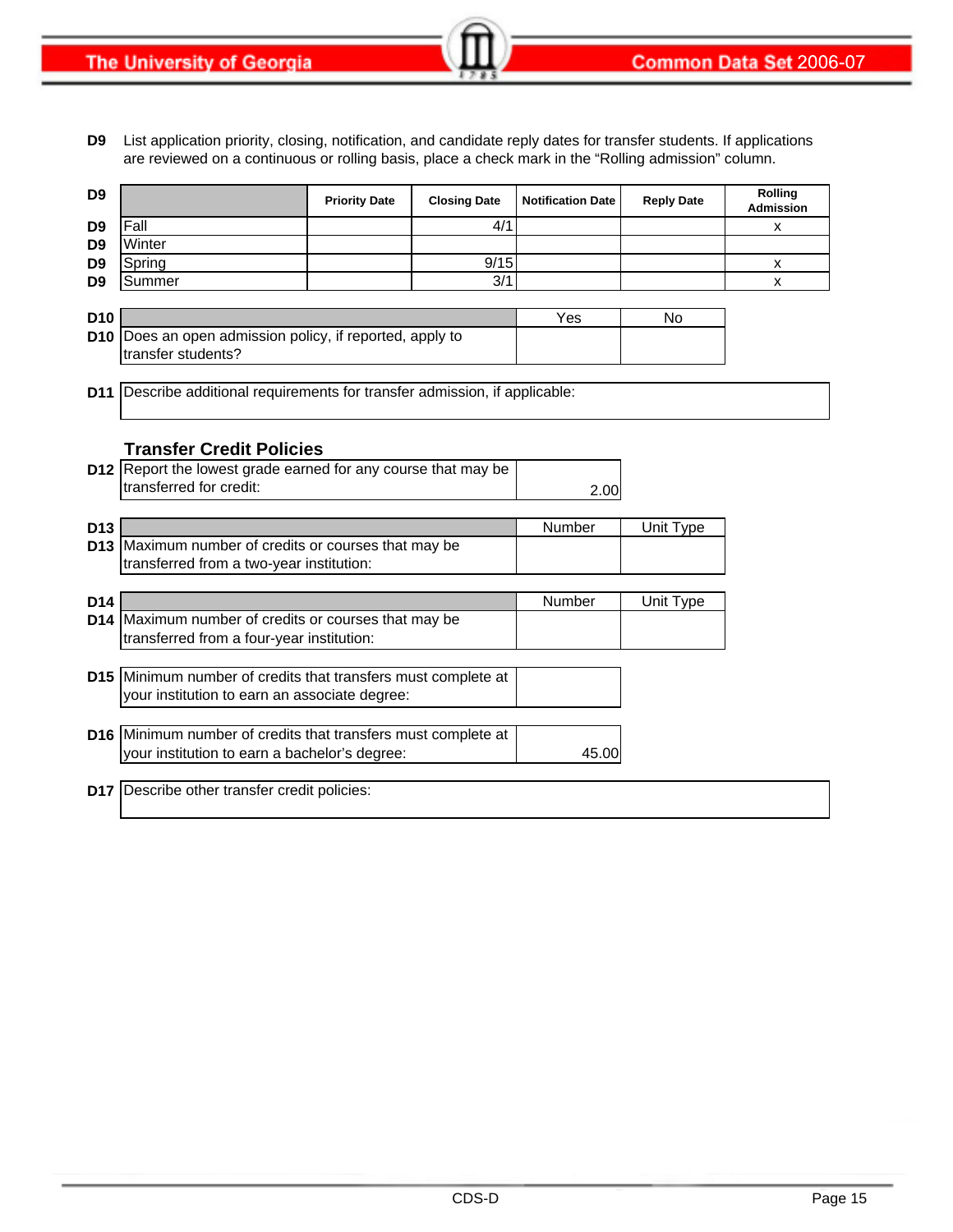### **E. ACADEMIC OFFERINGS AND POLICIES**

**E1 Special study options:** Identify those programs available at your institution. Refer to the glossary for definitions.

| E <sub>1</sub> | Accelerated program                 | x |
|----------------|-------------------------------------|---|
| E <sub>1</sub> | Cooperative education program       | x |
| E <sub>1</sub> | Cross-registration                  | x |
| E <sub>1</sub> | Distance learning                   | x |
| E <sub>1</sub> | Double major                        | x |
| E <sub>1</sub> | Dual enrollment                     | x |
| E <sub>1</sub> | English as a Second Language (ESL)  |   |
| E <sub>1</sub> | Exchange student program (domestic) | x |
| E <sub>1</sub> | External degree program             | x |
| E <sub>1</sub> | Honors Program                      | x |
| E <sub>1</sub> | Independent study                   | x |
| E <sub>1</sub> | Internships                         | x |
| E <sub>1</sub> | Liberal arts/career combination     | x |
| E <sub>1</sub> | Student-designed major              | x |
| E <sub>1</sub> | Study abroad                        | х |
| E1             | Teacher certification program       | х |
| E <sub>1</sub> | Weekend college                     |   |
| E1             | Other (specify):                    |   |
|                |                                     |   |

**E2 This question has been removed from the Common Data Set.**

**E3 Areas in which all or most students are required to complete some course work prior to graduation:**

|                | work prior to graduation.         |   |
|----------------|-----------------------------------|---|
| E <sub>3</sub> | Arts/fine arts                    | л |
| E <sub>3</sub> | Computer literacy                 | л |
| E <sub>3</sub> | English (including composition)   | х |
| E <sub>3</sub> | Foreign languages                 |   |
| E <sub>3</sub> | History                           | л |
| E <sub>3</sub> | <b>Humanities</b>                 | х |
| E <sub>3</sub> | <b>Mathematics</b>                | х |
| E <sub>3</sub> | Philosophy                        |   |
| E <sub>3</sub> | Sciences (biological or physical) | ᄉ |
| E <sub>3</sub> | Social science                    | х |
| E <sub>3</sub> | Other (describe):                 |   |
|                |                                   |   |

**Library Collections: The CDS Publishers will collect library data again when a new Academic Libraries Survey is in place.**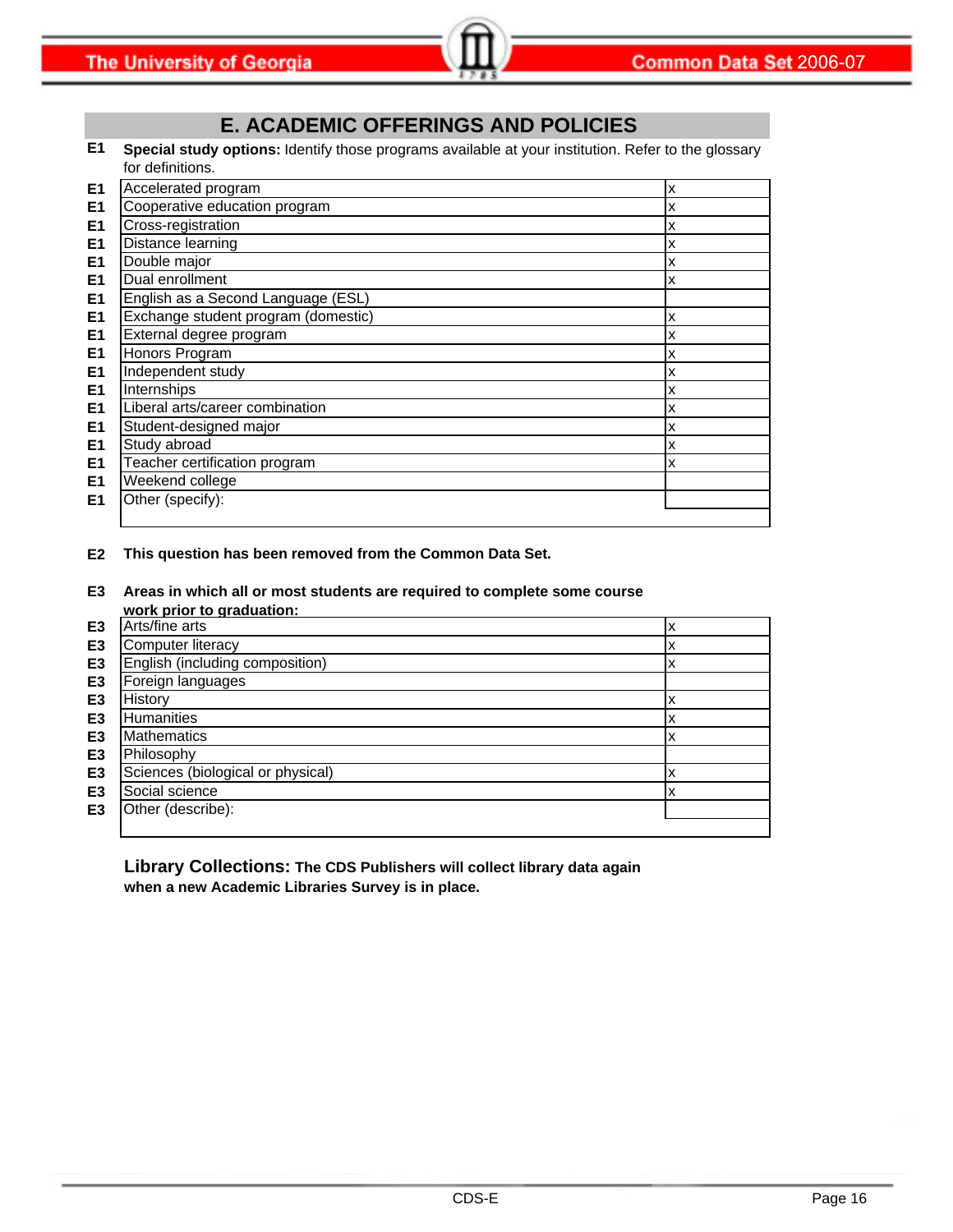# **F. STUDENT LIFE**

**F1** Percentages of first-time, first-year (freshman) students and all degree-seeking undergraduates enrolled in fall 2006 who fit the following categories:

| F <sub>1</sub> |                                                                                                   | First-time, first-year<br>(freshman) students | Undergraduates |
|----------------|---------------------------------------------------------------------------------------------------|-----------------------------------------------|----------------|
| F <sub>1</sub> | Percent who are from out of state (exclude<br>international/nonresident aliens from the numerator |                                               |                |
|                | and denominator)                                                                                  | 15%                                           | 11%            |
| F <sub>1</sub> | Percent of men who join fraternities                                                              | 27%                                           | 21%            |
| F <sub>1</sub> | Percent of women who join sororities                                                              | 29%                                           | 25%            |
| F <sub>1</sub> | Percent who live in college-owned, -operated, or -                                                |                                               |                |
|                | affiliated housing                                                                                | 98%                                           | 27%            |
| F1             | Percent who live off campus or commute                                                            | 2%                                            | 73%            |
| F <sub>1</sub> | Percent of students age 25 and older                                                              | 0%                                            | 6%             |
| F <sub>1</sub> | Average age of full-time students                                                                 | 18 <sup>l</sup>                               | 21             |
| F1             | Average age of all students (full- and part-time)                                                 | 18                                            | 21             |

**F2 Activities offered** Identify those programs available at your institution.

| F <sub>2</sub> | Choral groups            | x |
|----------------|--------------------------|---|
| F <sub>2</sub> | Concert band             | x |
| F <sub>2</sub> | Dance                    | x |
| F <sub>2</sub> | Drama/theater            | x |
| F <sub>2</sub> | Jazz band                | x |
| F <sub>2</sub> | Literary magazine        | x |
| F <sub>2</sub> | Marching band            | x |
| F <sub>2</sub> | Music ensembles          | x |
| F <sub>2</sub> | Musical theater          | x |
| F <sub>2</sub> | Opera                    | x |
| F <sub>2</sub> | Pep band                 | x |
| F <sub>2</sub> | Radio station            | x |
| F <sub>2</sub> | Student government       | x |
| F <sub>2</sub> | Student newspaper        | x |
| F <sub>2</sub> | Student-run film society | x |
| F <sub>2</sub> | Symphony orchestra       | x |
| F <sub>2</sub> | Television station       | x |
| F <sub>2</sub> | Yearbook                 | x |
|                |                          |   |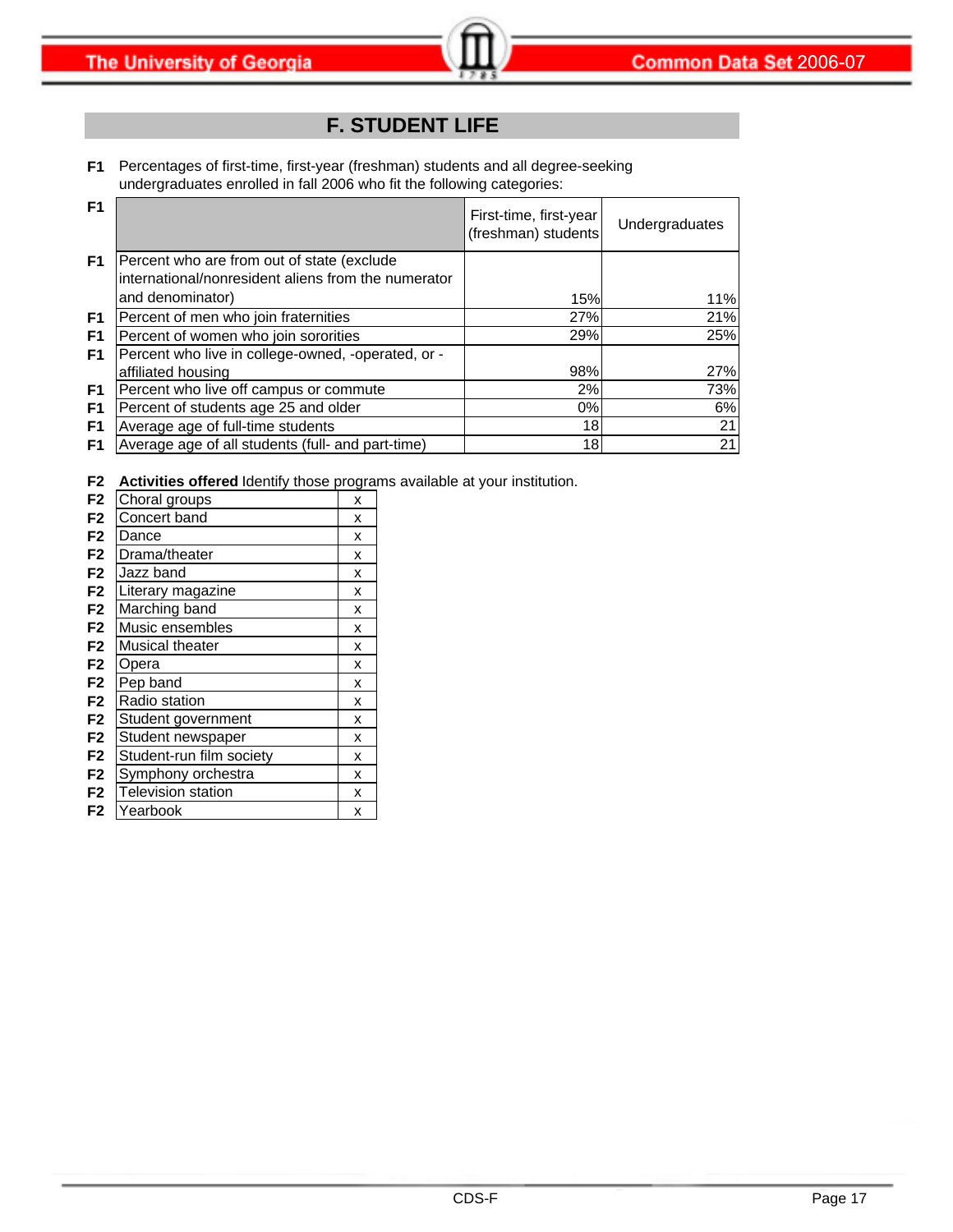**The University of Georgia** 

**F3 ROTC** (program offered in cooperation with Reserve Officers' Training Corps)

| F <sub>3</sub> |                                      | On Campus | At Cooperating<br>Institution | Name of Cooperating Institution |
|----------------|--------------------------------------|-----------|-------------------------------|---------------------------------|
|                | <b>F3</b> Army ROTC is offered:      |           |                               |                                 |
|                | <b>F3</b> Naval ROTC is offered:     |           |                               |                                 |
|                | <b>F3</b> Air Force ROTC is offered: |           |                               |                                 |

**F4 Housing:** Check all types of college-owned, -operated, or -affiliated housing available for undergraduates at your institution.

| F4 | Coed dorms                                    | x |
|----|-----------------------------------------------|---|
| F4 | Men's dorms                                   |   |
| F4 | Women's dorms                                 | х |
| F4 | Apartments for married students               | x |
| F4 | Apartments for single students                | x |
| F4 | Special housing for disabled<br>students      | x |
| F4 | Special housing for international<br>students | x |
| F4 | Fraternity/sorority housing                   | х |
| F4 | Cooperative housing                           |   |
| F4 | Other housing options (specify):              | x |
|    | Honors and Language focused dorms             |   |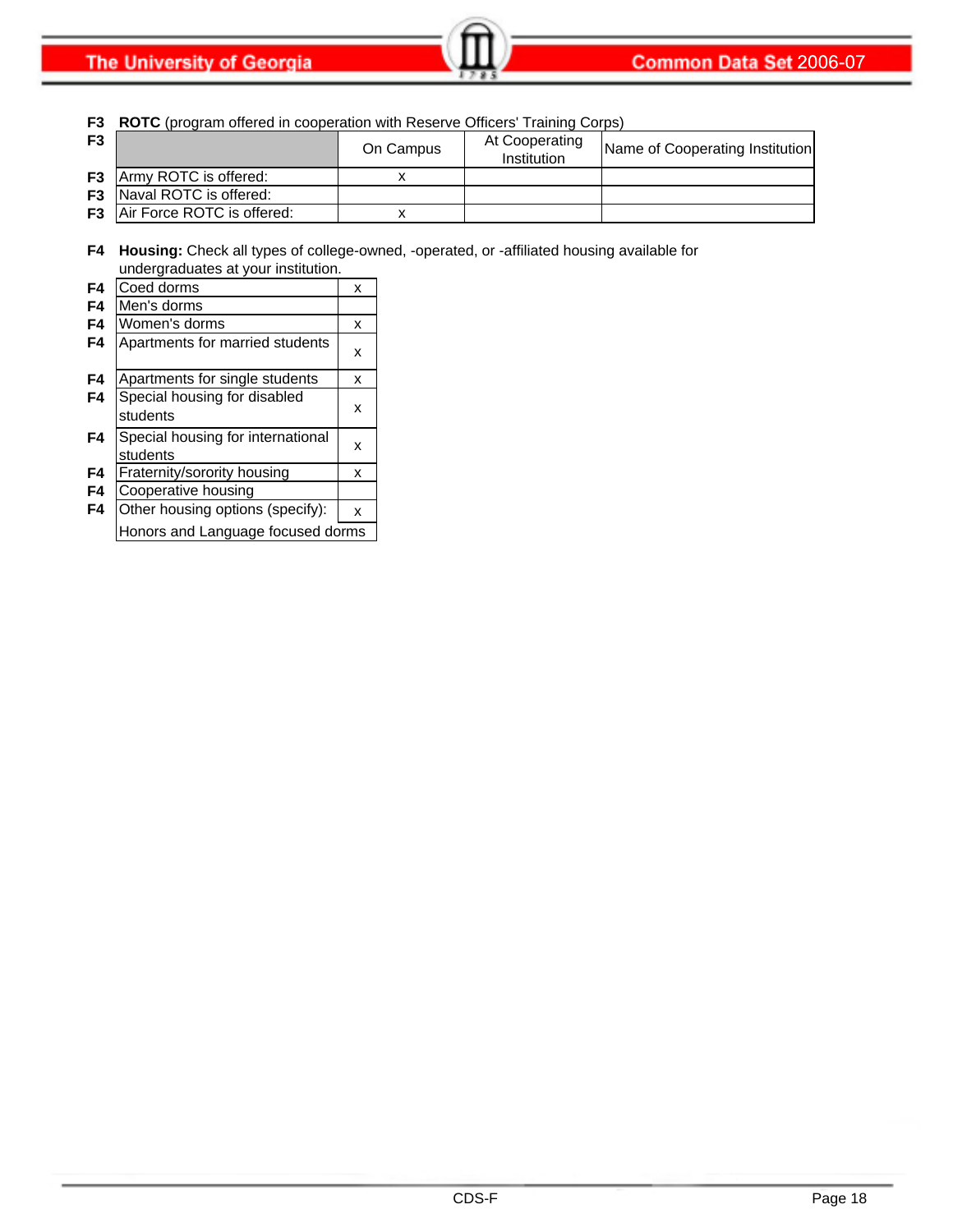x

# **G. ANNUAL EXPENSES**

**Provide 2007-2008 academic year costs of attendance for the following categories that are applicable to your institution.**

Check here if your institution's 2007-2008 academic year costs of attendance are not available at this time and provide an approximate date (i.e., month/day) when your institution's final 2007-2008 academic year costs of attendance will be available:

**G1 Undergraduate full-time tuition, required fees, room and board** List the typical tuition, required fees, and room and board for a full-time undergraduate student for the FULL 2007-2008 academic year (30 semester or 45 quarter hours for institutions that derive annual tuition by multiplying credit hour cost by number of credits). A full academic year refers to the period of time generally extending from September to June; usually equated to two semesters, two trimesters, three quarters, or the period covered by a fourone-four plan. Room and board is defined as double occupancy and 19 meals per week or the maximum meal plan. Required fees include only charges that all full-time students must pay that are not included in tuition (e.g., registration, health, or activity fees.) Do not include optional fees (e.g., parking, laboratory use).

| G1             |                                                       | First-Year | Undergraduates |
|----------------|-------------------------------------------------------|------------|----------------|
| G <sub>1</sub> | PRIVATE INSTITUTIONS                                  |            |                |
|                | Tuition:                                              |            |                |
| G1             | PUBLIC INSTITUTIONS                                   |            |                |
|                | Tuition:                                              |            |                |
|                | In-district                                           | \$4,496    | \$4,159        |
| G1             | <b>PUBLIC INSTITUTIONS</b>                            |            |                |
|                | In-state (out-of-district):                           |            |                |
| G1             | PUBLIC INSTITUTIONS                                   |            |                |
|                | Out-of-state:                                         | \$19,600   | \$18,128       |
| G1             | NONRESIDENT ALIENS                                    |            |                |
|                | Tuition:                                              |            |                |
|                |                                                       |            |                |
| G <sub>1</sub> | <b>REQUIRED FEES:</b>                                 | \$1,126    | \$1,126        |
|                |                                                       |            |                |
| G1             | ROOM AND BOARD:                                       |            |                |
|                | (on-campus)                                           | \$7,292    | \$7,292        |
| G1             | <b>ROOM ONLY:</b>                                     |            |                |
|                | (on-campus)                                           | \$4,010    | \$4,010        |
| G1             | <b>BOARD ONLY:</b>                                    |            |                |
|                | (on-campus meal plan)                                 | \$3,282    | \$3,282        |
|                |                                                       |            |                |
| G <sub>1</sub> | Comprehensive tuition and room and board fee (if your |            |                |
|                | college cannot provide separate tuition and room and  |            |                |
|                | board fees):                                          |            |                |

**G1** Other:

| G <sub>2</sub> |                                                       | Minimum | Maximum |
|----------------|-------------------------------------------------------|---------|---------|
| G2             | Number of credits per term a student can take for the |         |         |
|                | Istated full-time tuition                             |         |         |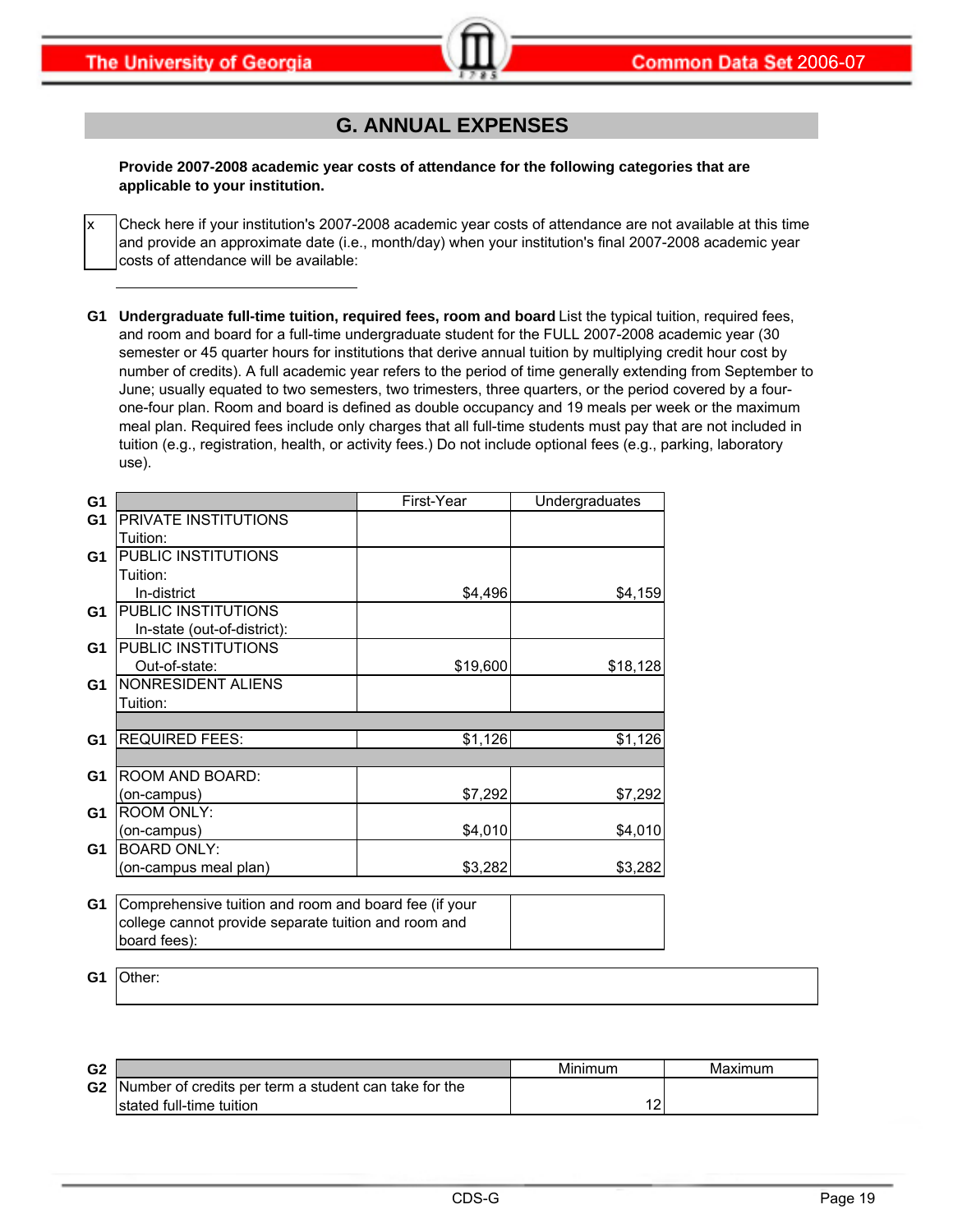**The University of Georgia** 

| G <sub>3</sub> |                                                                                            | 'es | Nο |
|----------------|--------------------------------------------------------------------------------------------|-----|----|
|                | <b>G3</b> Do tuition and fees vary by year of study (e.g., sophomore,<br>liunior, senior)? |     |    |

**G4** If tuition and fees vary by undergraduate instructional program, describe briefly:

#### **G5** Provide the estimated expenses for a typical full-time undergraduate student:

| G <sub>5</sub> |                              | <b>Residents</b> |                  | Commuters            | Commuters |
|----------------|------------------------------|------------------|------------------|----------------------|-----------|
|                |                              |                  | (living at home) | (not living at home) |           |
|                | <b>G5</b> Books and supplies | \$840            | \$840            | \$840                |           |
| G5             | Room only                    |                  |                  |                      |           |
| G <sub>5</sub> | Board only                   |                  |                  |                      |           |
| G <sub>5</sub> | Transportation               |                  |                  |                      |           |
| G5             | Other expenses               |                  |                  |                      |           |

#### **G6** Undergraduate per-credit-hour charges (tuition only)

| G <sub>6</sub> | <b>PRIVATE INSTITUTIONS:</b> |          |
|----------------|------------------------------|----------|
| G <sub>6</sub> | <b>PUBLIC INSTITUTIONS</b>   |          |
|                | In-district:                 | \$187.00 |
| G6             | <b>PUBLIC INSTITUTIONS</b>   |          |
|                | In-state (out-of-district):  |          |
| G6             | <b>PUBLIC INSTITUTIONS</b>   |          |
|                | Out-of-state:                | \$817.00 |
| G6             | NONRESIDENT ALIENS:          |          |
|                |                              |          |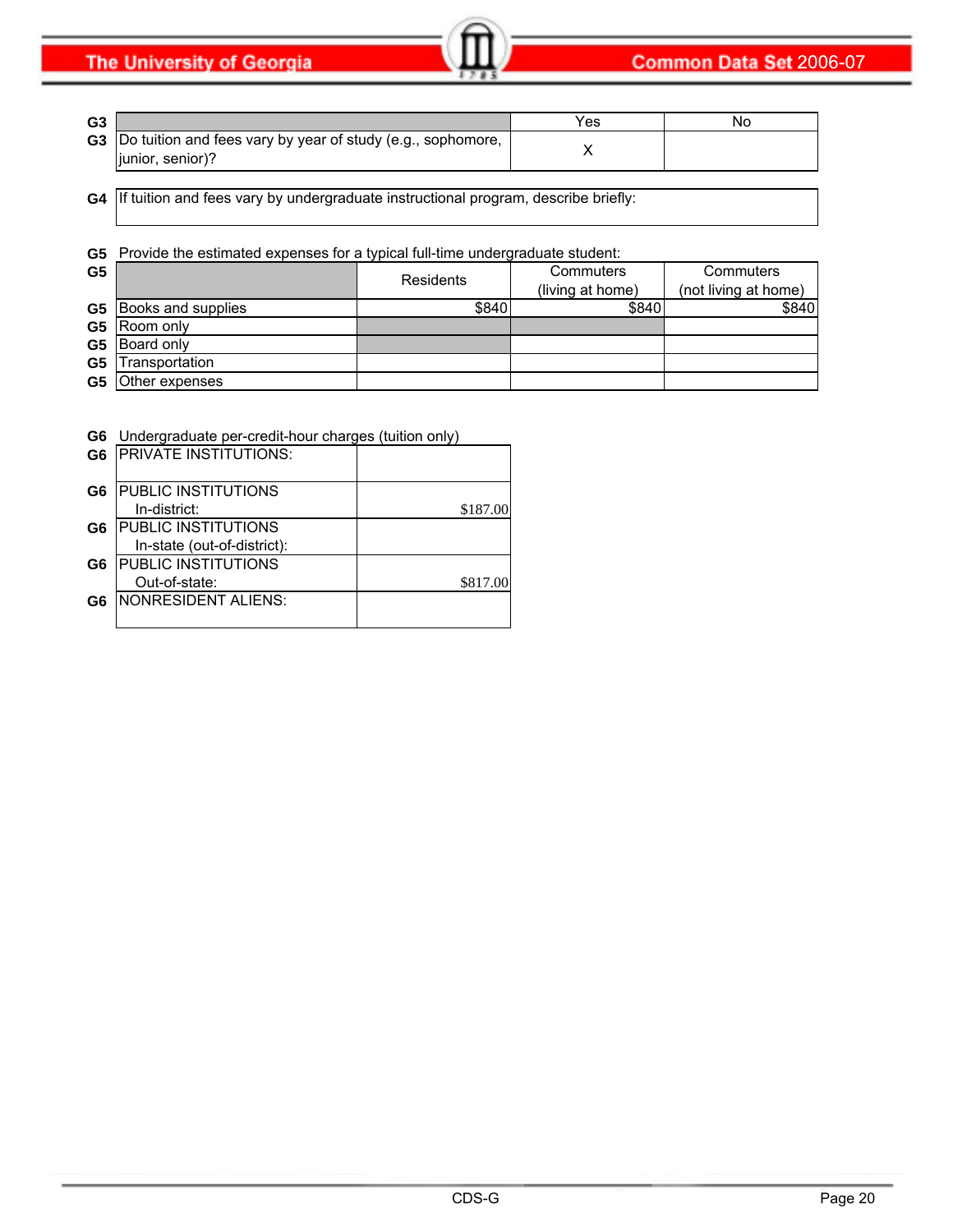### **H. FINANCIAL AID**

#### **Aid Awarded to Enrolled Undergraduates**

Enter total dollar amounts **awarded** to enrolled full-time and less than full-time degree-seeking undergraduates **(using the same cohort reported in CDS Question B1, "total degree-seeking" undergraduates)** in the following categories. (Note: If the data being reported are final figures for the 2005- 2006 academic year (see the next item below), use the 2005-2006 academic year's CDS Question B1 cohort.) Include aid awarded to international students (i.e., those not qualifying for federal aid). **Aid that is non-need-based but that was used to meet need should be reported in the need-based aid columns. (For a suggested order of precedence in assigning categories of aid to cover need, see the entry for "non-need-based scholarship or grant aid" on the last page of the definitions section.)**

| H1 |                                                                                                                                      | 2006-2007 | 2005-2006 |
|----|--------------------------------------------------------------------------------------------------------------------------------------|-----------|-----------|
|    |                                                                                                                                      | estimated | final     |
| H1 | Indicate the academic year for which data are reported for items H1,<br>H <sub>2</sub> , H <sub>2</sub> A, and H <sub>6</sub> below: |           |           |

**H3** Which needs-analysis methodology does your institution use in awarding institutional aid?

| H <sub>3</sub> | Federal methodology (FM)       |  |
|----------------|--------------------------------|--|
| H <sub>3</sub> | Institutional methodology (IM) |  |
| H <sub>3</sub> | <b>Both FM and IM</b>          |  |

| H1 |                                                                                                                                                                                   | Need-based \$<br>(Include non-need-<br>based aid used to<br>meet need.) | Non-need-<br>based \$<br>(Exclude non-need-<br>based aid used to<br>meet need.) |
|----|-----------------------------------------------------------------------------------------------------------------------------------------------------------------------------------|-------------------------------------------------------------------------|---------------------------------------------------------------------------------|
| H1 | <b>Scholarships/Grants</b>                                                                                                                                                        |                                                                         |                                                                                 |
| H1 | Federal                                                                                                                                                                           | \$10,415,750                                                            | \$301,547                                                                       |
| H1 | State (i.e., all states, not only the state in which your institution is<br>located)                                                                                              | \$18,612,723                                                            | \$61,478,035                                                                    |
| H1 | Institutional: Endowed scholarships, annual gifts and tuition funded<br>grants, awarded by the college, excluding athletic aid and tuition<br>waivers (which are reported below). | \$616,498                                                               | \$3,077,229                                                                     |
| H1 | Scholarships/grants from external sources (e.g., Kiwanis, National<br>Merit) not awarded by the college                                                                           | \$1,148,770                                                             | \$2,814,173                                                                     |
| H1 | <b>Total Scholarships/Grants</b>                                                                                                                                                  | \$30,793,741                                                            | \$67,670,984                                                                    |
| H1 | <b>Self-Help</b>                                                                                                                                                                  |                                                                         |                                                                                 |
| H1 | Student loans from all sources (excluding parent loans)                                                                                                                           | \$20,155,393                                                            | \$18,945,882                                                                    |
| H1 | Federal Work-Study                                                                                                                                                                | \$1,051,511                                                             |                                                                                 |
| H1 | State and other (e.g., institutional) work-study/employment (Note:<br>Excludes Federal Work-Study captured above.)                                                                |                                                                         |                                                                                 |
| H1 | <b>Total Self-Help</b>                                                                                                                                                            | \$21,206,904                                                            | \$18,945,882                                                                    |
| H1 | <b>Other</b>                                                                                                                                                                      |                                                                         |                                                                                 |
| H1 | Parent Loans                                                                                                                                                                      | \$2,311,773                                                             | \$10,041,112                                                                    |
| H1 | <b>Tuition Waivers</b><br>Reporting is optional. Report tuition waivers in this row if you choose to report them. Do<br>not report tuition waivers elsewhere.                     | \$567,206                                                               | \$5,084,241                                                                     |
| H1 | <b>Athletic Awards</b>                                                                                                                                                            | \$1,133,448                                                             | \$4,096,012                                                                     |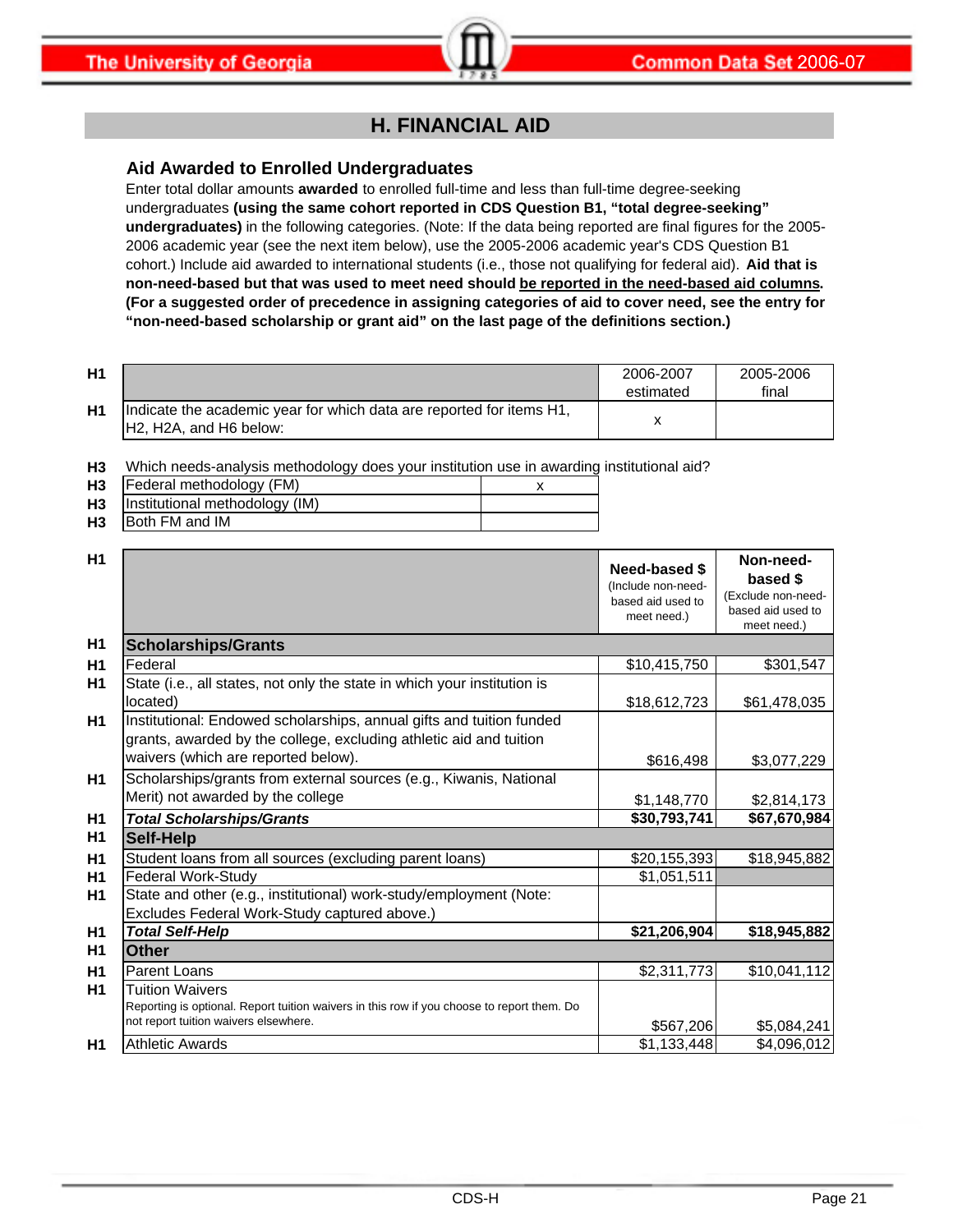**The University of Georgia** 

**H2 Number of Enrolled Students Awarded Aid:** List the number of degree-seeking full-time and less-thanfull-time undergraduates who applied for and were awarded financial aid from any source. **Aid that is nonneed-based but that was used to meet need should be counted as need-based aid.** Numbers should reflect the cohort awarded the dollars reported in H1. Note: In the chart below, students may be counted in more than one row, and full-time freshmen should also be counted as full-time undergraduates.

| H <sub>2</sub> |     |                                                                                                                                                                                                                                                                                              | <b>First-time</b><br><b>Full-time</b><br><b>Freshmen</b> | <b>Full-time</b><br>Undergraduate<br>(Incl. Fresh.) | <b>Less Than</b><br><b>Full-time</b><br>Undergraduate |
|----------------|-----|----------------------------------------------------------------------------------------------------------------------------------------------------------------------------------------------------------------------------------------------------------------------------------------------|----------------------------------------------------------|-----------------------------------------------------|-------------------------------------------------------|
| H <sub>2</sub> |     | a) Number of degree-seeking undergraduate students<br>(CDS Item B1 if reporting on Fall 2006 cohort)                                                                                                                                                                                         | 5047                                                     | 23302                                               | 1873                                                  |
| H <sub>2</sub> |     | b) Number of students in line a who applied for need-based<br>financial aid                                                                                                                                                                                                                  | 3046                                                     | 10604                                               | 767                                                   |
| H <sub>2</sub> |     | c) Number of students in line <b>b</b> who were determined to<br>have financial need                                                                                                                                                                                                         | 1413                                                     | 6159                                                | 586                                                   |
| H <sub>2</sub> |     | d) Number of students in line c who were awarded any<br>financial aid                                                                                                                                                                                                                        | 1403                                                     | 6057                                                | 523                                                   |
| H <sub>2</sub> |     | e) Number of students in line d who were awarded any<br>need-based scholarship or grant aid                                                                                                                                                                                                  | 1340                                                     | 5176                                                | 377                                                   |
| H <sub>2</sub> |     | Number of students in line <b>d</b> who were awarded any<br>need-based self-help aid                                                                                                                                                                                                         | 749                                                      | 4139                                                | 397                                                   |
| H <sub>2</sub> |     | g) Number of students in line d who were awarded any non-<br>need-based scholarship or grant aid                                                                                                                                                                                             | 375                                                      | 942                                                 | 22                                                    |
| H <sub>2</sub> |     | h) Number of students in line d whose need was fully met<br>(exclude PLUS loans, unsubsidized loans, and private<br>alternative loans)                                                                                                                                                       | 531                                                      | 1828                                                | 53                                                    |
| H <sub>2</sub> | li) | On average, the percentage of need that was met of<br>students who were awarded any need-based aid.<br>Exclude any aid that was awarded in excess of need as<br>well as any resources that were awarded to replace EFC<br>(PLUS loans, unsubsidized loans, and private alternative<br>loans) | 77.9%                                                    | 71.8%                                               | 51.0%                                                 |
| H <sub>2</sub> | li) | The average financial aid package of those in line d.<br>Exclude any resources that were awarded to replace<br>EFC (PLUS loans, unsubsidized loans, and private<br>alternative loans)                                                                                                        | \$7,854                                                  | \$7,767                                             | \$5,491                                               |
| H <sub>2</sub> | k)  | Average need-based scholarship and grant award of<br>those in line e                                                                                                                                                                                                                         | \$6,723                                                  | \$6,022                                             | \$3,506                                               |
| H <sub>2</sub> | II) | Average need-based self-help award (excluding PLUS<br>loans, unsubsidized loans, and private alternative loans)<br>of those in line f                                                                                                                                                        | \$2,763                                                  | \$<br>3,879                                         | \$3,979                                               |
| H <sub>2</sub> |     | m) Average need-based loan (excluding PLUS loans,<br>unsubsidized loans, and private alternative loans) of<br>those in line f who were awarded a need-based loan                                                                                                                             | \$2,481                                                  | \$3,728                                             | \$3,928                                               |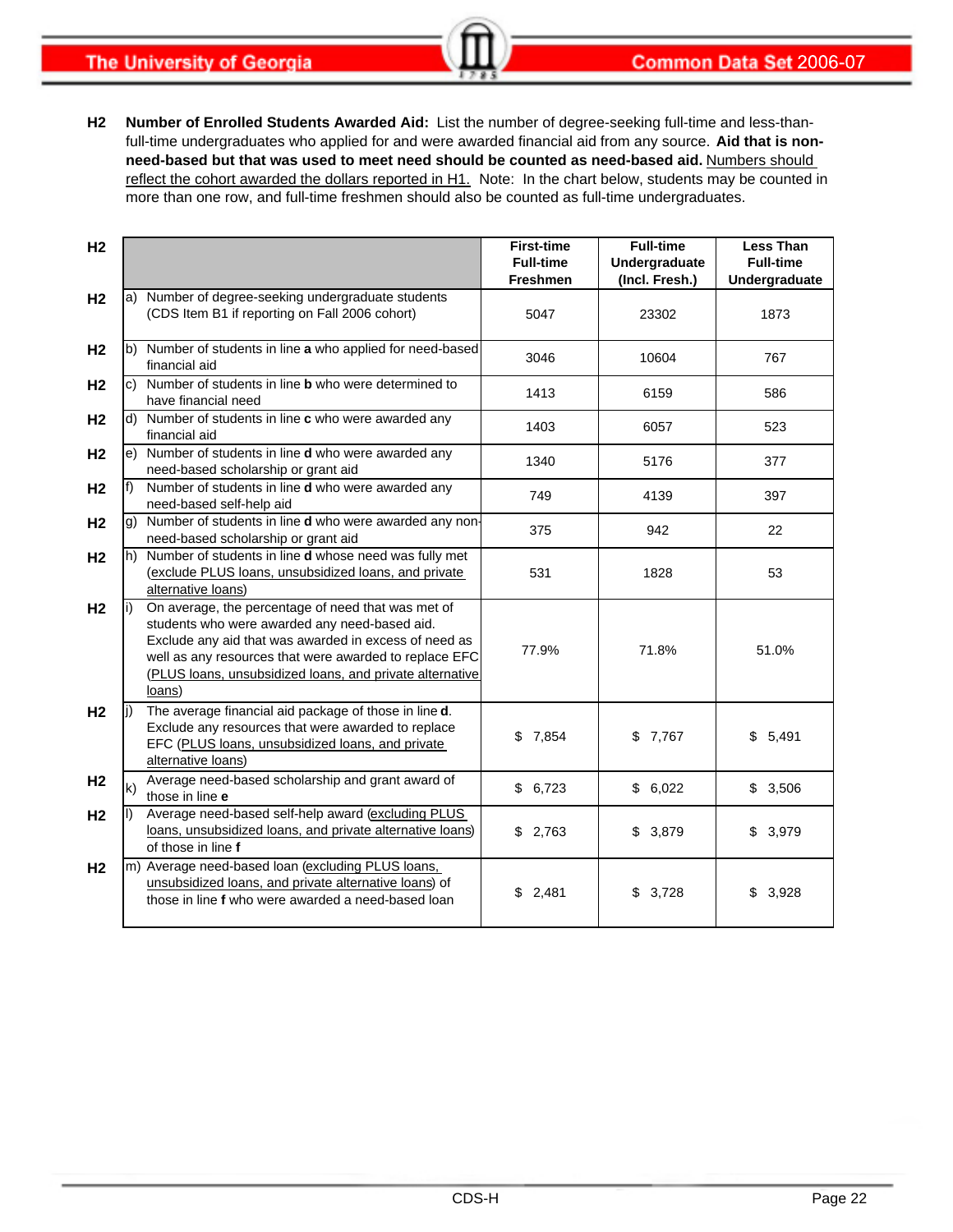**H2A Number of Enrolled Students Awarded Non-need-based Scholarships and Grants**: List the number of degree-seeking full-time and less-than-full-time undergraduates who had no financial need and who were awarded institutional non-need-based scholarship or grant aid. Numbers should reflect the cohort awarded the dollars reported in H1. Note: In the chart below, students may be counted in more than one row, and full-time freshmen should also be counted as full-time undergraduates.

| H2A               |                                                                                                                                                                                                                  | <b>First-time</b><br><b>Full-time</b><br><b>Freshmen</b> | <b>Full-time</b><br>Undergrad<br>(Incl. Fresh.) | <b>Less Than</b><br><b>Full-time</b><br><b>Undergrad</b> |
|-------------------|------------------------------------------------------------------------------------------------------------------------------------------------------------------------------------------------------------------|----------------------------------------------------------|-------------------------------------------------|----------------------------------------------------------|
| $H2A$ $\vert$ n)  | Number of students in line a who had no financial need<br>and who were awarded institutional non-need-based<br>scholarship or grant aid (exclude those who were<br>awarded athletic awards and tuition benefits) | 353                                                      | 1493                                            | 26                                                       |
| $H2A$ (o)         | Average dollar amount of institutional non-need-based<br>scholarship and grant aid awarded to students in line n                                                                                                 | \$<br>1,992                                              | 1,905<br>\$                                     | \$<br>815                                                |
| $H2A$ $ p\rangle$ | Number of students in line a who were awarded an<br>institutional non-need-based athletic scholarship or grant                                                                                                   | 100                                                      | 392                                             | 12                                                       |
| $H2A  q\rangle$   | Average dollar amount of institutional non-need-based<br>athletic scholarships and grants awarded to students in<br>line <b>p</b>                                                                                | \$<br>9,235                                              | 10,164<br>S                                     | 9,306<br>S                                               |

#### **H3** Incorporated into H1 above.

**Note:** These are the graduates and loan types to include and exclude in order to fill out CDS H4, H4a, H5, and H5a.

Include: \* 2006 undergraduate class who graduated between July 1, 2005 and June 30, 2006 who started at your institution as first- time students and received a bachelor's degree between July 1, 2005 and June 30, 2006.

\* only loans made to students who borrowed while enrolled at your institution.

\* co-signed loans.

Exclude: \* those who transferred in.

\* money borrowed at other institutions.

| <b>H4</b>             | Provide the percentage of the class (defined above) who borrowed at any time through<br>any loan programs (institutional, state, Federal Perkins, Federal Stafford Subsidized and<br>Unsubsidized, private loans that were certified by your institution, etc.; exclude parent<br>loans). Include both Federal Direct Student Loans and Federal Family Education Loans.                                                                               |          |
|-----------------------|-------------------------------------------------------------------------------------------------------------------------------------------------------------------------------------------------------------------------------------------------------------------------------------------------------------------------------------------------------------------------------------------------------------------------------------------------------|----------|
|                       |                                                                                                                                                                                                                                                                                                                                                                                                                                                       | 41%      |
| H4a<br>H <sub>5</sub> | Provide the percentage of the class (defined above) who borrowed at any time through<br>federal loan programs--Federal Perkins, Federal Stafford Subsidized and Unsubsidized.<br>Include both Federal Direct Student Loans and Federal Family Education Loans. NOTE:<br>exclude all institutional, state, private alternative loans and parent loans.<br>Report the average per-borrower cumulative undergraduate indebtedness of those in line<br>H4 | 39%      |
|                       |                                                                                                                                                                                                                                                                                                                                                                                                                                                       | \$13,478 |
| H5a                   | Report the average per-borrower cumulative undergraduate indebtedness through federal<br>loan programs--Federal Perkins, Federal Stafford Subsidized and Unsubsidized. Include<br>both Federal Direct Student Loan and Federal Family Education Loans. These are listed<br>in line 4a. NOTE: exclude all institutional, state, private alternative loans and exclude                                                                                  |          |
|                       | parent loans.                                                                                                                                                                                                                                                                                                                                                                                                                                         | \$13,13  |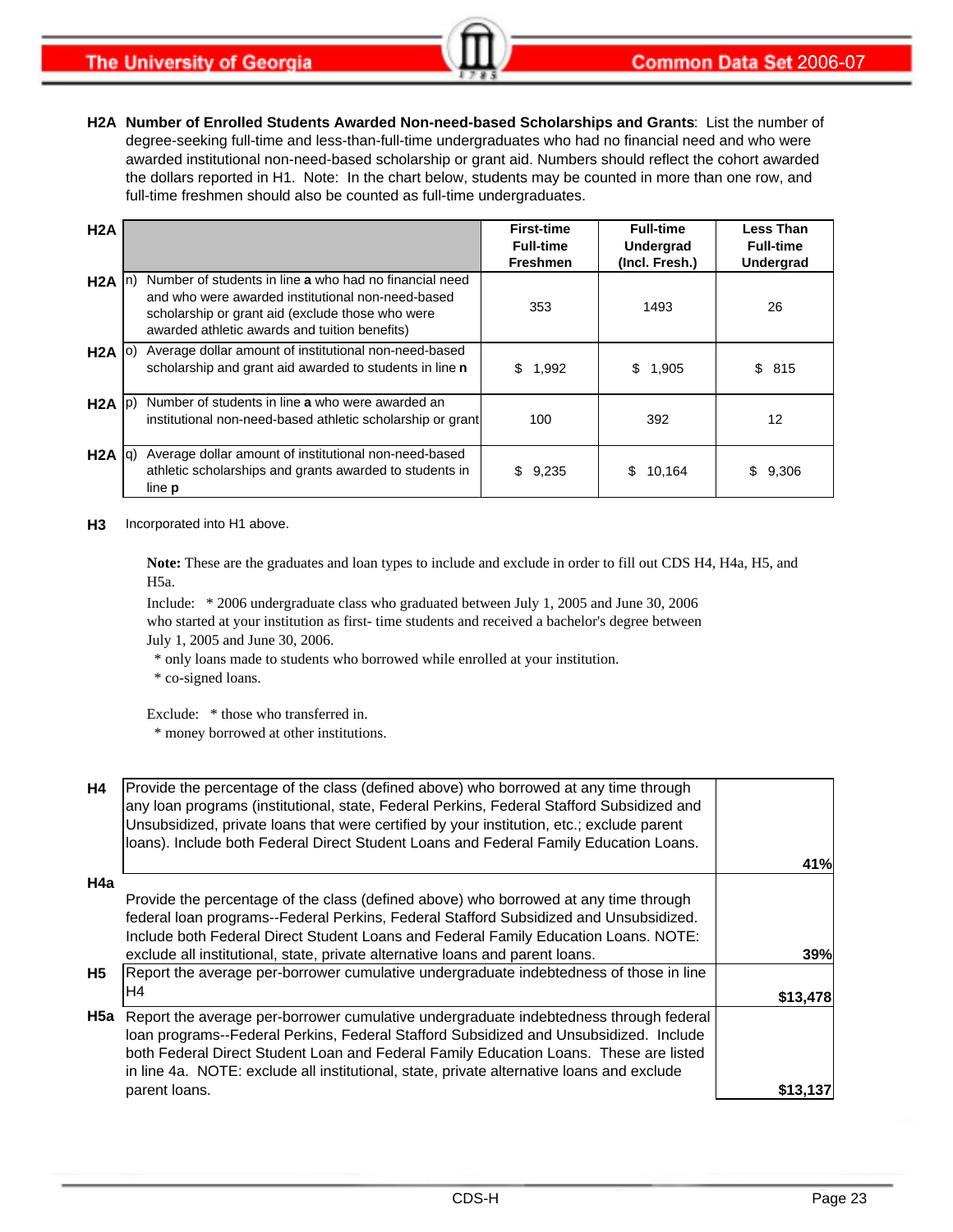**Aid to Undergraduate Degree-seeking Nonresident Aliens** (Note: Report numbers and dollar amounts for the same academic year checked in item H1.)

- **H6** Indicate your institution's policy regarding institutional scholarship and grant aid for undergraduate degreeseeking nonresident aliens:
- **H6 H6 H6** Institutional scholarship or grant aid is not available **EXEC 100 SET A** X Institutional need-based scholarship or grant aid is available Institutional non-need-based scholarship or grant aid is available
- **H6** If institutional financial aid is available for undergraduate degree-seeking nonresident aliens, provide the number of undergraduate degree-seeking nonresident aliens who were awarded need-based or non-need-based aid:
- **H6** Average dollar amount of institutional financial aid awarded to undergraduate degreeseeking nonresident aliens:
- **H6** Total dollar amount of institutional financial aid awarded to undergraduate degree-seeking nonresident aliens:
- **H7** Check off all financial aid forms nonresident alien first-year financial aid applicants must submit:

| H7        | Institution's own financial aid form              |  |
|-----------|---------------------------------------------------|--|
| H7        | <b>CSS/Financial Aid PROFILE</b>                  |  |
| <b>H7</b> | International Student's Financial Aid Application |  |
| H7        | International Student's Certification of Finances |  |
| H7        | Other (specify):                                  |  |
|           |                                                   |  |

#### **Process for First-Year/Freshman Students**

**H8** Check off all financial aid forms domestic first-year (freshman) financial aid applicants must submit:

| H <sub>8</sub> | <b>IFAFSA</b>                        |  |
|----------------|--------------------------------------|--|
| H <sub>8</sub> | Institution's own financial aid form |  |
| H <sub>8</sub> | <b>ICSS/Financial Aid PROFILE</b>    |  |
| H <sub>8</sub> | State aid form                       |  |
| H <sub>8</sub> | Noncustodial PROFILE                 |  |
| H <sub>8</sub> | <b>Business/Farm Supplement</b>      |  |
| H <sub>8</sub> | Other (specify):                     |  |
|                |                                      |  |

**H9** Indicate filing dates for first-year (freshman) students:

| H9 | Priority date for filing required financial aid forms:                                          | 3/1 |
|----|-------------------------------------------------------------------------------------------------|-----|
| H9 | Deadline for filing required financial aid forms:                                               |     |
|    | <b>H9</b> No deadline for filing required forms (applications processed on a rolling<br>basis): |     |

**H10** Indicate notification dates for first-year (freshman) students (answer a or b):

|                 | H <sub>10</sub> a) Students notified on or about (date): |      |    |
|-----------------|----------------------------------------------------------|------|----|
| H <sub>10</sub> |                                                          | Yes  | No |
|                 | H10 b) Students notified on a rolling basis:             |      |    |
| <b>H10</b>      | If yes, starting date:                                   | 5/15 |    |

| <b>H11</b> Indicate reply dates:          |  |
|-------------------------------------------|--|
| H11 Students must reply by (date):        |  |
| $H11$ or within<br>weeks of notification. |  |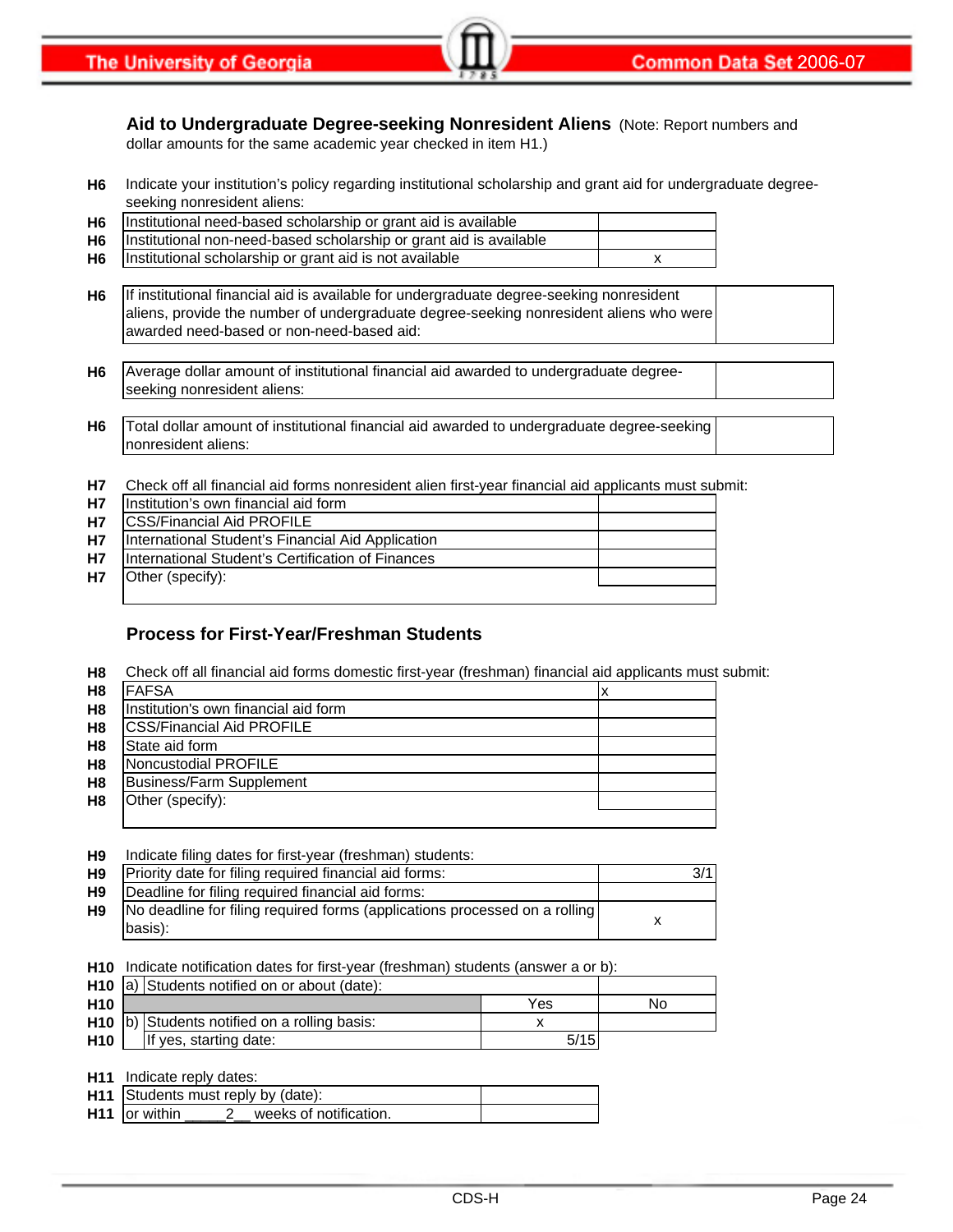#### **Types of Aid Available**

Please check off all types of aid available to undergraduates at your institution:

**H12** Loans

| <b>H12 FEDERAL DIRECT STUDENT LOAN PROGRAM (DIRECT LOAN)</b> |  |
|--------------------------------------------------------------|--|
| <b>H12</b> IDirect Subsidized Stafford Loans                 |  |
| <b>H12</b> I Direct Unsubsidized Stafford Loans              |  |
| <b>H12</b> Direct PLUS Loans                                 |  |
|                                                              |  |

**H12** FEDERAL FAMILY EDUCATION LOAN PROGRAM (FFEL) **H12** FFEL Subsidized Stafford Loans **H12** FFEL Unsubsidized Stafford Loans **H12** FFEL PLUS Loans **H12** x Federal Perkins Loans **H12** Federal Nursing Loans

| <b>H12</b> State Loans                                |  |
|-------------------------------------------------------|--|
| H12 College/university loans from institutional funds |  |
| <b>H12</b> Other (specify):                           |  |
|                                                       |  |

#### **H13** Scholarships and Grants NEED-BASED:

|                 | H <sub>13</sub> NEED-BASED:                                          |   |
|-----------------|----------------------------------------------------------------------|---|
| H <sub>13</sub> | <b>Federal Pell</b>                                                  | x |
| H <sub>13</sub> | <b>SEOG</b>                                                          | x |
| H <sub>13</sub> | State scholarships/grants                                            | x |
|                 | H <sub>13</sub> Private scholarships                                 | x |
| H <sub>13</sub> | College/university scholarship or grant aid from institutional funds | х |
| H <sub>13</sub> | United Negro College Fund                                            |   |
| H <sub>13</sub> | <b>Federal Nursing Scholarship</b>                                   |   |
| H <sub>13</sub> | Other (specify):                                                     |   |
|                 |                                                                      |   |

**H14** Check off criteria used in awarding institutional aid. Check all that apply.

| H <sub>14</sub> |                          | Non-Need Based | Need-Based |
|-----------------|--------------------------|----------------|------------|
| H <sub>14</sub> | Academics                | x              |            |
| H <sub>14</sub> | Alumni affiliation       |                |            |
| H <sub>14</sub> | Art                      |                |            |
| H <sub>14</sub> | Athletics                | x              |            |
| H <sub>14</sub> | Job skills               |                |            |
| H <sub>14</sub> | <b>ROTC</b>              | x              |            |
| H <sub>14</sub> | Leadership               |                |            |
| H <sub>14</sub> | <b>Minority status</b>   |                |            |
| H <sub>14</sub> | Music/drama              |                |            |
| H <sub>14</sub> | Religious affiliation    |                |            |
| H14             | State/district residency | x              |            |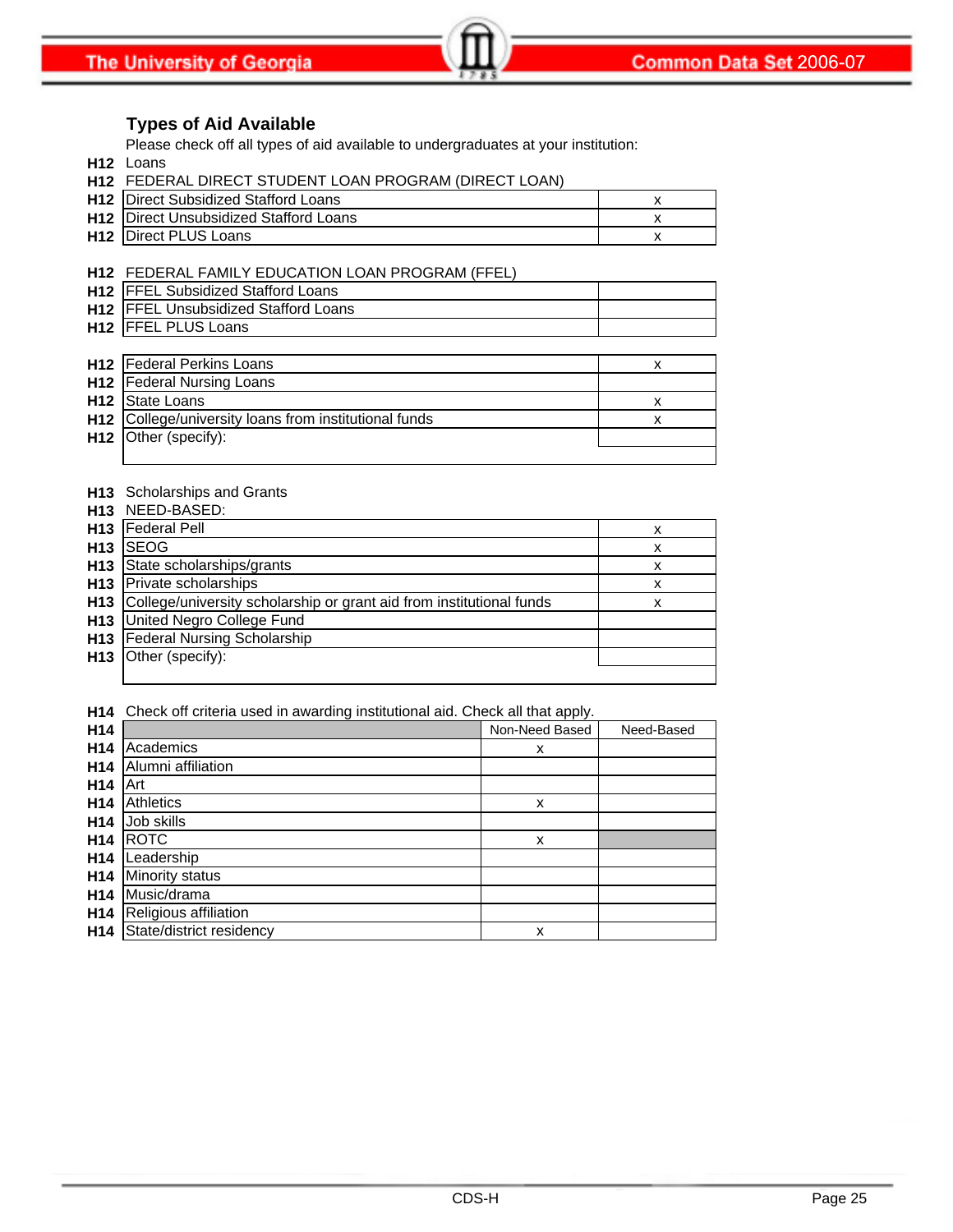### **I. INSTRUCTIONAL FACULTY AND CLASS SIZE**

**Please report the number of instructional faculty members in each category for Fall 2006. Include faculty who are on your institution's payroll on the census date your institution uses for** 

#### **I1 IPEDS/AAUP.**

The following definition of full-time instructional faculty is used by the American Association of University Professors (AAUP) in its annual Faculty Compensation Survey (the part time definitions are not used by AAUP). Instructional Faculty is defined as those members of the instructional-research staff whose major regular assignment is instruction, including those with released time for research. Use the chart below to determine inclusions and exclusions:

|                                                                                                                                                                                                                                          | Full-time | Part-time                                                                       |
|------------------------------------------------------------------------------------------------------------------------------------------------------------------------------------------------------------------------------------------|-----------|---------------------------------------------------------------------------------|
| (a) instructional faculty in preclinical and clinical medicine, faculty who are not paid (e.g.,<br>those who donate their services or are in the military), or research-only faculty, post-<br>doctoral fellows, or pre-doctoral fellows | Exclude   | Include only if<br>they teach one<br>or more non-<br>clinical credit<br>courses |
| (b) administrative officers with titles such as dean of students, librarian, registrar, coach,<br>and the like, even though they may devote part of their time to classroom instruction and<br>may have faculty status                   | Exclude   | Include if they<br>teach one or<br>more non-<br>clinical credit<br>courses      |
| (c) other administrators/staff who teach one or more non-clinical credit courses even<br>though they do not have faculty status                                                                                                          | Exclude   | Include                                                                         |
| (d) undergraduate or graduate students who assist in the instruction of courses, but have<br>titles such as teaching assistant, teaching fellow, and the like                                                                            | Exclude   | Exclude                                                                         |
| (e) faculty on sabbatical or leave with pay                                                                                                                                                                                              | Include   | Exclude                                                                         |
| (f) faculty on leave without pay                                                                                                                                                                                                         | Exclude   | Exclude                                                                         |
| (g) replacement faculty for faculty on sabbatical leave or leave with pay                                                                                                                                                                | Exclude   | Include                                                                         |

*Full-time instructional faculty:* faculty employed on a full-time basis for instruction (including those with released time for research)

*Part-time instructional faculty:* Adjuncts and other instructors being paid solely for part-time classroom instruction. Also includes full-time faculty teaching less than two semesters, three quarters, two trimesters, or two four-month sessions. Employees who are not considered full-time instructional faculty but who teach one or more non-clinical credit courses may be counted as part-time faculty.

*Minority faculty:* includes faculty who designate themselves as black, non-Hispanic; American Indian or Alaska Native; Asian or Pacific Islander; or Hispanic.

*Doctorate:* includes such degrees as Doctor of Education, Doctor of Juridical Science, Doctor of Public Health, and Doctor of Philosophy degree in any field such as agronomy, food technology, education, engineering, public administration, ophthalmology, or radiology.

*First-professional:* includes the fields of dentistry (DDS or DMD), medicine (MD), optometry (OD), osteopathic medicine (DO), pharmacy (DPharm or BPharm), podiatric medicine (DPM), veterinary medicine (DVM), chiropractic (DC or DCM), law (JD) and theological professions (MDiv, MHL).

*Terminal degree:* the highest degree in a field: example, M. Arch (architecture) and MFA (master of fine arts).

| $\mathsf{I}$ |     |                                                                    | Full-Time | Part-Time | Total |
|--------------|-----|--------------------------------------------------------------------|-----------|-----------|-------|
| $\mathsf{I}$ | la  | Total number of instructional faculty                              | 1735      | 424       | 2159  |
| $\mathsf{I}$ |     | Total number who are members of minority groups                    | 264       | 43        | 307   |
| $\mathbf{I}$ |     | Total number who are women                                         | 549       | 181       | 730   |
| $\mathsf{I}$ |     | Total number who are men                                           | 1186      | 243       | 1429  |
| $\mathsf{I}$ | е   | Total number who are nonresident aliens (international)            | 262       | 28        | 290   |
|              |     | Total number with doctorate, first professional, or other terminal |           |           |       |
| $\mathsf{I}$ |     | degree                                                             | 1629      | 274       | 1903  |
|              | lg) | Total number whose highest degree is a master's but not a terminal |           |           |       |
| $\mathsf{I}$ |     | master's                                                           | 97        | 132       | 229   |
| $\mathsf{I}$ |     | Total number whose highest degree is a bachelor's                  |           | 17        | 26    |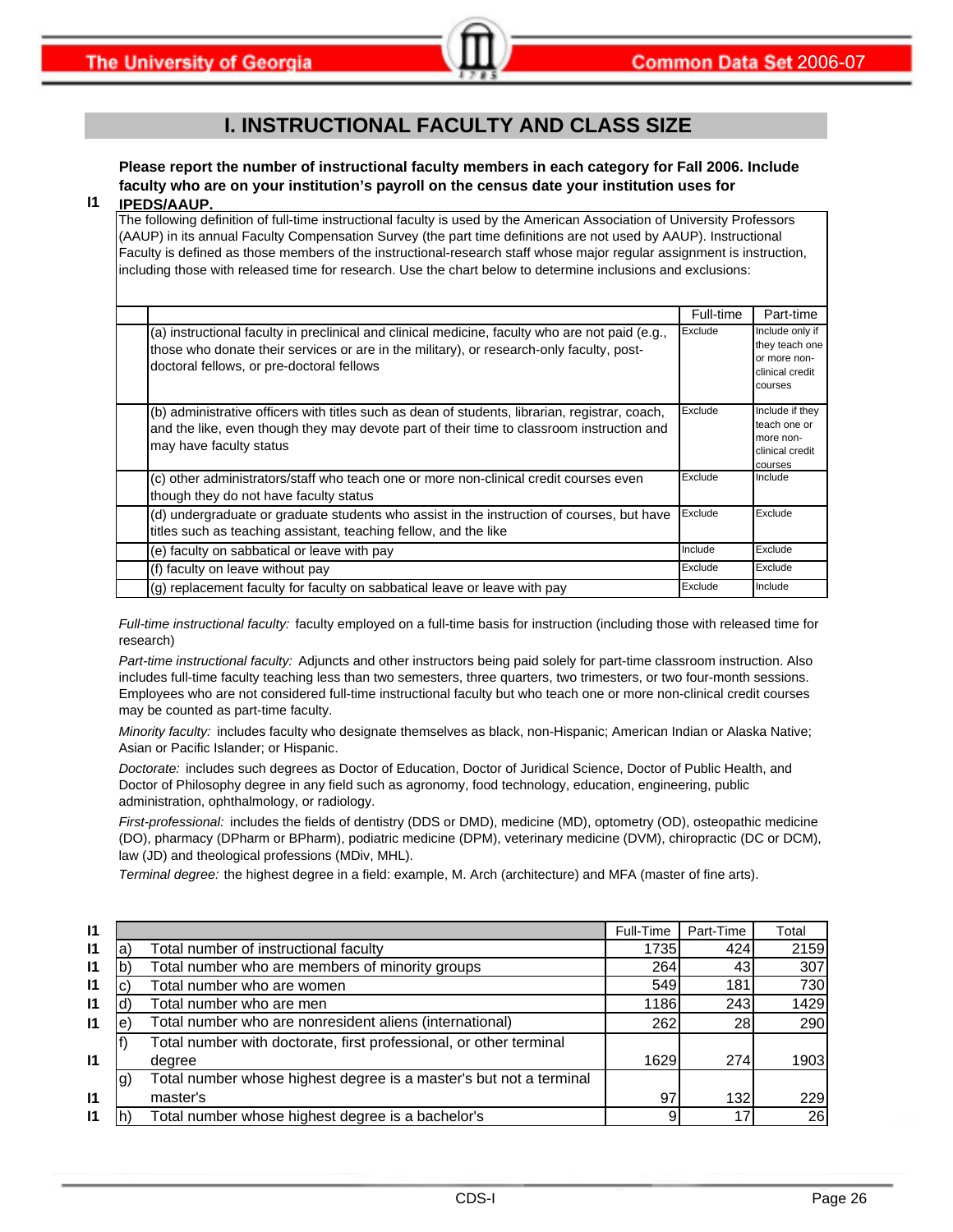|  | Total number whose highest degree is unknown or other (Note:<br>Items $f, g, h$ , and i must sum up to item $a$ .)           |     |    |      |
|--|------------------------------------------------------------------------------------------------------------------------------|-----|----|------|
|  | Total number in stand-alone graduate/ professional programs in<br>which faculty teach virtually only graduate-level students | 206 | 27 | 233I |

#### **I2 Student to Faculty Ratio**

Report the Fall 2006 ratio of full-time equivalent students (full-time plus 1/3 part time) to full-time equivalent instructional faculty (full time plus 1/3 part time). In the ratio calculations, exclude both faculty and students in stand-alone graduate or professional programs such as medicine, law, veterinary, dentistry, social work, business, or public health in which faculty teach virtually only graduate-level students. Do not count undergraduate or graduate student teaching assistants as faculty.

| 12 | <b>Fall 2006 Student to Faculty ratio</b> | 101 <sub>to</sub> | on I<br>based | 2931<br>14Istudents    |
|----|-------------------------------------------|-------------------|---------------|------------------------|
|    |                                           |                   | and           | 1661<br><b>faculty</b> |

#### **I3 Undergraduate Class Size**

In the table below, please use the following definitions to report information about the size of classes and class sections offered in the Fall 2006 term.

*Class Sections:* A class section is an organized course offered for credit, identified by discipline and number, meeting at a stated time or times in a classroom or similar setting, and not a subsection such as a laboratory or discussion session. Undergraduate class sections are defined as any sections in which at least one degree-seeking undergraduate student is enrolled for credit. Exclude distance learning classes and noncredit classes and individual instruction such as dissertation or thesis research, music instruction, or one-to-one readings. Exclude students in independent study, co-operative programs, internships, foreign language taped tutor sessions, practicums, and all students in one-on-one classes. Each class section should be counted only once and should not be duplicated because of course catalog cross-listings.

*Class Subsections:* A class subsection includes any subsection of a course, such as laboratory, recitation, and discussion subsections that are supplementary in nature and are scheduled to meet separately from the lecture portion of the course. Undergraduate subsections are defined as any subsections of courses in which degree-seeking undergraduate students enrolled for credit. As above, exclude noncredit classes and individual instruction such as dissertation or thesis research, music instruction, or one-to-one readings. Each class subsection should be counted only once and should not be duplicated because of cross-listings.

Using the above definitions, please report for each of the following class-size intervals the number of class sections and class subsections offered in Fall 2006. For example, a lecture class with 800 students who met at another time in 40 separate labs with 20 students should be counted once in the "100+" column in the class section column and 40 times under the "20-29" column of the class subsections table.

| 13            | <b>Number of Class Sections with Undergraduates Enrolled</b> |         |           |           |                                            |       |       |        |              |
|---------------|--------------------------------------------------------------|---------|-----------|-----------|--------------------------------------------|-------|-------|--------|--------------|
| 13            |                                                              |         |           |           | Undergraduate Class Size (provide numbers) |       |       |        |              |
| $\mathsf{I}3$ | <b>CLASS</b>                                                 | $2 - 9$ | $10 - 19$ | $20 - 29$ | $30 - 39$                                  | 40-49 | 50-99 | $100+$ | <b>Total</b> |
| 13            | <b>SECTIONS</b>                                              | 212     | 962       | 1102      | 494                                        | 256   | 213   | 168    | 3407         |
|               |                                                              |         |           |           |                                            |       |       |        |              |
| $\mathsf{I}3$ | <b>CLASS SUB-</b>                                            | $2 - 9$ | $10 - 19$ | $20 - 29$ | $30 - 39$                                  | 40-49 | 50-99 | $100+$ | <b>Total</b> |
| 13            | <b>SECTIONS</b>                                              |         |           |           |                                            |       |       |        |              |

### **Number of Class Sections with Undergraduates Enrolled**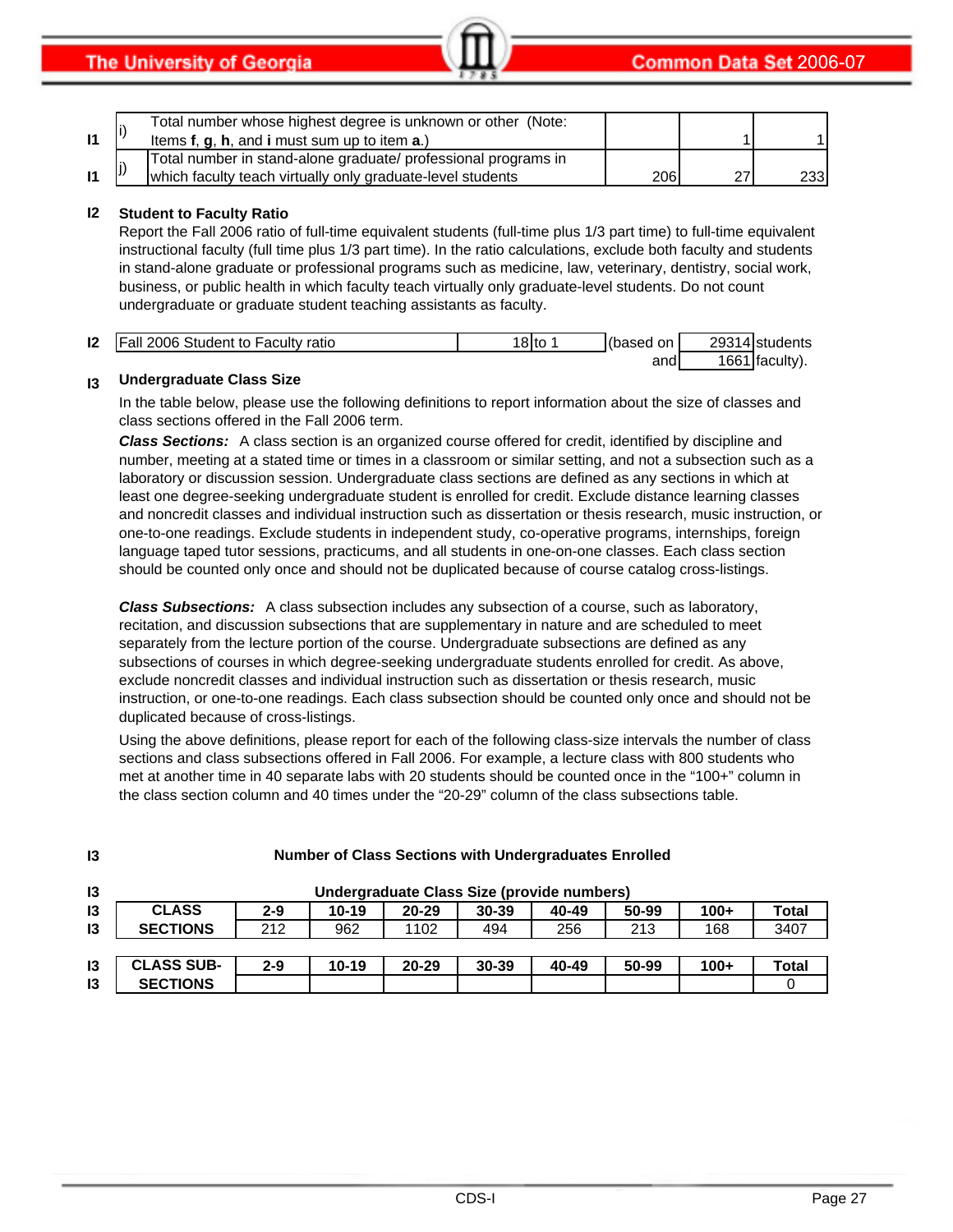### **J. DEGREES CONFERRED**

#### **J1 Degrees conferred between July 1, 2005 and June 30, 2006**

**J1** For each of the following discipline areas, provide the percentage of diplomas/certificates, associate, and bachelor's degrees awarded. To determine the percentage, use majors, not headcount (e.g., students with one degree but a double major will be represented twice). Calculate the percentage from your institution's IPEDS Completions by using the sum of 1st and 2nd majors for each CIP code as the numerator and the sum of the Grand Total by 1st Majors and the Grand Total by 2nd major as the denominator. If you prefer, you can compute the percentages using 1st majors only.

| J <sub>1</sub> |                                           | Diploma/            |                  |                   | <b>CIP 2000</b>      |
|----------------|-------------------------------------------|---------------------|------------------|-------------------|----------------------|
|                | Category                                  | <b>Certificates</b> | <b>Associate</b> | <b>Bachelor's</b> | <b>Categories to</b> |
|                |                                           |                     |                  |                   | Include              |
| J1             | Agriculture                               |                     |                  | 2.8               |                      |
| J1             | Natural resources/environmental science   |                     |                  | 1.2               | 3                    |
| J1             | Architecture                              |                     |                  | 1.2               | $\overline{4}$       |
| J1             | Area and ethnic studies                   |                     |                  | 0.1               | 5                    |
| J1             | Communications/journalism                 |                     |                  | 6.3               | 9                    |
| J1             | Communication technologies                |                     |                  | 1.5               | 10                   |
| J1             | Computer and information sciences         |                     |                  | 0.7               | 11                   |
| J1             | Personal and culinary services            |                     |                  |                   | 12                   |
| J1             | Education                                 |                     |                  | 9.3               | 13                   |
| J1             | Engineering                               |                     |                  | 0.5               | 14                   |
| J1             | Engineering technologies                  |                     |                  |                   | 15                   |
| J1             | Foreign languages and literature          |                     |                  | 3.5               | 16                   |
| J1             | Family and consumer sciences              |                     |                  | 6.8               | 19                   |
| J1             | Law/legal studies                         |                     |                  |                   | 22                   |
| J1             | English                                   |                     |                  | 6.1               | 23                   |
| J1             | Liberal arts/general studies              |                     |                  | 0.6               | 24                   |
| J1             | Library science                           |                     |                  |                   | 25                   |
| J1             | Biological/life sciences                  |                     |                  | 8.3               | 26                   |
| J1             | <b>Mathematics</b>                        |                     |                  | 0.6               | 27                   |
| J1             | Military science and technologies         |                     |                  |                   | 29                   |
| J1             | Interdisciplinary studies                 |                     |                  | 0.8               | 30                   |
| J1             | Parks and recreation                      |                     |                  | 0.8               | 31                   |
| J1             | Philosophy and religious studies          |                     |                  | 1.2               | 38                   |
| J1             | Theology and religious vocations          |                     |                  |                   | 39                   |
| J1             | Physical sciences                         |                     |                  | 0.9               | 40                   |
| J1             | Science technologies                      |                     |                  |                   | 41                   |
| J1             | Psychology                                |                     |                  | 6.0               | 42                   |
| J1             | Security and protective services          |                     |                  | 1.4               | 43                   |
| J1             | Public administration and social services |                     |                  | 0.7               | 44                   |
| J1             | Social sciences                           |                     |                  | 10.1              | 45                   |
| J1             | <b>Construction trades</b>                |                     |                  |                   | 46                   |
| J1             | Mechanic and repair technologies          |                     |                  |                   | 47                   |
| J1             | Precision production                      |                     |                  |                   | 48                   |
| J <sub>1</sub> | Transportation and materials moving       |                     |                  |                   | 49                   |
| J1             | Visual and performing arts                |                     |                  | 4.1               | 50                   |
| J1             | Health professions and related sciences   |                     |                  | 2.0               | 51                   |
| J1             | Business/marketing                        |                     |                  | 19.8              | 52                   |
| J1             | History                                   |                     |                  | 2.7               | 54                   |
| J1             | Other                                     |                     |                  |                   |                      |
| J1             | <b>TOTAL (should = 100%)</b>              | 0.00%               | $0.00\%$         | 100.00            |                      |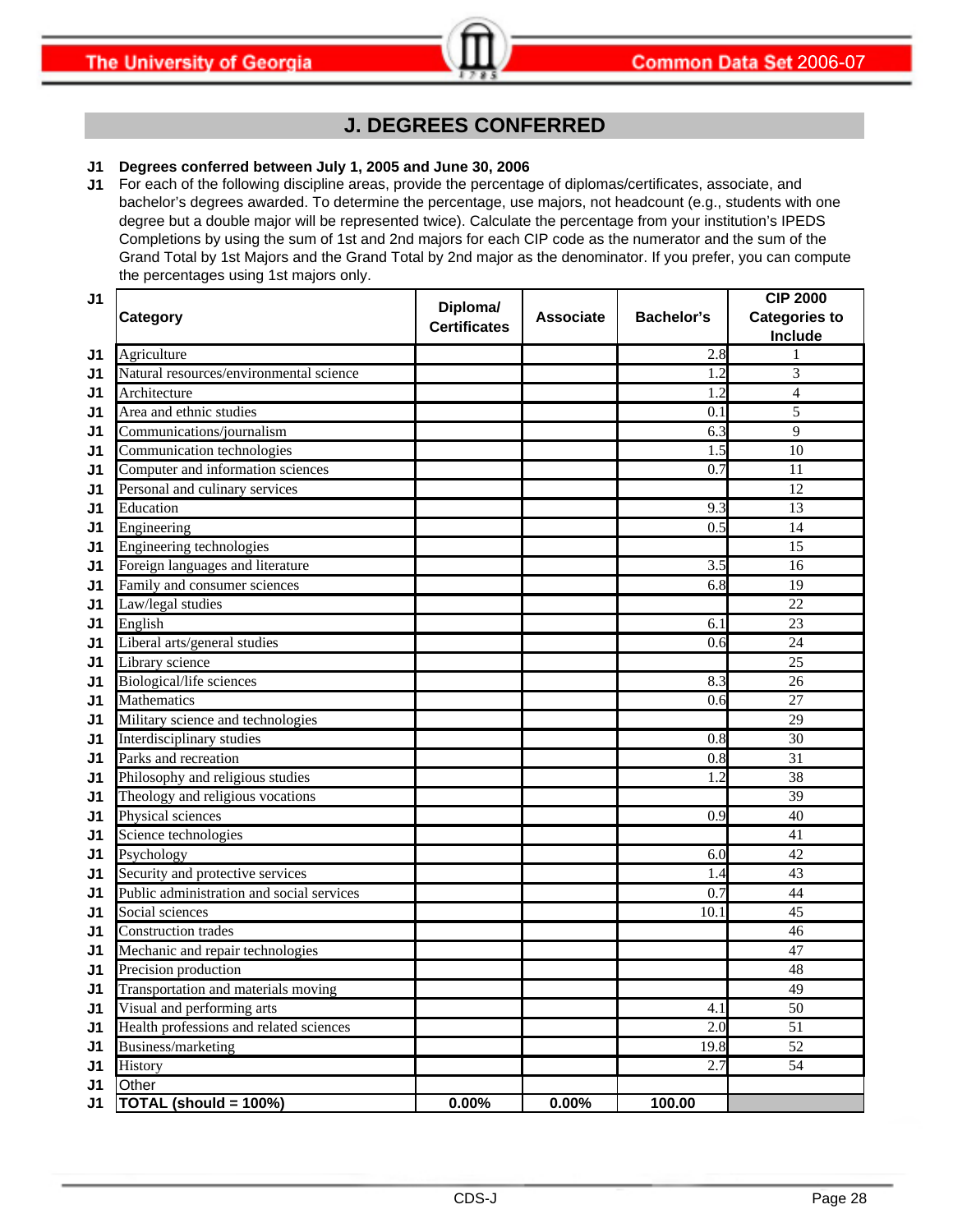# **Common Data Set Definitions**

**All definitions related to the financial aid section appear at the end of the Definitions document.**

Items preceded by an asterisk (\*) represent definitions agreed to among publishers which do not appear on the CDS document but may be present on individual publishers' surveys.

**\*Academic advisement:** Plan under which each student is assigned to a faculty member or a trained adviser, who, through regular meetings, helps the student plan and implement immediate and long-term academic and vocational goals.

**Accelerated program:** Completion of a college program of study in fewer than the usual number of years, most often by attending summer sessions and carrying extra courses during the regular academic term**.**

**Admitted student:** Applicant who is offered admission to a degree-granting program at your institution. **\*Adult student services:** Admission assistance, support, orientation, and other services expressly for adults who have started college for the first time, or who are re-entering after a lapse of a few years.

**American Indian or Alaska native:** A person having origins in any of the original peoples of North America and who maintains cultural identification through tribal affiliation or community recognition.

**Applicant (first-time, first year):** An individual who has fulfilled the institution's requirements to be considered for admission (including payment or waiving of the application fee, if any) and who has been notified of one of the following actions: admission, nonadmission, placement on waiting list, or application withdrawn (by applicant or institution).

**Application fee:** That amount of money that an institution charges for processing a student's application for acceptance. This amount is *not* creditable toward tuition and required fees, nor is it refundable if the student is not admitted to the institution.

**Asian or Pacific Islander:** A person having origins in any of the original peoples of the Far East, Southeast Asia, the Indian Subcontinent, or Pacific Islands. This includes people from China, Japan, Korea, the Philippine Islands, American Samoa, India, and Vietnam.

**Associate degree:** An award that normally requires at least two but less than four years of full-time equivalent college work.

**Bachelor's degree:** An award (baccalaureate or equivalent degree, as determined by the Secretary of the U.S. Department of Education) that normally requires at least four years but *not* more than five years of fulltime equivalent college-level work. This includes ALL bachelor's degrees conferred in a five-year cooperative (work-study plan) program. (A cooperative plan provides for alternate class attendance and employment in business, industry, or government; thus, it allows students to combine actual work experience with their college studies.) Also, it includes bachelor's degrees in which the normal four years of work are completed in three years.

**Black, non-Hispanic:** A person having origins in any of the black racial groups of Africa (except those of Hispanic origin).

**Board (charges):** Assume average cost for 19 meals per week or the maximum meal plan.

**Books and supplies (costs):** Average cost of books and supplies. Do not include unusual costs for special groups of students (e.g., engineering or art majors), unless they constitute the majority of students at your institution.

**Calendar system:** The method by which an institution structures most of its courses for the academic year.

**\*Career and placement services:** A range of services, including (often) the following: coordination of visits of employers to campus; aptitude and vocational testing; interest inventories, personal counseling; help in resume writing, interviewing, launching the job search; listings for those students desiring employment and those seeking permanent positions; establishment of a permanent reference folder; career resource materials.

**Carnegie units:** One year of study or the equivalent in a secondary school subject.

**Certificate:** See **Postsecondary award, certificate, or diploma.**

**Class rank:** The relative numerical position of a student in his or her graduating class, calculated by the high school on the basis of grade-point average, whether weighted or unweighted.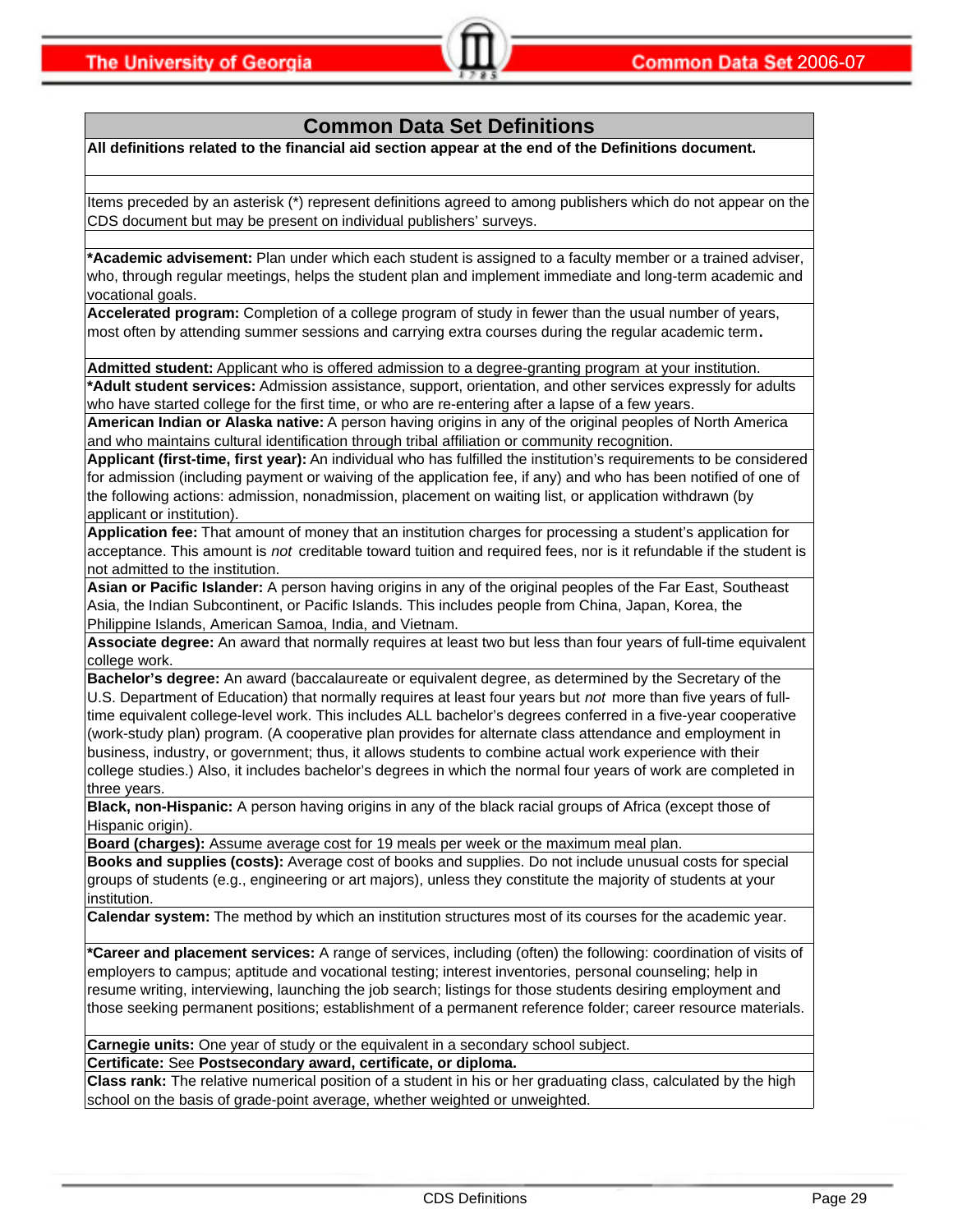**College-preparatory program:** Courses in academic subjects (English, history and social studies, foreign languages, mathematics, science, and the arts) that stress preparation for college or university study.

**Common Application:** The standard application form distributed by the National Association of Secondary School Principals for a large number of private colleges who are members of the Common Application Group.

**\*Community service program:** Referral center for students wishing to perform volunteer work in the community or participate in volunteer activities coordinated by academic departments.

**Commuter:** A student who lives off campus in housing that is not owned by, operated by, or affiliated with the college. This category includes students who commute from home and students who have moved to the area to attend college.

**Contact hour:** A unit of measure that represents an hour of scheduled instruction given to students. Also referred to as clock hour.

**Continuous basis (for program enrollment):** A calendar system classification that is used by institutions that enroll students at any time during the academic year. For example, a cosmetology school or a word processing school might allow students to enroll and begin studies at various times, with no requirement that classes begin on a certain date.

**Cooperative education program:** A program that provides for alternate class attendance and employment in business, industry, or government.

**Cooperative housing:** College-owned, -operated, or -affiliated housing in which students share room and board expenses and participate in household chores to reduce living expenses.

**\*Counseling service:** Activities designed to assist students in making plans and decisions related to their education, career, or personal development.

**Credit:** Recognition of attendance or performance in an instructional activity (course or program) that can be applied by a recipient toward the requirements for a degree, diploma, certificate, or other formal award.

**Credit course:** A course that, if successfully completed, can be applied toward the number of courses required for achieving a degree, diploma, certificate, or other formal award.

**Credit hour:** A unit of measure representing an hour (50 minutes) of instruction over a 15-week period in a semester or trimester system or a 10-week period in a quarter system. It is applied toward the total number of hours needed for completing the requirements of a degree, diploma, certificate, or other formal award.

**Cross-registration:** A system whereby students enrolled at one institution may take courses at another institution without having to apply to the second institution.

**Deferred admission:** The practice of permitting admitted students to postpone enrollment, usually for a period of one academic term or one year.

**Degree:** An award conferred by a college, university, or other postsecondary education institution as official recognition for the successful completion of a program of studies.

**Degree-seeking students:** Students enrolled in courses for credit who are recognized by the institution as seeking a degree or formal award. At the undergraduate level, this is intended to include students enrolled in vocational or occupational programs.

**Differs by program (calendar system):** A calendar system classification that is used by institutions that have occupational/vocational programs of varying length. These schools may enroll students at specific times depending on the program desired. For example, a school might offer a two-month program in January, March, May, September, and November; and a three-month program in January, April, and October.

**Diploma:** See **Postsecondary award, certificate, or diploma.**

**Distance learning:** An option for earning course credit at off-campus locations via cable television, internet, satellite classes, videotapes, correspondence courses, or other means.

**Doctoral degree:** The highest award a student can earn for graduate study. The doctoral degree classification includes such degrees as Doctor of Education, Doctor of Juridical Science, Doctor of Public Health, and the Doctor of Philosophy degree in any field such as agronomy, food technology, education, engineering, public administration, ophthalmology, or radiology. For the Doctor of Public Health degree, the prior degree is generally earned in the closely related field of medicine or in sanitary engineering.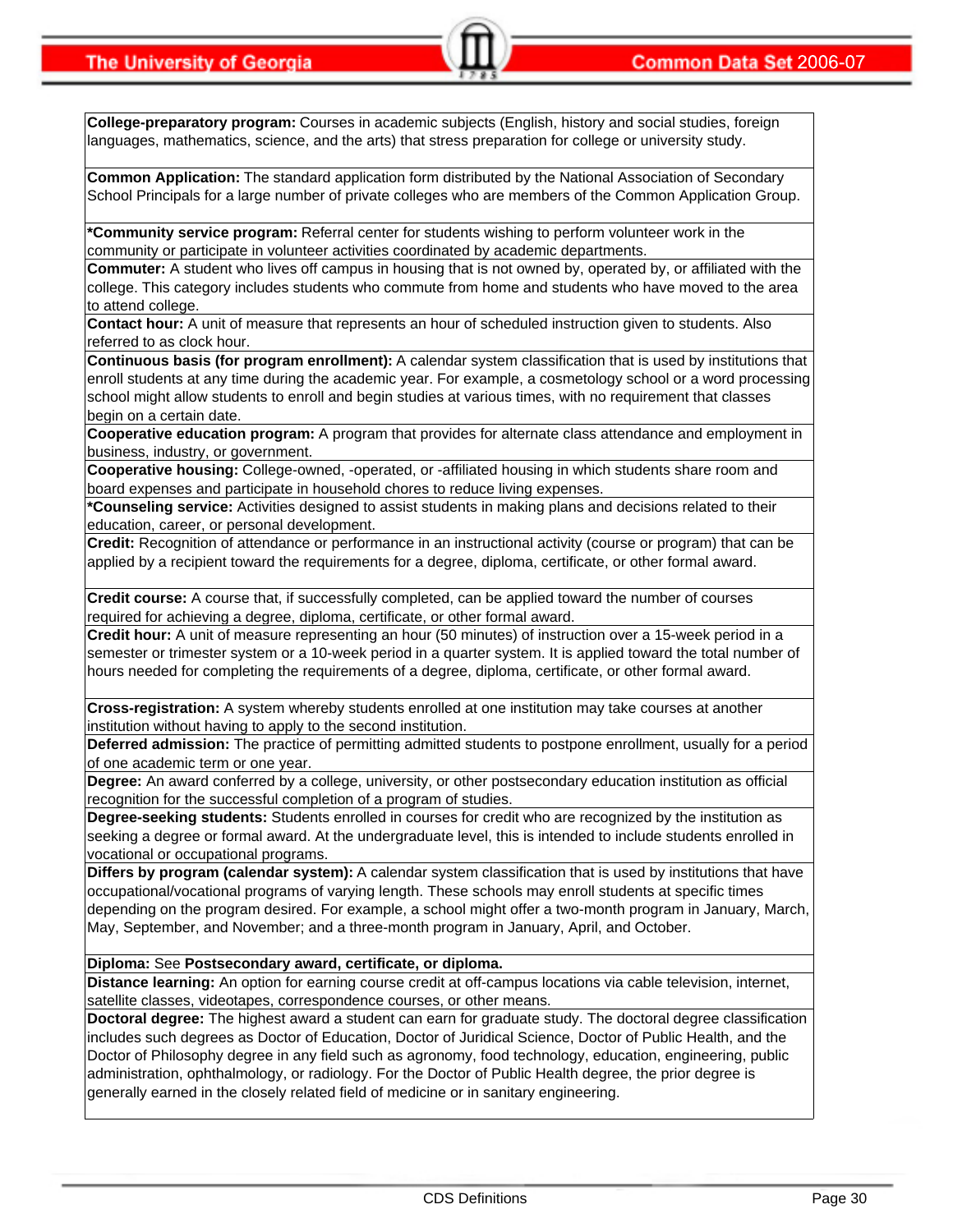**Double major:** Program in which students may complete two undergraduate programs of study simultaneously.

**Dual enrollment:** A program through which high school students may enroll in college courses while still enrolled in high school. Students are not required to apply for admission to the college in order to participate.

**Early action plan:** An admission plan that allows students to apply and be notified of an admission decision well in advance of the regular notification dates. If admitted, the candidate is not committed to enroll; the student may reply to the offer under the college's regular reply policy.

**Early admission:** A policy under which students who have not completed high school are admitted and enroll full time in college, usually after completion of their junior year.

**Early decision plan:** A plan that permits students to apply and be notified of an admission decision (and financial aid offer if applicable) well in advance of the regular notification date. Applicants agree to accept an offer of admission and, if admitted, to withdraw their applications from other colleges. There are three possible decisions for early decision applicants: admitted, denied, or not admitted but forwarded for consideration with the regular applicant pool, without prejudice.

**English as a Second Language (ESL):** A course of study designed specifically for students whose native language is not English.

**Exchange student program-domestic:** Any arrangement between a student and a college that permits study for a semester or more at another college **in the United States** without extending the amount of time required for a degree. **See also Study abroad**.

**External degree program:** A program of study in which students earn credits toward a degree through independent study, college courses, proficiency examinations, and personal experience. External degree programs require minimal or no classroom attendance.

**Extracurricular activities (as admission factor):** Special consideration in the admissions process given for participation in both school and nonschool-related activities of interest to the college, such as clubs, hobbies, student government, athletics, performing arts, etc.

**First professional certificate (postdegree):** An award that requires completion of an organized program of study designed for persons who have completed the first professional degree. Examples could be refresher courses or additional units of study in a specialty or subspecialty.

**First professional degree:** An award in one of the following fields: Chiropractic (DC, DCM), dentistry (DDS, DMD), medicine (MD), optometry (OD), osteopathic medicine (DO), rabbinical and Talmudic studies (MHL, Rav), Pharmacy (BPharm, PharmD), podiatry (PodD, DP, DPM), veterinary medicine (DVM), law (LLB, JD), divinity/ministry (BD, MDiv).

**First-time student:** A student attending any institution for the first time at the level enrolled. Includes students enrolled in the fall term who attended a postsecondary institution for the first time at the same level in the prior summer term. Also includes students who entered with advanced standing (college credit earned before graduation from high school).

**First-time, first-year (freshman) student:** A student attending any institution for the first time at the undergraduate level. Includes students enrolled in the fall term who attended college for the first time in the prior summer term. Also includes students who entered with advanced standing (college credits earned before graduation from high school).

First-year student: A student who has completed less than the equivalent of 1 full year of undergraduate work; that is, less than 30 semester hours (in a 120-hour degree program) or less than 900 contact hours.

**Freshman:** A first-year undergraduate student.

**\*Freshman/new student orientation:** Orientation addressing the academic, social, emotional, and intellectual issues involved in beginning college. May be a few hours or a few days in length; at some colleges, there is a fee.

**Full-time student (undergraduate):** A student enrolled for 12 or more semester credits, 12 or more quarter credits, or 24 or more contact hours a week each term.

**Geographical residence (as admission factor):** Special consideration in the admission process given to students from a particular region, state, or country of residence.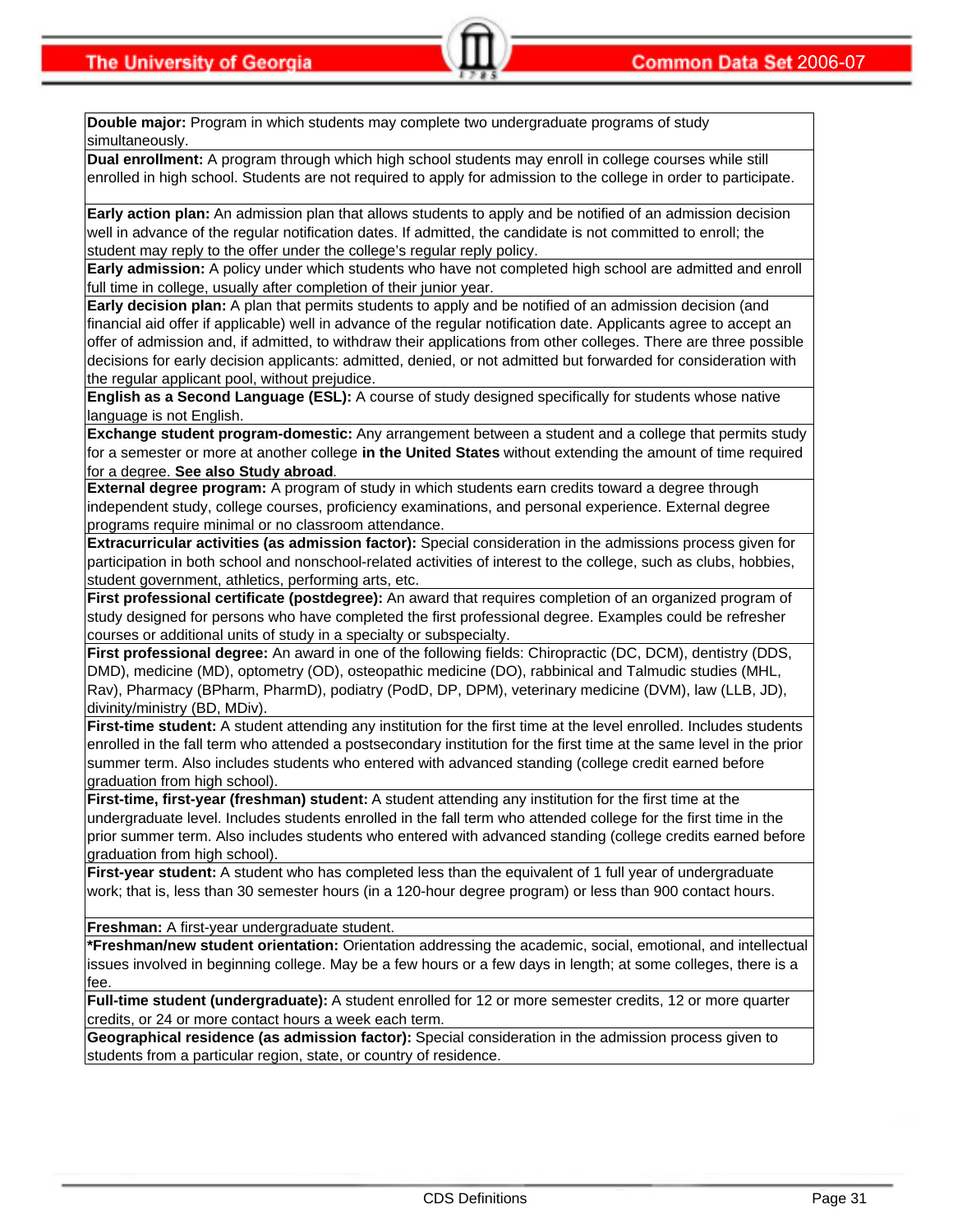**Grade-point average (academic high school GPA):** The sum of grade points a student has earned in secondary school divided by the number of courses taken. The most common system of assigning numbers to grades counts four points for an A, three points for a B, two points for a C, one point for a D, and no points for an E or F. Unweighted GPA's assign the same weight to each course. Weighting gives students additional points for their grades in advanced or honors courses.

**Graduate student:** A student who holds a bachelor's or first professional degree, or equivalent, and is taking courses at the post-baccalaureate level.

**\*Health services:** Free or low cost on-campus primary and preventive health care available to students.

**High school diploma or recognized equivalent:** A document certifying the successful completion of a prescribed secondary school program of studies, or the attainment of satisfactory scores on the Tests of General Educational Development (GED), or another state-specified examination.

**Hispanic:** A person of Mexican, Puerto Rican, Cuban, Central or South American, or other Spanish culture or origin, regardless of race.

**Honors program:** Any special program for very able students offering the opportunity for educational enrichment, independent study, acceleration, or some combination of these.

**Independent study:** Academic work chosen or designed by the student with the approval of the department concerned, under an instructor's supervision, and usually undertaken outside of the regular classroom structure.

**In-state tuition:** The tuition charged by institutions to those students who meet the state's or institution's residency requirements.

**International student:** See **Nonresident alien.**

**Internship:** Any short-term, supervised work experience usually related to a student's major field, for which the student earns academic credit. The work can be full- or part-time, on- or off-campus, paid or unpaid.

**\*Learning center:** Center offering assistance through tutors, workshops, computer programs, or audiovisual equipment in reading, writing, math, and skills such as taking notes, managing time, taking tests.

**\*Legal services:** Free or low cost legal advice for a range of issues (personal and other).

**Liberal arts/career combination:** Program in which a student earns undergraduate degrees in two separate fields, one in a liberal arts major and the other in a professional or specialized major, whether on campus or through cross registration.

**Master's degree:** An award that requires the successful completion of a program of study of at least the fulltime equivalent of one but not more than two academic years of work beyond the bachelor's degree.

**Minority affiliation (as admission factor):** Special consideration in the admission process for members of designated racial/ethnic minority groups.

**\*Minority student center:** Center with programs, activities, and/or services intended to enhance the college experience of students of color.

**Nonresident alien:** A person who is not a citizen or national of the United States and who is in this country on a visa or temporary basis and does not have the right to remain indefinitely.

**\*On-campus day care:** Licensed day care for students' children (usually age 3 and up); usually for a fee.

**Open admission:** Admission policy under which virtually all secondary school graduates or students with GED equivalency diplomas are admitted without regard to academic record, test scores, or other qualifications.

**Other expenses (costs):** Include average costs for clothing, laundry, entertainment, medical (if not a required fee), and furnishings.

**Out-of-state tuition:** The tuition charged by institutions to those students who do not meet the institution's or state's residency requirements.

**Part-time student (undergraduate):** A student enrolled for fewer than 12 credits per semester or quarter, or fewer than 24 contact hours a week each term.

**\*Personal counseling**: One-on-one or group counseling with trained professionals for students who want to explore personal, educational, or vocational issues.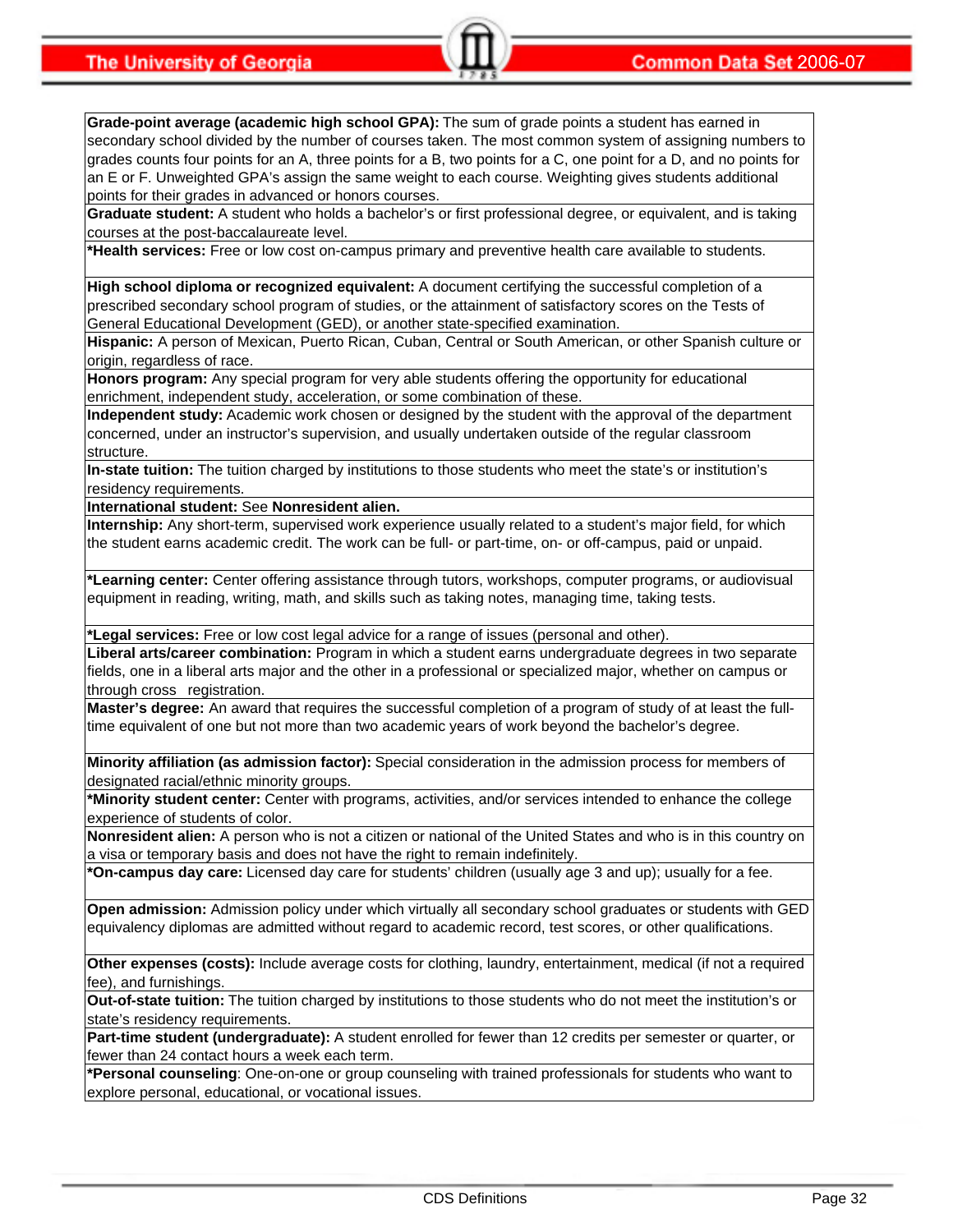**Post-baccalaureate certificate:** An award that requires completion of an organized program of study requiring 18 credit hours beyond the bachelor's; designed for persons who have completed a baccalaureate degree but do not meet the requirements of academic degrees carrying the title of master.

**Post-master's certificate:** An award that requires completion of an organized program of study of 24 credit hours beyond the master's degree but does not meet the requirements of academic degrees at the doctoral level.

**Postsecondary award, certificate, or diploma:** Includes the following three IPEDS definitions for postsecondary awards, certificates, and diplomas of varying durations and credit/contact hour requirements—

*Less Than 1 Academic Year:* Requires completion of an organized program of study at the postsecondary level (below the baccalaureate degree) in less than 1 academic year (2 semesters or 3 quarters) or in less than 900 contact hours by a student enrolled full-time.

*At Least 1 But Less Than 2 Academic Years:* Requires completion of an organized program of study at the postsecondary level (below the baccalaureate degree) in at least 1 but less than 2 full-time equivalent academic years, or designed for completion in at least 30 but less than 60 credit hours, or in at least 900 but less than 1,800 contact hours.

*At Least 2 But Less Than 4 Academic Years:* Requires completion of an organized program of study at the postsecondary level (below the baccalaureate degree) in at least 2 but less than 4 full-time equivalent academic years, or designed for completion in at least 60 but less than 120 credit hours, or in at least 1,800 but less than 3,600 contact hours.

**Private institution:** An educational institution controlled by a private individual(s) or by a nongovernmental agency, usually supported primarily by other than public funds, and operated by other than publicly elected or appointed officials.

**Private for-profit institution:** A private institution in which the individual(s) or agency in control receives compensation, other than wages, rent, or other expenses for the assumption of risk.

**Private nonprofit institution:** A private institution in which the individual(s) or agency in control receives no compensation, other than wages, rent, or other expenses for the assumption of risk. These include both independent nonprofit schools and those affiliated with a religious organization.

**Proprietary institution:** See **Private for-profit institution.**

**Public institution:** An educational institution whose programs and activities are operated by publicly elected or appointed school officials, and which is supported primarily by public funds.

**Quarter calendar system:** A calendar system in which the academic year consists of three sessions called quarters of about 12 weeks each. The range may be from 10 to 15 weeks. There may be an additional quarter in the summer.

**Race/ethnicity:** Category used to describe groups to which individuals belong, identify with, or belong in the eyes of the community. The categories do not denote scientific definitions of anthropological origins. A person may be counted in only one group.

**Race/ethnicity unknown:** Category used to classify students or employees whose race/ethnicity is not known and whom institutions are unable to place in one of the specified racial/ethnic categories.

**Religious affiliation/commitment (as admission factor):** Special consideration given in the admission process for affiliation with a certain church or faith/religion, commitment to a religious vocation, or observance of certain religious tenets/lifestyle.

**\*Religious counseling:** One-on-one or group counseling with trained professionals for students who want to explore religious problems or issues.

**\*Remedial services:** Instructional courses designed for students deficient in the general competencies necessary for a regular postsecondary curriculum and educational setting.

**Required fees:** Fixed sum charged to students for items not covered by tuition and required of such a large proportion of all students that the student who does NOT pay is the exception. Do not include application fees or optional fees such as lab fees or parking fees.

**Resident alien or other eligible non-citizen:** A person who is not a citizen or national of the United States and who has been admitted as a legal immigrant for the purpose of obtaining permanent resident alien status (and who holds either an alien registration card [Form I-551 or I-151], a Temporary Resident Card [Form I-688], or an Arrival-Departure Record [Form I-94] with a notation that conveys legal immigrant status, such as Section 207 Refugee, Section 208 Asylee, Conditional Entrant Parolee or Cuban-Haitian).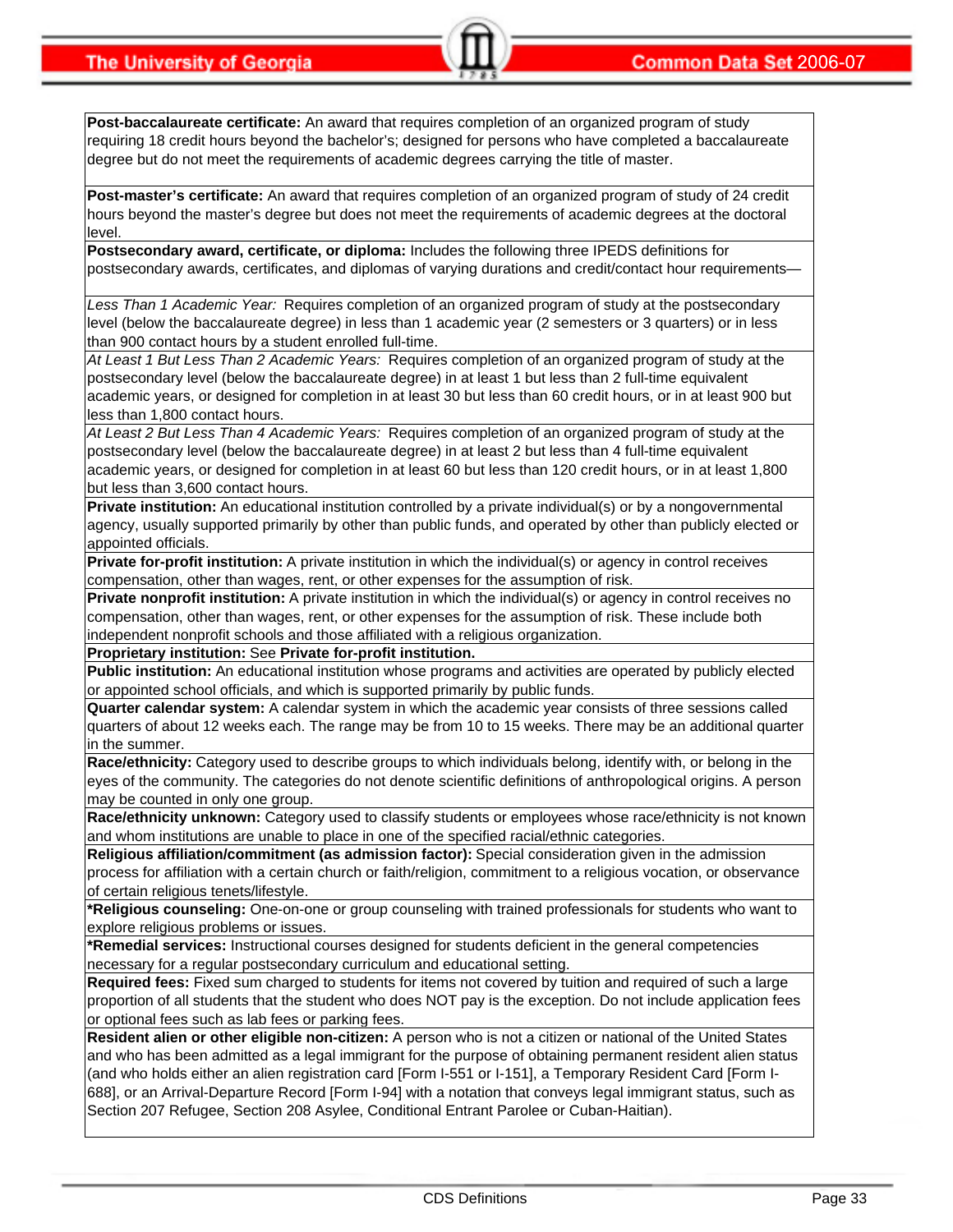**Room and board (charges)—on campus:** Assume double occupancy in institutional housing and 19 meals per week (or maximum meal plan).

**Secondary school record (as admission factor):** Information maintained by the secondary school that may include such things as the student's high school transcript, class rank, GPA, and teacher and counselor recommendations.

**Semester calendar system:** A calendar system that consists of two semesters during the academic year with about 16 weeks for each semester of instruction. There may be an additional summer session.

**Student-designed major:** A program of study based on individual interests, designed with the assistance of an adviser.

**Study abroad:** Any arrangement by which a student completes part of the college program studying in another country. Can be at a campus abroad or through a cooperative agreement with some other U.S. college or an institution of another country.

**\*Summer session:** A summer session is shorter than a regular semester and not considered part of the academic year. It is not the third term of an institution operating on a trimester system or the fourth term of an institution operating on a quarter calendar system. The institution may have 2 or more sessions occurring in the summer months. Some schools, such as vocational and beauty schools, have year-round classes with no separate summer session.

**Talent/ability (as admission factor):** Special consideration given to students with demonstrated talent/abilities in areas of interest to the institution (e.g., sports, the arts, languages, etc.).

**Teacher certification program:** Program designed to prepare students to meet the requirements for certification as teachers in elementary, middle/junior high, and secondary schools.

**Transfer applicant:** An individual who has fulfilled the institution's requirements to be considered for admission (including payment or waiving of the application fee, if any) and who has previously attended another college or university and earned college-level credit.

**Transfer student:** A student entering the institution for the first time but known to have previously attended a postsecondary institution at the same level (e.g., undergraduate). The student may transfer with or without credit.

**Transportation (costs):** Assume two round trips to student's hometown per year for students in institutional housing or daily travel to and from your institution for commuter students.

**Trimester calendar system:** An academic year consisting of 3 terms of about 15 weeks each.

**Tuition:** Amount of money charged to students for instructional services. Tuition may be charged per term, per course, or per credit.

**\*Tutoring:** May range from one-on-one tutoring in specific subjects to tutoring in an area such as math, reading, or writing. Most tutors are college students; at some colleges, they are specially trained and certified.

**Unit:** a standard of measurement representing hours of academic instruction (e.g., semester credit, quarter credit, contact hour).

**Undergraduate:** A student enrolled in a four- or five-year bachelor's degree program, an associate degree program, or a vocational or technical program below the baccalaureate.

**\*Veteran's counseling:** Helps veterans and their dependents obtain benefits for their selected program and provides certifications to the Veteran's Administration. May also provide personal counseling on the transition from the military to a civilian life.

**\*Visually impaired:** Any person whose sight loss is not correctable and is sufficiently severe as to adversely affect educational performance.

**Volunteer work (as admission factor):** Special consideration given to students for activity done on a volunteer basis (e.g., tutoring, hospital care, working with the elderly or disabled) as a service to the community or the public in general.

**Wait list:** List of students who meet the admission requirements but will only be offered a place in the class if space becomes available.

**Weekend college:** A program that allows students to take a complete course of study and attend classes only on weekends.

**White, non-Hispanic:** A person having origins in any of the original peoples of Europe, North Africa, or the Middle East (except those of Hispanic origin).

**\*Women's center:** Center with programs, academic activities, and/or services intended to promote an understanding of the evolving roles of women.